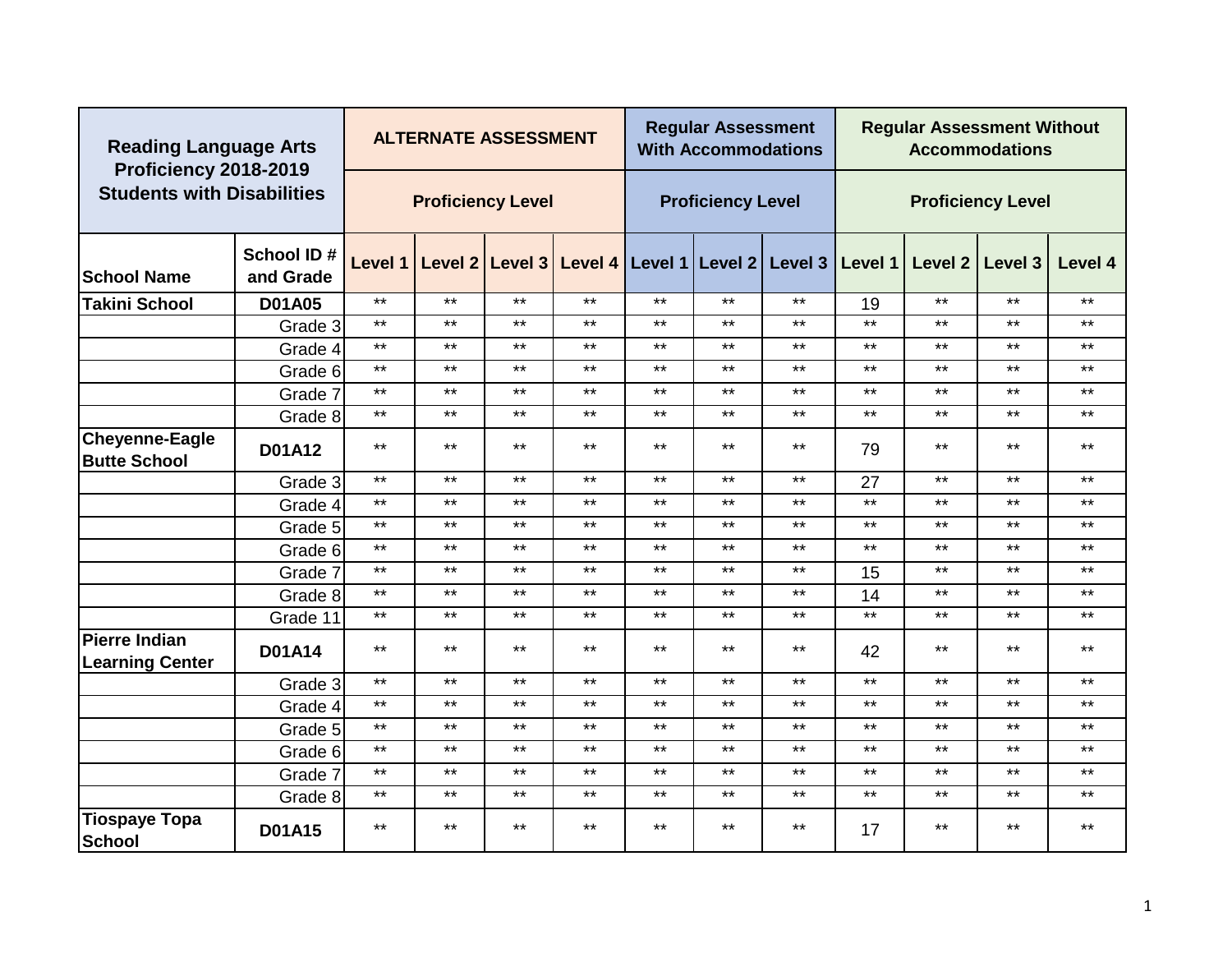| <b>Reading Language Arts</b><br>Proficiency 2018-2019 |               |       | <b>ALTERNATE ASSESSMENT</b> |              |              |              | <b>Regular Assessment</b><br><b>With Accommodations</b> |       |              | <b>Regular Assessment Without</b> | <b>Accommodations</b>    |              |
|-------------------------------------------------------|---------------|-------|-----------------------------|--------------|--------------|--------------|---------------------------------------------------------|-------|--------------|-----------------------------------|--------------------------|--------------|
| <b>Students with Disabilities</b>                     |               |       | <b>Proficiency Level</b>    |              |              |              | <b>Proficiency Level</b>                                |       |              |                                   | <b>Proficiency Level</b> |              |
|                                                       | Grade 3       | $***$ | $***$                       | $***$        | $***$        | $***$        | $***$                                                   | $***$ | $***$        | $***$                             | $***$                    | $***$        |
|                                                       | Grade 4       | $***$ | $***$                       | $***$        | $***$        | $***$        | $***$                                                   | $***$ | $***$        | $***$                             | $***$                    | $***$        |
|                                                       | Grade 5       | $***$ | $***$                       | $***$        | $***$        | $***$        | $***$                                                   | $***$ | $\star\star$ | $\star\star$                      | $***$                    | $***$        |
|                                                       | Grade 6       | $***$ | $***$                       | $\star\star$ | $***$        | $***$        | $***$                                                   | $***$ | $\star\star$ | $***$                             | $***$                    | $***$        |
|                                                       | Grade 7       | $***$ | $***$                       | $***$        | $\star\star$ | $***$        | $***$                                                   | $***$ | $\star\star$ | $***$                             | $***$                    | $\star\star$ |
|                                                       | Grade 8       | $***$ | $***$                       | $***$        | $\star\star$ | $***$        | $***$                                                   | $***$ | $\star\star$ | $***$                             | $***$                    | $\star\star$ |
|                                                       | Grade 11      | $***$ | $***$                       | $***$        | $\star\star$ | $***$        | $***$                                                   | $***$ | $\star\star$ | $***$                             | $***$                    | $\star\star$ |
| <b>Riverside Indian</b><br>School                     | D01B02        | $***$ | $***$                       | $***$        | $***$        | $***$        | $***$                                                   | $***$ | 20           | $***$                             | $***$                    | $***$        |
|                                                       | Grade 4       | $***$ | $***$                       | $***$        | $***$        | $***$        | $***$                                                   | $***$ | $***$        | $***$                             | $***$                    | $***$        |
|                                                       | Grade 5       | $***$ | $***$                       | $***$        | $\star\star$ | $***$        | $\star\star$                                            | $***$ | $\star\star$ | $***$                             | $***$                    | $\star\star$ |
|                                                       | Grade 6       | $***$ | $***$<br>$***$              |              | $***$        | $***$        | $***$                                                   | $***$ | $***$        | $***$                             | $***$                    | $***$        |
|                                                       | Grade 7       | $***$ | $***$                       | $***$        | $***$        | $***$        | $***$                                                   | $***$ | $***$        | $***$                             | $***$                    | $***$        |
|                                                       | Grade 8       | $***$ | $***$                       | $***$        | $***$        | $***$        | $***$                                                   | $***$ | $***$        | $***$                             | $***$                    | $***$        |
|                                                       | Grade 11      | $***$ | $***$                       | $***$        | $\star\star$ | $\star\star$ | $\star\star$                                            | $***$ | $\star\star$ | $\star\star$                      | $***$                    | $***$        |
| <b>Chemawa Indian</b><br><b>School</b>                | D02P02        | $***$ | $***$                       | $***$        | $***$        | $***$        | $***$                                                   | $***$ | 11           | $***$                             | $***$                    | $***$        |
|                                                       | Grade 11      | $***$ | $***$                       | $***$        | $\star\star$ | $\star\star$ | $***$                                                   | $***$ | 11           | $***$                             | $***$                    | $***$        |
| <b>Paschal Sherman</b><br><b>Indian School</b>        | D03P02        | $***$ | $***$                       | $***$        | $***$        | $***$        | $***$                                                   | $***$ | 12           | $***$                             | $***$                    | $***$        |
|                                                       | Grade 4       | $***$ | $***$                       | $***$        | $***$        | $***$        | $***$                                                   | $***$ | $***$        | $***$                             | $***$                    | $***$        |
|                                                       | Grade 5       | $***$ | $***$                       | $***$        | $\star\star$ | $***$        | $\star\star$                                            | $***$ | $***$        | $***$                             | $***$                    | $***$        |
|                                                       | Grade 6       | $***$ | $***$                       | $***$        | $***$        | $***$        | $***$                                                   | $***$ | $\star\star$ | $***$                             | $***$                    | $***$        |
|                                                       | Grade 7       | $***$ | $***$                       | $***$        | $***$        | $***$        | $***$                                                   | $***$ | $\star\star$ | $***$                             | $***$                    | $***$        |
|                                                       | Grade 8       | $***$ | $***$                       | $***$        | $\star\star$ | $***$        | $\star\star$                                            | $***$ | $\star\star$ | $***$                             | $***$                    | $***$        |
| <b>Kickapoo Nation</b><br><b>School</b>               | <b>D04B06</b> | $***$ | $***$                       | $***$        | $\star\star$ | $***$        | $***$                                                   | $***$ | $***$        | $***$                             | $***$                    | $***$        |
|                                                       | Grade 3       | $***$ | $***$                       | $***$        | $***$        | $***$        | $***$                                                   | $***$ | $***$        | $***$                             | $***$                    | $***$        |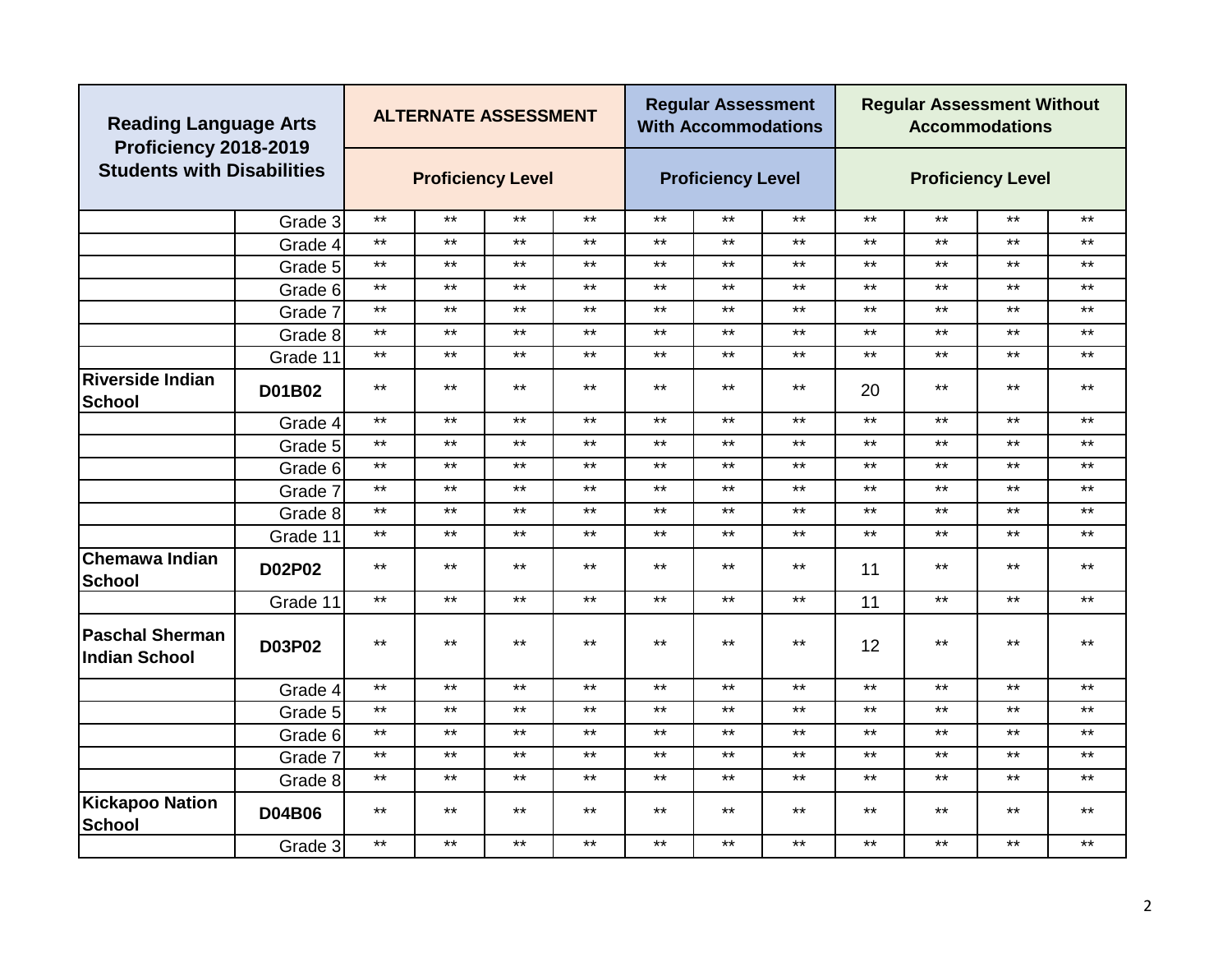| <b>Reading Language Arts</b><br>Proficiency 2018-2019 |               |              | <b>ALTERNATE ASSESSMENT</b> |              |              |       | <b>Regular Assessment</b><br><b>With Accommodations</b> |              |              | <b>Regular Assessment Without</b> | <b>Accommodations</b>    |              |
|-------------------------------------------------------|---------------|--------------|-----------------------------|--------------|--------------|-------|---------------------------------------------------------|--------------|--------------|-----------------------------------|--------------------------|--------------|
| <b>Students with Disabilities</b>                     |               |              | <b>Proficiency Level</b>    |              |              |       | <b>Proficiency Level</b>                                |              |              |                                   | <b>Proficiency Level</b> |              |
|                                                       | Grade 4       | $***$        | $***$                       | $***$        | $***$        | $***$ | $***$                                                   | $\star\star$ | $***$        | $***$                             | $***$                    | $***$        |
|                                                       | Grade 5       | $***$        | $***$                       | $***$        | $\star\star$ | $***$ | $\star\star$                                            | $***$        | $***$        | $***$                             | $***$                    | $***$        |
|                                                       | Grade 6       | $***$        | $\star\star$                | $***$        | $\star\star$ | $***$ | $***$                                                   | $***$        | $***$        | $***$                             | $***$                    | $\star\star$ |
|                                                       | Grade 7       | $\star\star$ | $***$                       | $***$        | $***$        | $***$ | $***$                                                   | $***$        | $***$        | $\star\star$                      | $***$                    | $\star\star$ |
|                                                       | Grade 8       | $***$        | $***$                       | $***$        | $***$        | $***$ | $***$                                                   | $***$        | $\star\star$ | $***$                             | $\star\star$             | $***$        |
| Shoshone-                                             |               |              |                             |              |              |       |                                                         |              |              |                                   |                          |              |
| <b>Bannock Jr/Sr</b>                                  | D04C02        | $***$        | $***$                       | $***$        | $***$        | $***$ | $***$                                                   | $***$        | 14           | $***$                             | $***$                    | $***$        |
| <b>High School</b>                                    |               |              |                             |              |              |       |                                                         |              |              |                                   |                          |              |
|                                                       | Grade 7       | $***$        | $\star\star$                | $***$        | $\star\star$ | $***$ | $\star\star$                                            | $***$        | $***$        | $***$                             | $***$                    | $***$        |
|                                                       | Grade 8       | $***$        | $\star\star$                | $***$        | $\star\star$ | $***$ | $***$                                                   | $***$        | $***$        | $***$                             | $***$                    | $***$        |
|                                                       | Grade 10      | $***$        | $***$                       | $***$        | $***$        | $***$ | $***$                                                   | $***$        | $***$        | $***$                             | $***$                    | $***$        |
| Coeur d' Alene<br><b>Tribal School</b>                | <b>D05P02</b> | $***$        | $***$                       | $***$        | $***$        | $***$ | $***$                                                   | $***$        | 21           | $***$                             | $***$                    | $***$        |
|                                                       | Grade 3       | $***$        | $***$                       | $***$        | $***$        | $***$ | $***$                                                   | $***$        | $***$        | $***$                             | $***$                    | $***$        |
|                                                       | Grade 4       | $***$        | $***$                       | $***$        | $***$        | $***$ | $***$                                                   | $***$        | $\star\star$ | $***$                             | $***$                    | $\star\star$ |
|                                                       | Grade 5       | $***$        | $***$                       | $***$        | $***$        | $***$ | $***$                                                   | $***$        | $\star\star$ | $***$                             | $***$                    | $***$        |
|                                                       | Grade 6       | $***$        | $\star\star$                | $***$        | $\star\star$ | $***$ | $***$                                                   | $***$        | $***$        | $***$                             | $***$                    | $***$        |
|                                                       | Grade 7       | $***$        | $***$                       | $***$        | $***$        | $***$ | $***$                                                   | $***$        | $***$        | $***$                             | $***$                    | $\star\star$ |
|                                                       | Grade 8       | $***$        | $\star\star$                | $***$        | $***$        | $***$ | $***$                                                   | $***$        | $***$        | $***$                             | $***$                    | $***$        |
| <b>American Horse</b><br>School                       | <b>D06A02</b> | $***$        | $***$                       | $***$        | $***$        | $***$ | $***$                                                   | $***$        | 19           | $***$                             | $***$                    | $***$        |
|                                                       | Grade 3       | $***$        | $***$                       | $***$        | $***$        | $***$ | $***$                                                   | $***$        | $***$        | $***$                             | $***$                    | $\star\star$ |
|                                                       | Grade 4       | $***$        | $***$                       | $***$        | $***$        | $***$ | $***$                                                   | $***$        | $\star\star$ | $***$                             | $***$                    | $***$        |
|                                                       | Grade 5       | $***$        | $***$                       | $***$        | $***$        | $***$ | $***$                                                   | $***$        | $***$        | $***$                             | $***$                    | $***$        |
|                                                       | Grade 6       | $***$        | $\star\star$                | $\star\star$ | $\star\star$ | $***$ | $***$                                                   | $\star\star$ | $***$        | $***$                             | $***$                    | $***$        |
|                                                       | Grade 7       | $***$        | $***$                       | $***$        | $***$        | $***$ | $***$                                                   | $***$        | $***$        | $***$                             | $***$                    | $***$        |
|                                                       | Grade 8       | $***$        | $***$                       | $***$        | $***$        | $***$ | $***$                                                   | $***$        | $***$        | $***$                             | $***$                    | $***$        |
| Little Wound<br>School                                | <b>D06A05</b> | $***$        | $***$                       | $***$        | $***$        | $***$ | $***$                                                   | $***$        | 48           | $***$                             | $***$                    | $***$        |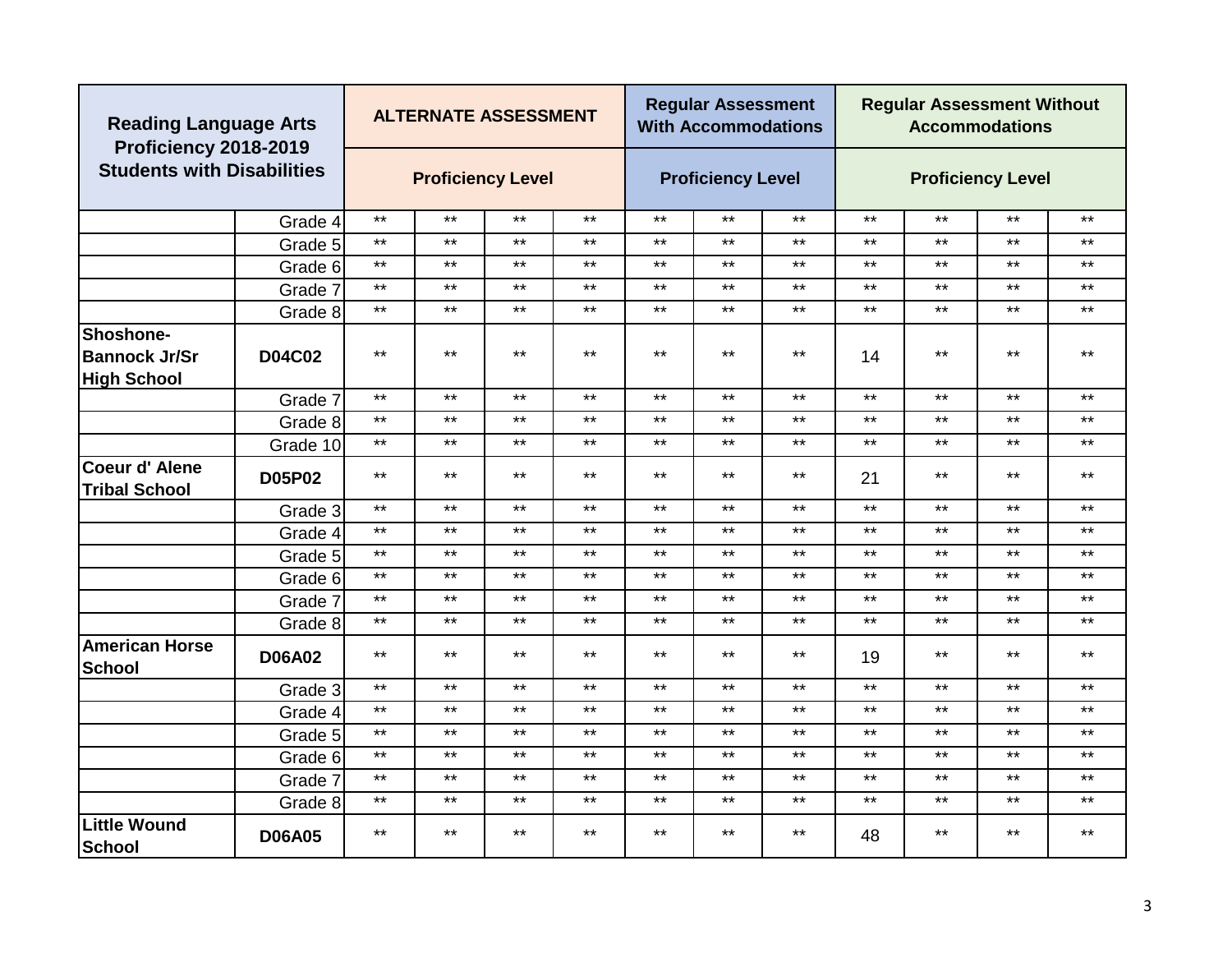| <b>Reading Language Arts</b><br>Proficiency 2018-2019 |               |              | <b>ALTERNATE ASSESSMENT</b> |       |              |       | <b>Regular Assessment</b><br><b>With Accommodations</b> |              |              | <b>Regular Assessment Without</b> | <b>Accommodations</b>    |              |
|-------------------------------------------------------|---------------|--------------|-----------------------------|-------|--------------|-------|---------------------------------------------------------|--------------|--------------|-----------------------------------|--------------------------|--------------|
| <b>Students with Disabilities</b>                     |               |              | <b>Proficiency Level</b>    |       |              |       | <b>Proficiency Level</b>                                |              |              |                                   | <b>Proficiency Level</b> |              |
|                                                       | Grade 3       | $***$        | $***$                       | $***$ | $***$        | $***$ | $***$                                                   | $***$        | $***$        | $\star\star$                      | $***$                    | $***$        |
|                                                       | Grade 4       | $***$        | $***$                       | $***$ | $\star\star$ | $***$ | $***$                                                   | $***$        | $***$        | $***$                             | $***$                    | $***$        |
|                                                       | Grade 5       | $***$        | $***$                       | $***$ | $***$        | $***$ | $***$                                                   | $***$        | $***$        | $***$                             | $***$                    | $***$        |
|                                                       | Grade 6       | $***$        | $***$                       | $***$ | $***$        | $***$ | $***$                                                   | $***$        | $***$        | $***$                             | $***$                    | $***$        |
|                                                       | Grade 7       | $***$        | $***$                       | $***$ | $***$        | $***$ | $***$                                                   | $***$        | $***$        | $***$                             | $***$                    | $***$        |
|                                                       | Grade 8       | $***$        | $***$                       | $***$ | $\star\star$ | $***$ | $***$                                                   | $\star\star$ | $***$        | $\star\star$                      | $***$                    | $***$        |
|                                                       | Grade 11      | $***$        | $***$                       | $***$ | $***$        | $***$ | $***$                                                   | $***$        | $***$        | $***$                             | $***$                    | $***$        |
| <b>Wounded Knee</b><br><b>District School</b>         | <b>D06A06</b> | $***$        | $***$                       | $***$ | $***$        | $***$ | $***$                                                   | $***$        | 13           | $***$                             | $***$                    | $***$        |
|                                                       | Grade 3       | $***$        | $***$                       | $***$ | $\star\star$ | $***$ | $***$                                                   | $***$        | $***$        | $\star\star$                      | $***$                    | $\star\star$ |
|                                                       | Grade 4       | $***$        | $***$                       | $***$ | $***$        | $***$ | $***$                                                   | $\star\star$ | $***$        | $***$                             | $***$                    | $***$        |
|                                                       | Grade 5       | $***$        | $***$                       | $***$ | $***$        | $***$ | $***$                                                   | $***$        | $***$        | $***$                             | $***$                    | $***$        |
|                                                       | Grade 6       | $***$        | $***$                       | $***$ | $***$        | $***$ | $***$                                                   | $***$        | $***$        | $***$                             | $***$                    | $***$        |
|                                                       | Grade 7       | $***$        | $***$                       | $***$ | $***$        | $***$ | $***$                                                   | $***$        | $***$        | $***$                             | $***$                    | $***$        |
|                                                       | Grade 8       | $***$        | $***$                       | $***$ | $\star\star$ | $***$ | $***$                                                   | $***$        | $***$        | $***$                             | $***$                    | $***$        |
| <b>Loneman Day</b><br>School                          | <b>D06A13</b> | $***$        | $***$                       | $***$ | $***$        | $***$ | $***$                                                   | $***$        | 26           | $***$                             | $***$                    | $***$        |
|                                                       | Grade 3       | $***$        | $***$                       | $***$ | $***$        | $***$ | $***$                                                   | $***$        | $***$        | $***$                             | $***$                    | $***$        |
|                                                       | Grade 4       | $***$        | $***$                       | $***$ | $\star\star$ | $***$ | $***$                                                   | $\star\star$ | $***$        | $***$                             | $***$                    | $***$        |
|                                                       | Grade 5       | $***$        | $***$                       | $***$ | $\star\star$ | $***$ | $***$                                                   | $***$        | $***$        | $***$                             | $***$                    | $***$        |
|                                                       | Grade 6       | $***$        | $***$                       | $***$ | $***$        | $***$ | $***$                                                   | $***$        | $***$        | $***$                             | $***$                    | $***$        |
|                                                       | Grade 7       | $***$        | $***$                       | $***$ | $\star\star$ | $***$ | $***$                                                   | $***$        | $\star\star$ | $***$                             | $***$                    | $\star\star$ |
|                                                       | Grade 8       | $***$        | $***$                       | $***$ | $\star\star$ | $***$ | $***$                                                   | $***$        | $\star\star$ | $***$                             | $***$                    | $***$        |
| <b>Pine Ridge</b><br><b>School</b>                    | <b>D06A16</b> | $***$        | $***$                       | $***$ | $\star\star$ | $***$ | $***$                                                   | $***$        | 35           | $***$                             | $***$                    | $\star\star$ |
|                                                       | Grade 3       | $\star\star$ | $***$                       | $***$ | $***$        | $***$ | $***$                                                   | $***$        | $\star\star$ | $***$                             | $***$                    | $***$        |
|                                                       | Grade 4       | $***$        | $***$                       | $***$ | $\star\star$ | $***$ | $***$                                                   | $\star\star$ | $***$        | $\star\star$                      | $***$                    | $\star\star$ |
|                                                       | Grade 5       | $***$        | $***$                       | $***$ | $\star\star$ | $***$ | $***$                                                   | $***$        | $***$        | $***$                             | $***$                    | $\star\star$ |
|                                                       | Grade 6       | $***$        | $***$                       | $***$ | $***$        | $***$ | $***$                                                   | $***$        | $***$        | $***$                             | $***$                    | $\star\star$ |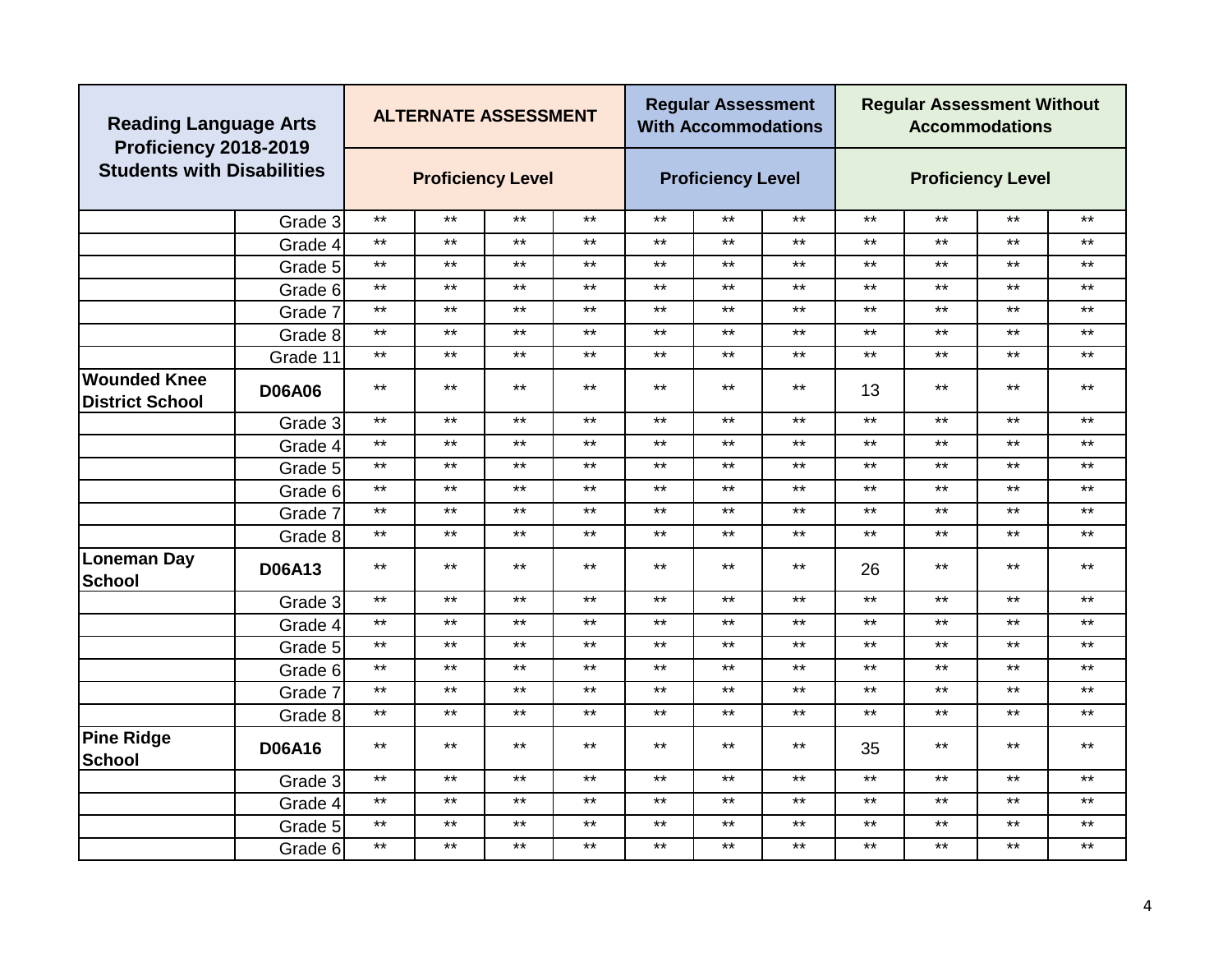| <b>Reading Language Arts</b><br>Proficiency 2018-2019 |               |              | <b>ALTERNATE ASSESSMENT</b> |              |              |       | <b>Regular Assessment</b><br><b>With Accommodations</b> |              |              | <b>Regular Assessment Without</b> | <b>Accommodations</b>    |              |
|-------------------------------------------------------|---------------|--------------|-----------------------------|--------------|--------------|-------|---------------------------------------------------------|--------------|--------------|-----------------------------------|--------------------------|--------------|
| <b>Students with Disabilities</b>                     |               |              | <b>Proficiency Level</b>    |              |              |       | <b>Proficiency Level</b>                                |              |              |                                   | <b>Proficiency Level</b> |              |
|                                                       | Grade 7       | $***$        | $***$                       | $***$        | $\star\star$ | $***$ | $\star\star$                                            | $***$        | $***$        | $***$                             | $***$                    | $***$        |
|                                                       | Grade 8       | $***$        | $***$                       | $***$        | $***$        | $***$ | $***$                                                   | $***$        | $\star\star$ | $***$                             | $***$                    | $***$        |
|                                                       | Grade 11      | $***$        | $***$                       | $***$        | $\star\star$ | $***$ | $***$                                                   | $***$        | $***$        | $***$                             | $***$                    | $\star\star$ |
| <b>Porcupine Day</b><br><b>School</b>                 | <b>D06A18</b> | $***$        | $***$                       | $***$        | $\star\star$ | $***$ | $***$                                                   | $***$        | 21           | $***$                             | $***$                    | $\star\star$ |
|                                                       | Grade 3       | $***$        | $***$                       | $***$        | $***$        | $***$ | $***$                                                   | $***$        | $***$        | $\star\star$                      | $***$                    | $***$        |
|                                                       | Grade 4       | $***$        | $***$                       | $***$        | $\star\star$ | $***$ | $***$                                                   | $\star\star$ | $***$        | $***$                             | $***$                    | $\star\star$ |
|                                                       | Grade 5       | $***$        | $***$                       | $***$        | $***$        | $***$ | $***$                                                   | $***$        | $***$        | $***$                             | $***$                    | $***$        |
|                                                       | Grade 6       | $***$        | $***$                       | $***$        | $\star\star$ | $***$ | $***$                                                   | $***$        | $***$        | $***$                             | $***$                    | $\star\star$ |
|                                                       | Grade 7       | $\star\star$ | $***$                       | $***$        | $\star\star$ | $***$ | $***$                                                   | $***$        | $***$        | $***$                             | $\star\star$             | $\star\star$ |
|                                                       | Grade 8       | $\star\star$ | $***$                       | $***$        | $\star\star$ | $***$ | $***$                                                   | $***$        | $***$        | $***$                             | $***$                    | $***$        |
| <b>Crazy Horse</b><br><b>School</b>                   | <b>D06A23</b> | $***$        | $***$                       | $***$        | $***$        | $***$ | $***$                                                   | $***$        | 21           | $***$                             | $\star\star$             | $\star\star$ |
|                                                       | Grade 3       | $***$        | $\star\star$                | $***$        | $***$        | $***$ | $***$                                                   | $***$        | $***$        | $***$                             | $***$                    | $***$        |
|                                                       | Grade 4       | $***$        | $***$                       | $***$        | $***$        | $***$ | $***$                                                   | $***$        | $***$        | $***$                             | $***$                    | $***$        |
|                                                       | Grade 5       | $***$        | $***$                       | $***$        | $***$        | $***$ | $***$                                                   | $***$        | $***$        | $***$                             | $***$                    | $***$        |
|                                                       | Grade 6       | $***$        | $***$                       | $***$        | $\star\star$ | $***$ | $***$                                                   | $***$        | $***$        | $***$                             | $***$                    | $\star\star$ |
|                                                       | Grade 7       | $***$        | $***$                       | $***$        | $***$        | $***$ | $***$                                                   | $***$        | $***$        | $***$                             | $***$                    | $***$        |
|                                                       | Grade 8       | $***$        | $***$                       | $***$        | $\star\star$ | $***$ | $***$                                                   | $***$        | $\star\star$ | $***$                             | $***$                    | $\star\star$ |
|                                                       | Grade 11      | $***$        | $\star\star$                | $***$        | $***$        | $***$ | $***$                                                   | $***$        | $***$        | $***$                             | $***$                    | $***$        |
| <b>St Francis Indian</b><br>School                    | <b>D07A09</b> | $***$        | $***$                       | $***$        | $***$        | $***$ | $***$                                                   | $***$        | 73           | $***$                             | $***$                    | $***$        |
|                                                       | Grade 3       | $***$        | $***$                       | $\star\star$ | $***$        | $***$ | $***$                                                   | $***$        | $***$        | $***$                             | $***$                    | $\star\star$ |
|                                                       | Grade 4       | $\star\star$ | $***$                       | $***$        | $***$        | $***$ | $***$                                                   | $***$        | $***$        | $***$                             | $***$                    | $\star\star$ |
|                                                       | Grade 5       | $\star\star$ | $***$                       | $***$        | $***$        | $***$ | $***$                                                   | $\star\star$ | 17           | $\star\star$                      | $***$                    | $***$        |
|                                                       | Grade 6       | $***$        | $***$                       | $***$        | $\star\star$ | $***$ | $***$                                                   | $***$        | $***$        | $***$                             | $***$                    | $\star\star$ |
|                                                       | Grade 7       | $***$        | $\star\star$                | $***$        | $***$        | $***$ | $***$                                                   | $***$        | 15           | $***$                             | $***$                    | $***$        |
|                                                       | Grade 8       | $***$        | $***$                       | $***$        | $***$        | $***$ | $***$                                                   | $***$        | $***$        | $***$                             | $***$                    | $***$        |
|                                                       | Grade 11      | $***$        | $***$                       | $***$        | $***$        | $***$ | $***$                                                   | $***$        | $***$        | $***$                             | $***$                    | $***$        |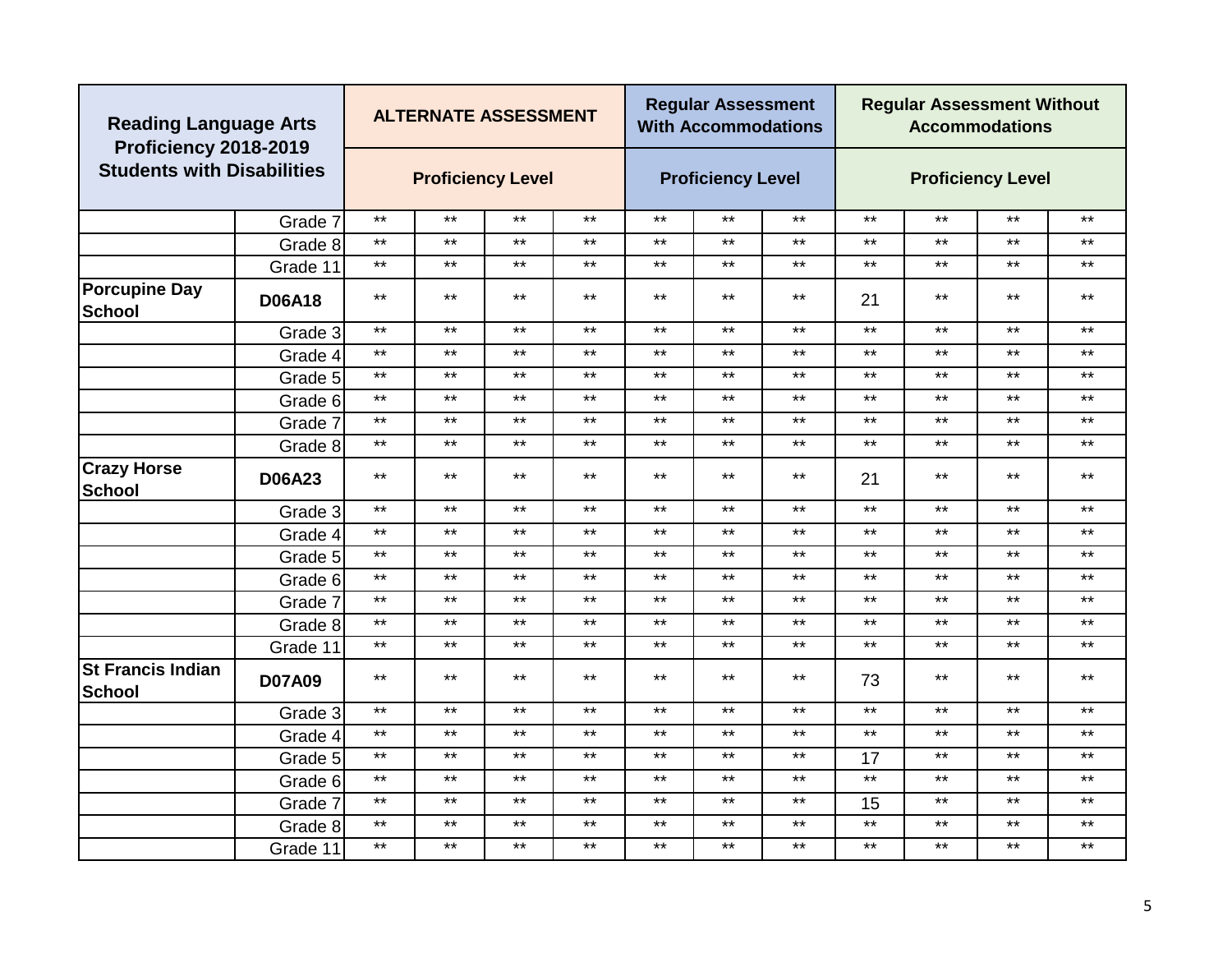| <b>Reading Language Arts</b><br>Proficiency 2018-2019 |               |       | <b>ALTERNATE ASSESSMENT</b> |              |              |              | <b>Regular Assessment</b><br><b>With Accommodations</b> |              |              | <b>Regular Assessment Without</b> | <b>Accommodations</b>    |              |
|-------------------------------------------------------|---------------|-------|-----------------------------|--------------|--------------|--------------|---------------------------------------------------------|--------------|--------------|-----------------------------------|--------------------------|--------------|
| <b>Students with Disabilities</b>                     |               |       | <b>Proficiency Level</b>    |              |              |              | <b>Proficiency Level</b>                                |              |              |                                   | <b>Proficiency Level</b> |              |
| <b>Marty Indian</b><br>School                         | <b>D07A12</b> | $***$ | $***$                       | $***$        | $***$        | $***$        | $***$                                                   | $***$        | 12           | $***$                             | $***$                    | $***$        |
|                                                       | Grade 3       | $***$ | $\star\star$                | $\star\star$ | $\star\star$ | $***$        | $***$                                                   | $***$        | $***$        | $***$                             | $***$                    | $\star\star$ |
|                                                       | Grade 4       | $***$ | $\star\star$                | $***$        | $\star\star$ | $***$        | $***$                                                   | $***$        | $***$        | $***$                             | $***$                    | $***$        |
|                                                       | Grade 5       | $***$ | $\star\star$                | $***$        | $\star\star$ | $***$        | $***$                                                   | $***$        | $***$        | $***$                             | $***$                    | $\star\star$ |
|                                                       | Grade 6       | $***$ | $\star\star$                | $***$        | $\star\star$ | $***$        | $***$                                                   | $\star\star$ | $***$        | $***$                             | $***$                    | $***$        |
|                                                       | Grade 7       | $***$ | $\star\star$                | $***$        | $\star\star$ | $***$        | $***$                                                   | $***$        | $***$        | $***$                             | $***$                    | $***$        |
|                                                       | Grade 8       | $***$ | $\star\star$                | $***$        | $\star\star$ | $***$        | $***$                                                   | $***$        | $***$        | $***$                             | $***$                    | $***$        |
|                                                       | Grade 11      | $***$ | $***$                       | $***$        | $***$        | $***$        | $***$                                                   | $***$        | $***$        | $***$                             | $***$                    | $***$        |
|                                                       | Grade 12      | $***$ | $\star\star$                | $***$        | $\star\star$ | $***$        | $***$                                                   | $***$        | $\star\star$ | $***$                             | $***$                    | $***$        |
| <b>Enemy Swim Day</b><br><b>School</b>                | <b>D09A03</b> | $***$ | $***$                       | $***$        | $***$        | $\star\star$ | $***$                                                   | $***$        | 27           | $***$                             | $***$                    | $***$        |
|                                                       | Grade 3       | $***$ | $***$                       | $\star\star$ | $***$        | $***$        | $***$                                                   | $***$        | $***$        | $***$                             | $***$                    | $***$        |
|                                                       | Grade 4       | $***$ | $***$                       | $***$        | $***$        | $***$        | $***$                                                   | $***$        | $***$        | $***$                             | $***$                    | $***$        |
|                                                       | Grade 5       | $***$ | $\star\star$                | $\star\star$ | $\star\star$ | $***$        | $***$                                                   | $***$        | $***$        | $***$                             | $***$                    | $***$        |
|                                                       | Grade 6       | $***$ | $***$                       | $***$        | $***$        | $***$        | $***$                                                   | $***$        | $***$        | $***$                             | $***$                    | $***$        |
|                                                       | Grade 7       | $***$ | $***$                       | $***$        | $***$        | $***$        | $***$                                                   | $***$        | $***$        | $***$                             | $***$                    | $***$        |
|                                                       | Grade 8       | $***$ | $***$                       | $***$        | $***$        | $***$        | $***$                                                   | $***$        | $***$        | $***$                             | $***$                    | $***$        |
| Tiospa Zina Tribal<br>School                          | <b>D09A05</b> | $***$ | $\star\star$                | $***$        | $\star\star$ | $***$        | $***$                                                   | $***$        | 47           | $***$                             | $***$                    | $\star\star$ |
|                                                       | Grade 3       | $***$ | $***$                       | $***$        | $***$        | $***$        | $***$                                                   | $***$        | $***$        | $***$                             | $***$                    | $***$        |
|                                                       | Grade 4       | $***$ | $\star\star$                | $***$        | $\star\star$ | $***$        | $***$                                                   | $***$        | $***$        | $***$                             | $***$                    | $***$        |
|                                                       | Grade 5       | $***$ | $\star\star$                | $***$        | $\star\star$ | $***$        | $***$                                                   | $***$        | $***$        | $***$                             | $***$                    | $***$        |
|                                                       | Grade 6       | $***$ | $***$                       | $***$        | $***$        | $***$        | $***$                                                   | $***$        | $***$        | $***$                             | $***$                    | $***$        |
|                                                       | Grade 7       | $***$ | $\star\star$                | $\star\star$ | $\star\star$ | $***$        | $***$                                                   | $***$        | 11           | $***$                             | $***$                    | $***$        |
|                                                       | Grade 8       | $***$ | $\star\star$                | $***$        | $***$        | $***$        | $\star\star$                                            | $***$        | $***$        | $***$                             | $***$                    | $***$        |
|                                                       | Grade 11      | $***$ | $***$                       | $***$        | $***$        | $***$        | $***$                                                   | $***$        | $***$        | $***$                             | $***$                    | $***$        |
| Tate Topa Tribal<br>School                            | <b>D09A07</b> | $***$ | $***$                       | $***$        | $***$        | $***$        | $***$                                                   | $***$        | 29           | $***$                             | $***$                    | $***$        |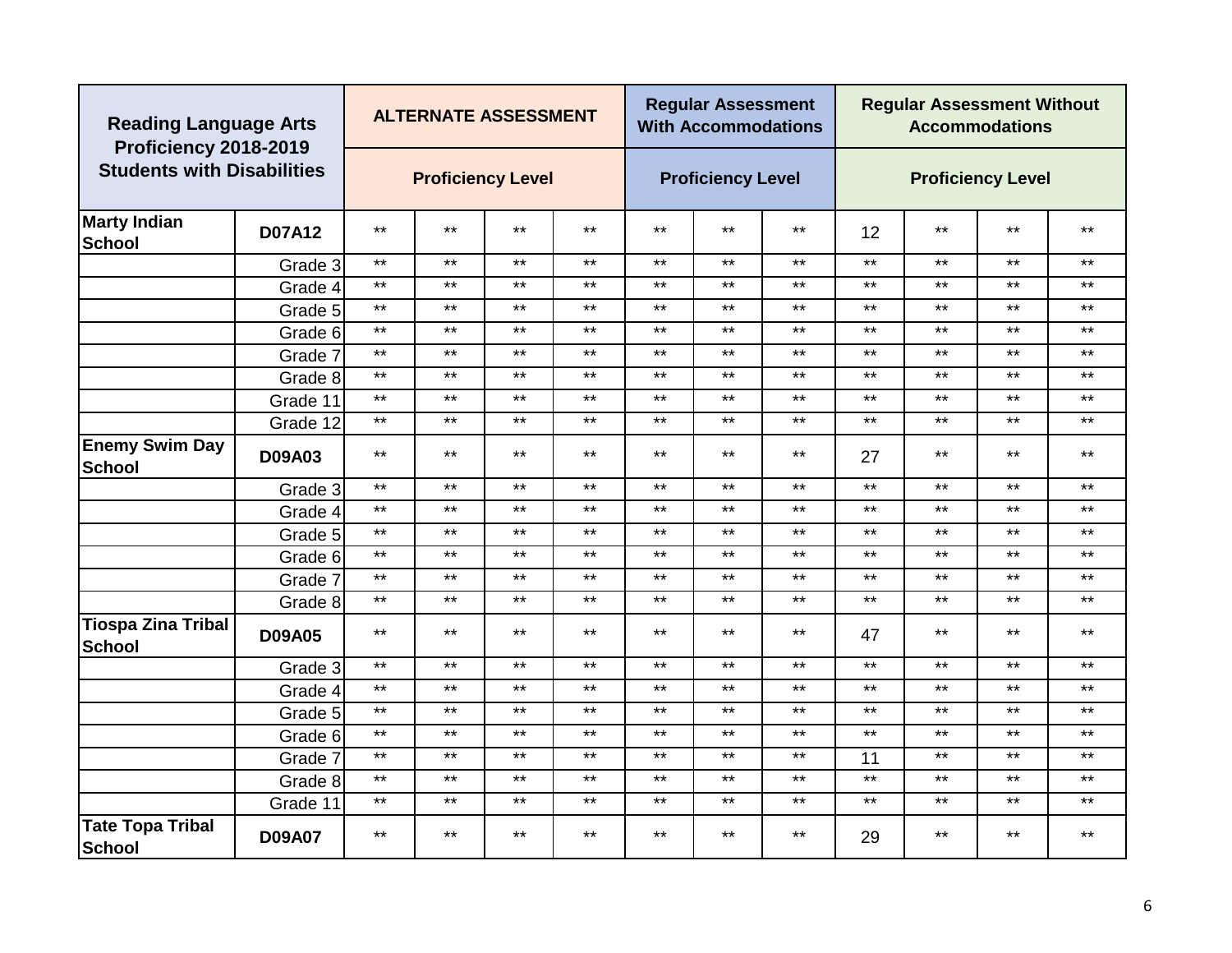| <b>Reading Language Arts</b><br>Proficiency 2018-2019 |               |                                                                            | <b>ALTERNATE ASSESSMENT</b> |              |       |       | <b>Regular Assessment</b><br><b>With Accommodations</b> |              |              | <b>Regular Assessment Without</b> | <b>Accommodations</b>    |              |
|-------------------------------------------------------|---------------|----------------------------------------------------------------------------|-----------------------------|--------------|-------|-------|---------------------------------------------------------|--------------|--------------|-----------------------------------|--------------------------|--------------|
| <b>Students with Disabilities</b>                     |               |                                                                            | <b>Proficiency Level</b>    |              |       |       | <b>Proficiency Level</b>                                |              |              |                                   | <b>Proficiency Level</b> |              |
|                                                       | Grade 3       | $***$                                                                      | $***$                       | $***$        | $***$ | $***$ | $***$                                                   | $***$        | $***$        | $***$                             | $***$                    | $***$        |
|                                                       | Grade 4       | $***$                                                                      | $***$                       | $***$        | $***$ | $***$ | $***$                                                   | $***$        | $***$        | $***$                             | $***$                    | $***$        |
|                                                       | Grade 5       | $***$                                                                      | $\star\star$                | $***$        | $***$ | $***$ | $***$                                                   | $***$        | $\star\star$ | $***$                             | $***$                    | $***$        |
|                                                       | Grade 6       | $***$                                                                      | $***$                       | $***$        | $***$ | $***$ | $***$                                                   | $***$        | $***$        | $***$                             | $***$                    | $***$        |
|                                                       | Grade 7       | $***$                                                                      | $***$                       | $***$        | $***$ | $***$ | $***$                                                   | $***$        | $***$        | $\star\star$                      | $***$                    | $***$        |
|                                                       | Grade 8       | $***$                                                                      | $\star\star$                | $***$        | $***$ | $***$ | $***$                                                   | $***$        | $\star\star$ | $***$                             | $***$                    | $***$        |
| <b>Jones Academy</b>                                  | D09B02        | $***$                                                                      | $***$                       | $***$        | $***$ | $***$ | $***$                                                   | $***$        | $***$        | $***$                             | $***$                    | $***$        |
|                                                       | Grade 3       | $***$                                                                      | $***$                       | $***$        | $***$ | $***$ | $***$                                                   | $***$        | $***$        | $\star\star$                      | $***$                    | $***$        |
|                                                       | Grade 4       | $***$                                                                      | $\star\star$                | $***$        | $***$ | $***$ | $***$                                                   | $***$        | $***$        | $***$                             | $***$                    | $\star\star$ |
|                                                       | Grade 5       | $***$                                                                      | $\star\star$                | $***$        | $***$ | $***$ | $***$                                                   | $***$        | $***$        | $***$                             | $***$                    | $***$        |
|                                                       | Grade 6       | $***$                                                                      | $\star\star$                | $***$        | $***$ | $***$ | $***$                                                   | $***$        | $\star\star$ | $***$                             | $***$                    | $\star\star$ |
| <b>Rock Creek Grant</b><br>School                     | D10A03        | $***$                                                                      | $***$                       | $***$        | $***$ | $***$ | $***$                                                   | $***$        | $***$        | $***$                             | $***$                    | $***$        |
|                                                       | Grade 3       | $***$                                                                      | $\star\star$                | $***$        | $***$ | $***$ | $***$                                                   | $***$        | $***$        | $***$                             | $***$                    | $***$        |
|                                                       | Grade 4       | $***$                                                                      | $***$                       | $***$        | $***$ | $***$ | $***$                                                   | $***$        | $***$        | $***$                             | $***$                    | $***$        |
|                                                       | Grade 5       | $***$                                                                      | $***$                       | $***$        | $***$ | $***$ | $***$                                                   | $***$        | $\star\star$ | $***$                             | $***$                    | $***$        |
|                                                       | Grade 6       | $***$                                                                      | $\star\star$                | $***$        | $***$ | $***$ | $***$                                                   | $***$        | $\star\star$ | $***$                             | $***$                    | $***$        |
|                                                       | Grade 7       | $***$                                                                      | $\star\star$                | $***$        | $***$ | $***$ | $***$                                                   | $***$        | $\star\star$ | $***$                             | $***$                    | $***$        |
|                                                       | Grade 8       | $***$                                                                      | $\star\star$                | $***$        | $***$ | $***$ | $***$                                                   | $***$        | $\star\star$ | $***$                             | $***$                    | $***$        |
| <b>Standing Rock</b><br>Community<br>School           | <b>D10A08</b> | $***$<br>$***$<br>$***$<br>$***$<br>$***$<br>$***$<br>$***$<br>$***$<br>49 |                             |              |       |       |                                                         | $***$        | $***$        |                                   |                          |              |
|                                                       | Grade 3       | $***$                                                                      | $***$                       | $***$        | $***$ | $***$ | $***$                                                   | $***$        | $***$        | $\star\star$                      | $***$                    | $***$        |
|                                                       | Grade 4       | $***$                                                                      | $\star\star$                | $***$        | $***$ | $***$ | $***$                                                   | $***$        | $***$        | $***$                             | $***$                    | $\star\star$ |
|                                                       | Grade 5       | $***$                                                                      | $***$                       | $***$        | $***$ | $***$ | $***$                                                   | $***$        | 13           | $***$                             | $***$                    | $***$        |
|                                                       | Grade 6       | $***$                                                                      | $***$                       | $\star\star$ | $***$ | $***$ | $***$                                                   | $***$        | $***$        | $\star\star$                      | $***$                    | $***$        |
|                                                       | Grade 8       | $***$                                                                      | $\star\star$                | $***$        | $***$ | $***$ | $***$                                                   | $\star\star$ | $***$        | $***$                             | $***$                    | $\star\star$ |
|                                                       | Grade 9       | $***$                                                                      | $\star\star$                | $***$        | $***$ | $***$ | $***$                                                   | $***$        | $***$        | $***$                             | $***$                    | $\star\star$ |
|                                                       | Grade 10      | $***$                                                                      | $***$                       | $***$        | $***$ | $***$ | $***$                                                   | $***$        | $***$        | $***$                             | $***$                    | $***$        |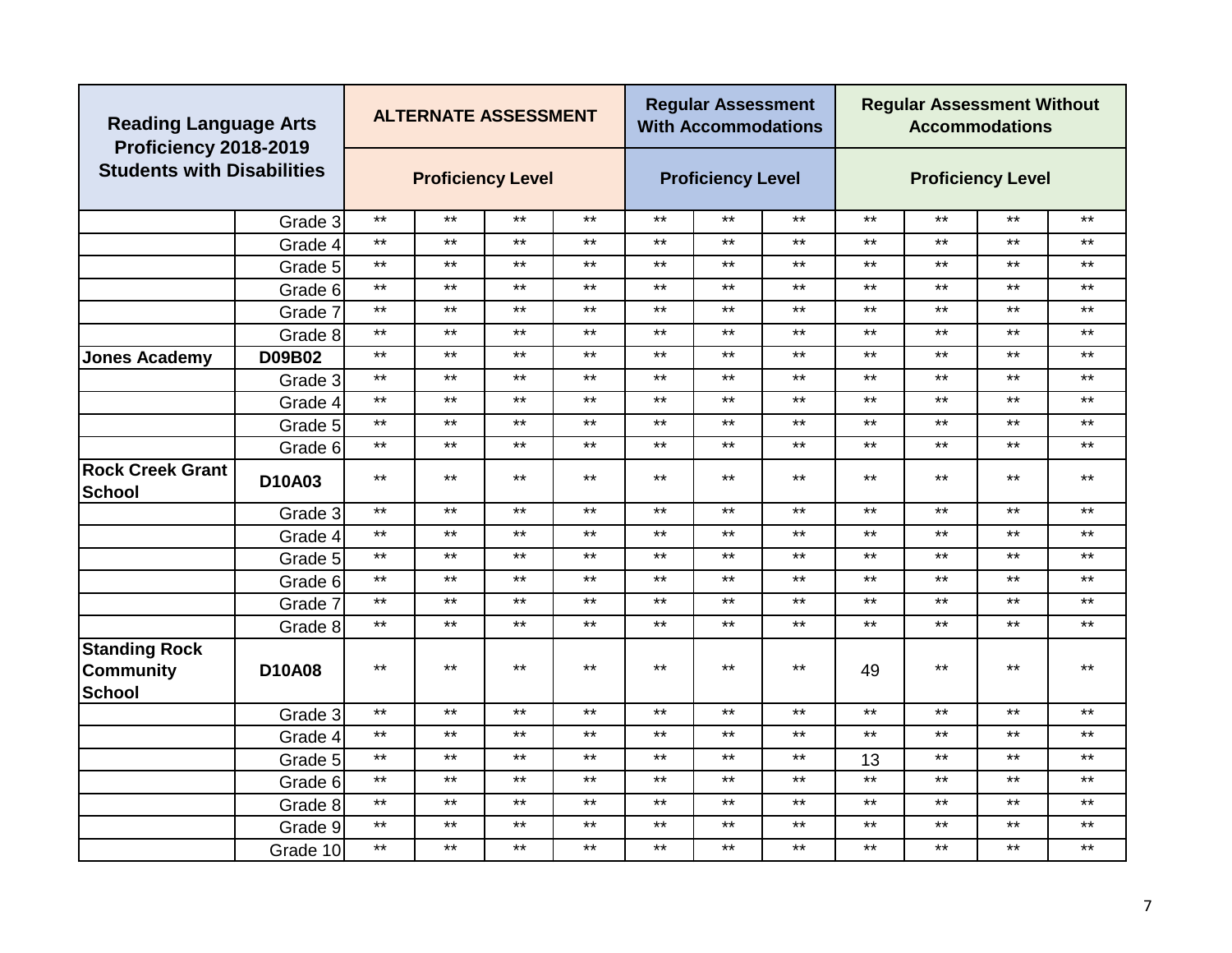| <b>Reading Language Arts</b><br>Proficiency 2018-2019                    |               |              | <b>ALTERNATE ASSESSMENT</b> |       |              |       | <b>Regular Assessment</b><br><b>With Accommodations</b> |       |              | <b>Regular Assessment Without</b> | <b>Accommodations</b>    |              |
|--------------------------------------------------------------------------|---------------|--------------|-----------------------------|-------|--------------|-------|---------------------------------------------------------|-------|--------------|-----------------------------------|--------------------------|--------------|
| <b>Students with Disabilities</b>                                        |               |              | <b>Proficiency Level</b>    |       |              |       | <b>Proficiency Level</b>                                |       |              |                                   | <b>Proficiency Level</b> |              |
| <b>Theodore</b><br><b>Jamerson</b><br><b>Elementary</b><br><b>School</b> | <b>D10A10</b> | $***$        | $***$                       | $***$ | $\star\star$ | $***$ | $***$                                                   | $***$ | 15           | $\star\star$                      | $***$                    | $*$          |
|                                                                          | Grade 3       | $\star\star$ | $\star\star$                | $***$ | $***$        | $***$ | $***$                                                   | $***$ | $\star\star$ | $\star\star$                      | $***$                    | $***$        |
|                                                                          | Grade 4       | $***$        | $***$                       | $***$ | $***$        | $***$ | $***$                                                   | $***$ | $***$        | $***$                             | $***$                    | $***$        |
|                                                                          | Grade 5       | $***$        | $***$                       | $***$ | $***$        | $***$ | $***$                                                   | $***$ | $***$        | $***$                             | $***$                    | $***$        |
|                                                                          | Grade 6       | $***$        | $***$                       | $***$ | $\star\star$ | $***$ | $***$                                                   | $***$ | $***$        | $***$                             | $***$                    | $***$        |
| <b>Quileute Tribal</b><br>School                                         | D10P02        | $***$        | $***$                       | $***$ | $***$        | $***$ | $***$                                                   | $***$ | 19           | $***$                             | $***$                    | $***$        |
|                                                                          | Grade 3       | $***$        | $***$                       | $***$ | $***$        | $***$ | $***$                                                   | $***$ | $***$        | $***$                             | $***$                    | $***$        |
|                                                                          | Grade 4       | $\star\star$ | $***$                       | $***$ | $***$        | $***$ | $***$                                                   | $***$ | $\star\star$ | $***$                             | $***$                    | $***$        |
|                                                                          | Grade 5       | $***$        | $***$                       | $***$ | $\star\star$ | $***$ | $***$                                                   | $***$ | $***$        | $***$                             | $***$                    | $***$        |
|                                                                          | Grade 6       | $***$        | $***$                       | $***$ | $\star\star$ | $***$ | $***$                                                   | $***$ | $***$        | $***$                             | $***$                    | $***$        |
|                                                                          | Grade 7       | $***$        | $***$                       | $***$ | $***$        | $***$ | $***$                                                   | $***$ | $***$        | $***$                             | $***$                    | $***$        |
|                                                                          | Grade 8       | $***$        | $***$                       | $***$ | $\star\star$ | $***$ | $***$                                                   | $***$ | $***$        | $\star\star$                      | $***$                    | $\star\star$ |
|                                                                          | Grade 10      | $***$        | $***$                       | $***$ | $***$        | $***$ | $***$                                                   | $***$ | $***$        | $***$                             | $***$                    | $\star\star$ |
|                                                                          | Grade 11      | $***$        | $***$                       | $***$ | $***$        | $***$ | $***$                                                   | $***$ | $***$        | $***$                             | $***$                    | $***$        |
| Wa He Lut Indian<br><b>School</b>                                        | D10P13        | $***$        | $***$                       | $***$ | $***$        | $***$ | $***$                                                   | $***$ | $***$        | $***$                             | $***$                    | $***$        |
|                                                                          | Grade 3       | $\star\star$ | $***$                       | $***$ | $***$        | $***$ | $***$                                                   | $***$ | $***$        | $***$                             | $***$                    | $***$        |
|                                                                          | Grade 4       | $***$        | $***$                       | $***$ | $***$        | $***$ | $***$                                                   | $***$ | $***$        | $***$                             | $***$                    | $***$        |
|                                                                          | Grade 6       | $***$        | $***$                       | $***$ | $***$        | $***$ | $***$                                                   | $***$ | $***$        | $***$                             | $***$                    | $***$        |
|                                                                          | Grade 7       | $***$        | $***$                       | $***$ | $\star\star$ | $***$ | $***$                                                   | $***$ | $***$        | $\star\star$                      | $***$                    | $***$        |
|                                                                          | Grade 8       | $***$        | $***$                       | $***$ | $***$        | $***$ | $***$                                                   | $***$ | $***$        | $\star\star$                      | $***$                    | $***$        |
| <b>Lummi Tribal</b><br><b>School System</b>                              | D10P14        | $***$        | $\star\star$                | $***$ | $\star\star$ | $***$ | $***$                                                   | $***$ | 42           | $\star\star$                      | $***$                    | $***$        |
|                                                                          | Grade 3       | $***$        | $***$                       | $***$ | $***$        | $***$ | $***$                                                   | $***$ | $***$        | $***$                             | $***$                    | $***$        |
|                                                                          | Grade 4       | $***$        | $***$                       | $***$ | $***$        | $***$ | $***$                                                   | $***$ | $\star\star$ | $***$                             | $***$                    | $***$        |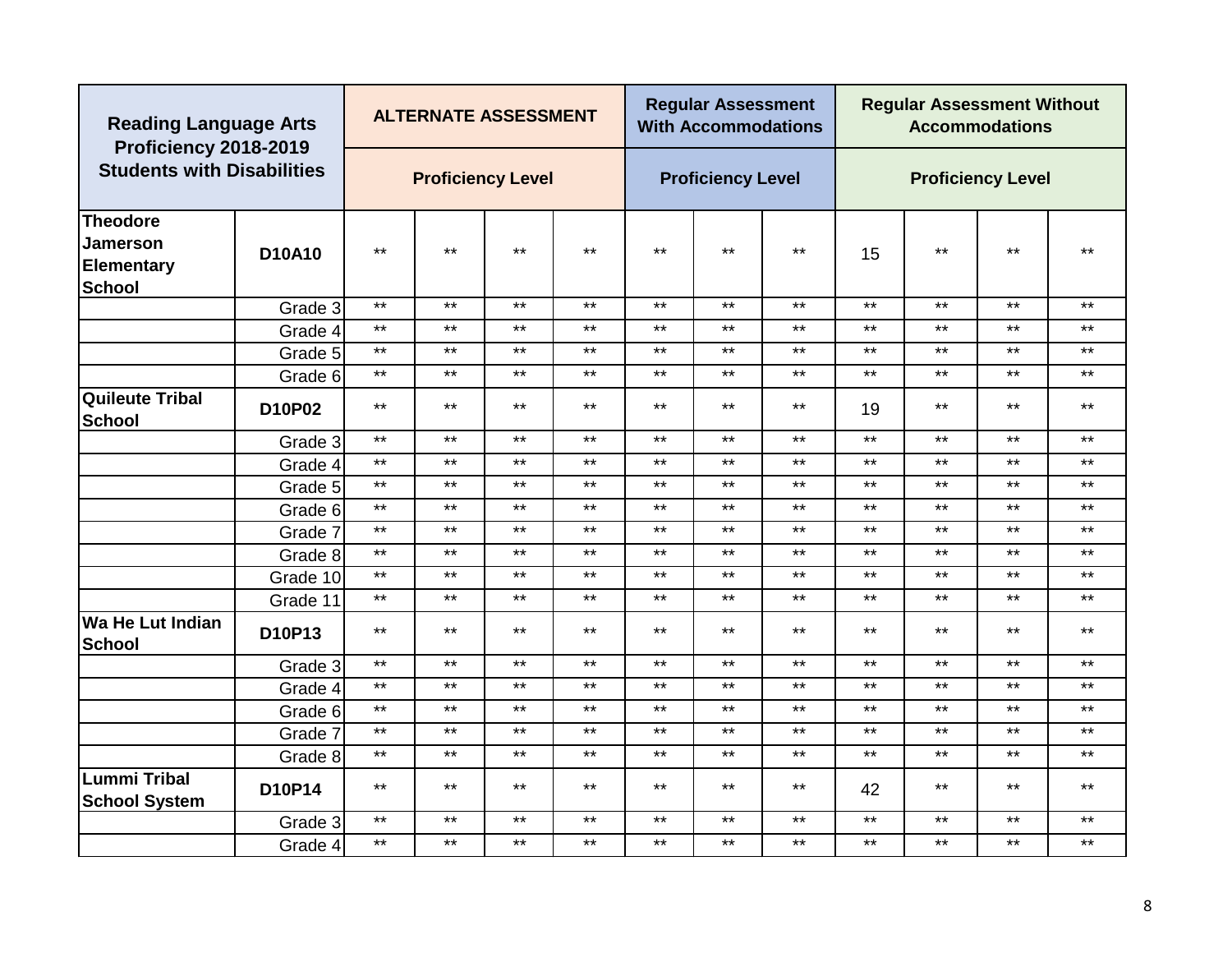| <b>Reading Language Arts</b><br>Proficiency 2018-2019 |          |              |       | <b>ALTERNATE ASSESSMENT</b> |              |              | <b>Regular Assessment</b><br><b>With Accommodations</b> |       |              | <b>Regular Assessment Without</b> | <b>Accommodations</b>    |              |
|-------------------------------------------------------|----------|--------------|-------|-----------------------------|--------------|--------------|---------------------------------------------------------|-------|--------------|-----------------------------------|--------------------------|--------------|
| <b>Students with Disabilities</b>                     |          |              |       | <b>Proficiency Level</b>    |              |              | <b>Proficiency Level</b>                                |       |              |                                   | <b>Proficiency Level</b> |              |
|                                                       | Grade 5  | $\star\star$ | $***$ | $***$                       | $***$        | $***$        | $***$                                                   | $***$ | $***$        | $***$                             | $***$                    | $***$        |
|                                                       | Grade 6  | $\star\star$ | $***$ | $***$                       | $***$        | $***$        | $***$                                                   | $***$ | $\star\star$ | $***$                             | $***$                    | $***$        |
|                                                       | Grade 7  | $***$        | $***$ | $***$                       | $***$        | $***$        | $***$                                                   | $***$ | $***$        | $***$                             | $***$                    | $***$        |
|                                                       | Grade 8  | $***$        | $***$ | $***$                       | $\star\star$ | $***$        | $***$                                                   | $***$ | 11           | $\star\star$                      | $***$                    | $***$        |
| <b>Chief Leschi</b><br><b>School</b>                  | D10P15   | $***$        | $***$ | $***$                       | $***$        | $***$        | $***$                                                   | $***$ | 50           | $***$                             | $***$                    | $***$        |
|                                                       | Grade 3  | $\star\star$ | $***$ | $***$                       | $\star\star$ | $\star\star$ | $\star\star$                                            | $***$ | $\star\star$ | $\star\star$                      | $***$                    | $\star\star$ |
|                                                       | Grade 4  | $***$        | $***$ | $***$                       | $\star\star$ | $***$        | $***$                                                   | $***$ | $***$        | $\star\star$                      | $***$                    | $\star\star$ |
|                                                       | Grade 5  | $***$        | $***$ | $***$                       | $***$        | $***$        | $***$                                                   | $***$ | $***$        | $***$                             | $***$                    | $***$        |
|                                                       | Grade 6  | $***$        | $***$ | $***$                       | $***$        | $***$        | $***$                                                   | $***$ | $***$        | $***$                             | $***$                    | $***$        |
|                                                       | Grade 7  | $***$        | $***$ | $***$                       | $\star\star$ | $***$        | $***$                                                   | $***$ | $***$        | $***$                             | $***$                    | $***$        |
|                                                       | Grade 8  | $***$        | $***$ | $***$                       | $\star\star$ | $***$        | $***$                                                   | $***$ | $***$        | $***$                             | $***$                    | $***$        |
|                                                       | Grade 10 | $***$        | $***$ | $***$                       | $***$        | $***$        | $***$                                                   | $***$ | $***$        | $***$                             | $***$                    | $***$        |
|                                                       | Grade 11 | $***$        | $***$ | $***$                       | $***$        | $***$        | $***$                                                   | $***$ | $***$        | $***$                             | $***$                    | $***$        |
| <b>Muckleshoot</b><br><b>Tribal School</b>            | D10P16   | $***$        | $***$ | $***$                       | $\star\star$ | $***$        | $***$                                                   | $***$ | 58           | $\star\star$                      | $***$                    | $\star\star$ |
|                                                       | Grade 3  | $***$        | $***$ | $***$                       | $***$        | $***$        | $***$                                                   | $***$ | $***$        | $\star\star$                      | $***$                    | $***$        |
|                                                       | Grade 4  | $***$        | $***$ | $***$                       | $***$        | $***$        | $***$                                                   | $***$ | 11           | $***$                             | $***$                    | $***$        |
|                                                       | Grade 5  | $***$        | $***$ | $***$                       | $\star\star$ | $***$        | $***$                                                   | $***$ | 12           | $\star\star$                      | $***$                    | $\star\star$ |
|                                                       | Grade 6  | $***$        | $***$ | $***$                       | $***$        | $***$        | $***$                                                   | $***$ | $***$        | $***$                             | $***$                    | $\star\star$ |
|                                                       | Grade 7  | $***$        | $***$ | $***$                       | $\star\star$ | $***$        | $***$                                                   | $***$ | $***$        | $\star\star$                      | $***$                    | $***$        |
|                                                       | Grade 8  | $***$        | $***$ | $***$                       | $\star\star$ | $***$        | $***$                                                   | $***$ | $***$        | $\star\star$                      | $***$                    | $***$        |
|                                                       | Grade 10 | $***$        | $***$ | $***$                       | $***$        | $***$        | $***$                                                   | $***$ | $***$        | $***$                             | $***$                    | $***$        |
| Lummi High<br>School                                  | D10P17   | $***$        | $***$ | $***$                       | $***$        | $***$        | $***$                                                   | $***$ | 15           | **                                | $***$                    | **           |
|                                                       | Grade 10 | $***$        | $***$ | $***$                       | $***$        | $***$        | $***$                                                   | $***$ | 11           | $***$                             | $***$                    | $\star\star$ |
|                                                       | Grade 11 | $***$        | $***$ | $***$                       | $\star\star$ | $***$        | $***$                                                   | $***$ | $***$        | $***$                             | $***$                    | $***$        |
|                                                       | Grade 12 | $***$        | $***$ | $***$                       | $***$        | $***$        | $***$                                                   | $***$ | $***$        | $***$                             | $***$                    | $***$        |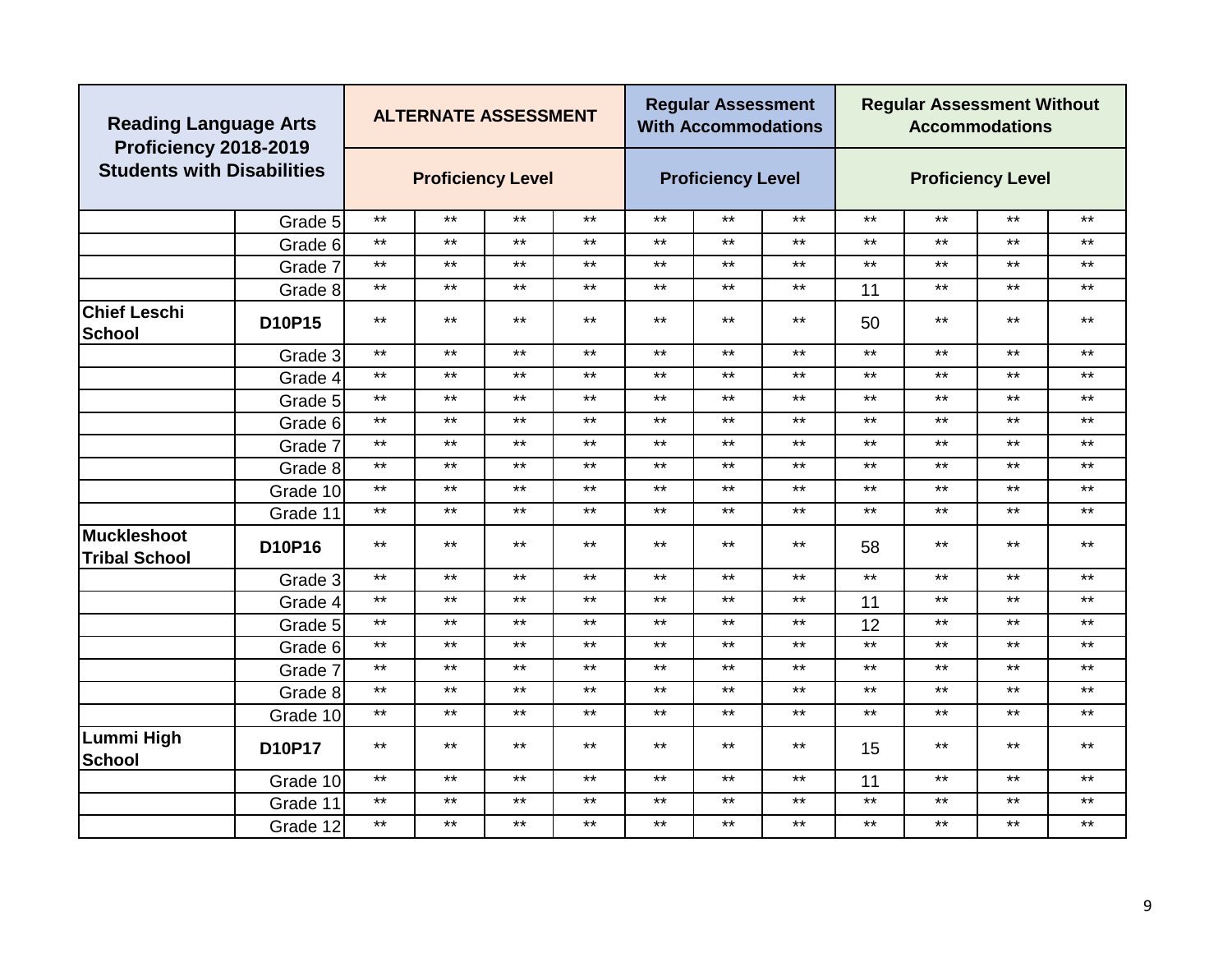| <b>Reading Language Arts</b><br>Proficiency 2018-2019     |          |              | <b>ALTERNATE ASSESSMENT</b> |              |              |              | <b>Regular Assessment</b><br><b>With Accommodations</b> |       |       | <b>Regular Assessment Without</b> | <b>Accommodations</b>    |              |
|-----------------------------------------------------------|----------|--------------|-----------------------------|--------------|--------------|--------------|---------------------------------------------------------|-------|-------|-----------------------------------|--------------------------|--------------|
| <b>Students with Disabilities</b>                         |          |              | <b>Proficiency Level</b>    |              |              |              | <b>Proficiency Level</b>                                |       |       |                                   | <b>Proficiency Level</b> |              |
| <b>Dunseith Day</b><br>School                             | D11A02   | $***$        | $***$                       | $***$        | $***$        | $***$        | $***$                                                   | $***$ | 35    | $***$                             | $***$                    | $***$        |
|                                                           | Grade 3  | $***$        | $***$                       | $***$        | $***$        | $***$        | $***$                                                   | $***$ | $***$ | $***$                             | $***$                    | $***$        |
|                                                           | Grade 4  | $***$        | $***$                       | $***$        | $***$        | $***$        | $***$                                                   | $***$ | $***$ | $***$                             | $***$                    | $***$        |
|                                                           | Grade 5  | $\star\star$ | $***$                       | $***$        | $***$        | $***$        | $***$                                                   | $***$ | $***$ | $***$                             | $***$                    | $***$        |
|                                                           | Grade 6  | $***$        | $***$                       | $***$        | $***$        | $***$        | $***$                                                   | $***$ | $***$ | $***$                             | $***$                    | $***$        |
|                                                           | Grade 7  | $***$        | $\star\star$                | $***$        | $\star\star$ | $***$        | $***$                                                   | $***$ | $***$ | $***$                             | $***$                    | $***$        |
|                                                           | Grade 8  | $***$        | $***$                       | $***$        | $***$        | $***$        | $***$                                                   | $***$ | $***$ | $***$                             | $***$                    | $***$        |
| Turtle Mountain                                           |          |              |                             |              |              |              |                                                         |       |       |                                   |                          |              |
| <b>Elementary</b><br>School                               | D11A09   | $***$        | $\star\star$                | $***$        | $\star\star$ | $***$        | $***$                                                   | $***$ | 46    | $***$                             | $***$                    | $***$        |
|                                                           | Grade 3  | $***$        | $***$                       | $***$        | $***$        | $***$        | $***$                                                   | $***$ | 17    | $***$                             | $***$                    | $***$        |
|                                                           | Grade 4  | $***$        | $***$                       | $***$        | $***$        | $***$        | $***$                                                   | $***$ | 12    | $***$                             | $***$                    | $***$        |
|                                                           | Grade 5  | $***$        | $***$                       | $***$        | $***$        | $***$        | $***$                                                   | $***$ | 17    | $***$                             | $***$                    | $***$        |
| <b>Turtle Mountain</b><br><b>Middle School</b>            | D11A10   | $***$        | $***$                       | 12           | $***$        | $***$        | $***$                                                   | $***$ | 52    | $***$                             | $***$                    | $***$        |
|                                                           | Grade 6  | $***$        | $***$                       | $\star\star$ | $***$        | $***$        | $***$                                                   | $***$ | 13    | $***$                             | $***$                    | $***$        |
|                                                           | Grade 7  | $***$        | $\star\star$                | $***$        | $\star\star$ | $***$        | $***$                                                   | $***$ | 21    | $***$                             | $***$                    | $***$        |
|                                                           | Grade 8  | $***$        | $***$                       | $***$        | $***$        | $***$        | $***$                                                   | $***$ | 18    | $***$                             | $***$                    | $***$        |
| <b>Turtle Mountain</b><br><b>Community High</b><br>School | D11A11   | $***$        | $***$                       | $***$        | $***$        | $***$        | $***$                                                   | $***$ | 18    | $***$                             | $***$                    | $***$        |
|                                                           | Grade 10 | $***$        | $***$                       | $***$        | $\star\star$ | $***$        | $***$                                                   | $***$ | 18    | $***$                             | $***$                    | $\star\star$ |
| <b>Mandaree Day</b><br>School                             | D11A13   | $***$        | $\star\star$                | $***$        | $\star\star$ | $***$        | $***$                                                   | $***$ | $***$ | $***$                             | $***$                    | $***$        |
|                                                           | Grade 4  | $***$        | $\star\star$                | $***$        | $\star\star$ | $\star\star$ | $\star\star$                                            | $***$ | $***$ | $***$                             | $***$                    | $***$        |
| <b>White Shield</b><br>School                             | D11A15   | $***$        | $***$                       | $***$        | $***$        | $***$        | $***$                                                   | $***$ | 12    | $***$                             | $***$                    | $***$        |
|                                                           | Grade 3  | $***$        | $***$                       | $***$        | $***$        | $***$        | $***$                                                   | $***$ | $***$ | $***$                             | $***$                    | $***$        |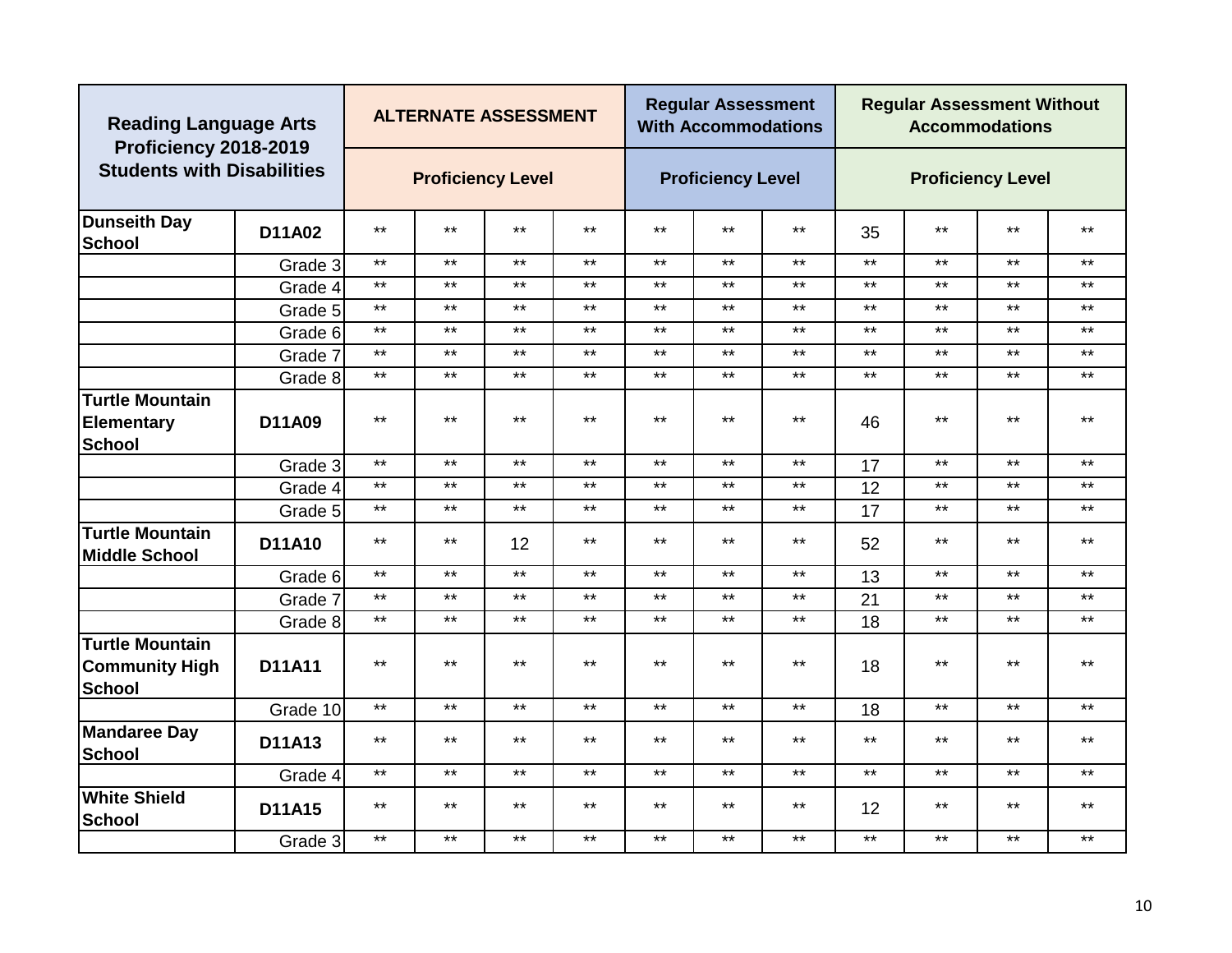| <b>Reading Language Arts</b><br>Proficiency 2018-2019                |          |              | <b>ALTERNATE ASSESSMENT</b> |       |              |              | <b>Regular Assessment</b><br><b>With Accommodations</b> |       |              | <b>Regular Assessment Without</b> | <b>Accommodations</b>    |              |
|----------------------------------------------------------------------|----------|--------------|-----------------------------|-------|--------------|--------------|---------------------------------------------------------|-------|--------------|-----------------------------------|--------------------------|--------------|
| <b>Students with Disabilities</b>                                    |          |              | <b>Proficiency Level</b>    |       |              |              | <b>Proficiency Level</b>                                |       |              |                                   | <b>Proficiency Level</b> |              |
|                                                                      | Grade 4  | $***$        | $***$                       | $***$ | $***$        | $***$        | $***$                                                   | $***$ | $***$        | $***$                             | $***$                    | $***$        |
|                                                                      | Grade 5  | $***$        | $***$                       | $***$ | $***$        | $***$        | $***$                                                   | $***$ | $\star\star$ | $***$                             | $***$                    | $***$        |
|                                                                      | Grade 7  | $***$        | $***$                       | $***$ | $\star\star$ | $***$        | $***$                                                   | $***$ | $\star\star$ | $***$                             | $***$                    | $\star\star$ |
|                                                                      | Grade 8  | $***$        | $***$                       | $***$ | $***$        | $***$        | $***$                                                   | $***$ | $***$        | $***$                             | $***$                    | $***$        |
| <b>Yakama Nation</b><br><b>Tribal School</b>                         | D11P20   | $***$        | $***$                       | $***$ | $***$        | $***$        | $***$                                                   | $***$ | $***$        | $***$                             | $***$                    | $***$        |
|                                                                      | Grade 11 | $***$        | $***$                       | $***$ | $***$        | $***$        | $***$                                                   | $***$ | $***$        | $***$                             | $***$                    | $***$        |
| <b>Two Eagle River</b><br><b>School</b>                              | D13C02   | $***$        | $***$                       | $***$ | $***$        | $***$        | $***$                                                   | $***$ | $***$        | $***$                             | $***$                    | $***$        |
|                                                                      | Grade 11 | $***$        | $***$                       | $***$ | $\star\star$ | $\star\star$ | $***$                                                   | $***$ | $\star\star$ | $\star\star$                      | $***$                    | $\star\star$ |
| <b>Crow Creek Sioux</b><br><b>Tribal Elementary</b><br><b>School</b> | D14A02   | $***$        | $***$                       | $***$ | $***$        | $***$        | $***$                                                   | $***$ | 19           | $***$                             | $***$                    | $***$        |
|                                                                      | Grade 3  | $***$        | $***$                       | $***$ | $***$        | $*$          | $***$                                                   | $***$ | $***$        | $***$                             | $***$                    | $***$        |
|                                                                      | Grade 4  | $***$        | $***$                       | $***$ | $\star\star$ | $***$        | $***$                                                   | $***$ | $\star\star$ | $***$                             | $***$                    | $\star\star$ |
|                                                                      | Grade 5  | $***$        | $***$                       | $***$ | $\star\star$ | $***$        | $***$                                                   | $***$ | $***$        | $***$                             | $***$                    | $***$        |
| <b>Crow Creek</b><br><b>Reservation High</b><br><b>School</b>        | D14A04   | $***$        | $***$                       | $***$ | $***$        | $***$        | $***$                                                   | $***$ | 12           | $***$                             | $***$                    | $***$        |
|                                                                      | Grade 6  | $\star\star$ | $***$                       | $***$ | $***$        | $***$        | $***$                                                   | $***$ | $***$        | $***$                             | $***$                    | $***$        |
|                                                                      | Grade 7  | $***$        | $***$                       | $***$ | $***$        | $***$        | $***$                                                   | $***$ | $***$        | $***$                             | $***$                    | $***$        |
|                                                                      | Grade 8  | $***$        | $***$                       | $***$ | $***$        | $***$        | $***$                                                   | $***$ | $***$        | $***$                             | $***$                    | $***$        |
|                                                                      | Grade 11 | $***$        | $***$                       | $***$ | $\star\star$ | $***$        | $***$                                                   | $***$ | $\star\star$ | $***$                             | $***$                    | $***$        |
| <b>Lower Brule Day</b><br><b>School</b>                              | D15A02   | $***$        | $***$                       | $***$ | $***$        | $***$        | $***$                                                   | $***$ | 33           | $***$                             | $***$                    | $***$        |
|                                                                      | Grade 3  | $***$        | $***$                       | $***$ | $***$        | $***$        | $***$                                                   | $***$ | $***$        | $***$                             | $***$                    | $***$        |
|                                                                      | Grade 4  | $***$        | $***$                       | $***$ | $***$        | $***$        | $***$                                                   | $***$ | $***$        | $***$                             | $***$                    | $***$        |
|                                                                      | Grade 5  | $***$        | $***$                       | $***$ | $***$        | $***$        | $***$                                                   | $***$ | $***$        | $***$                             | $***$                    | $***$        |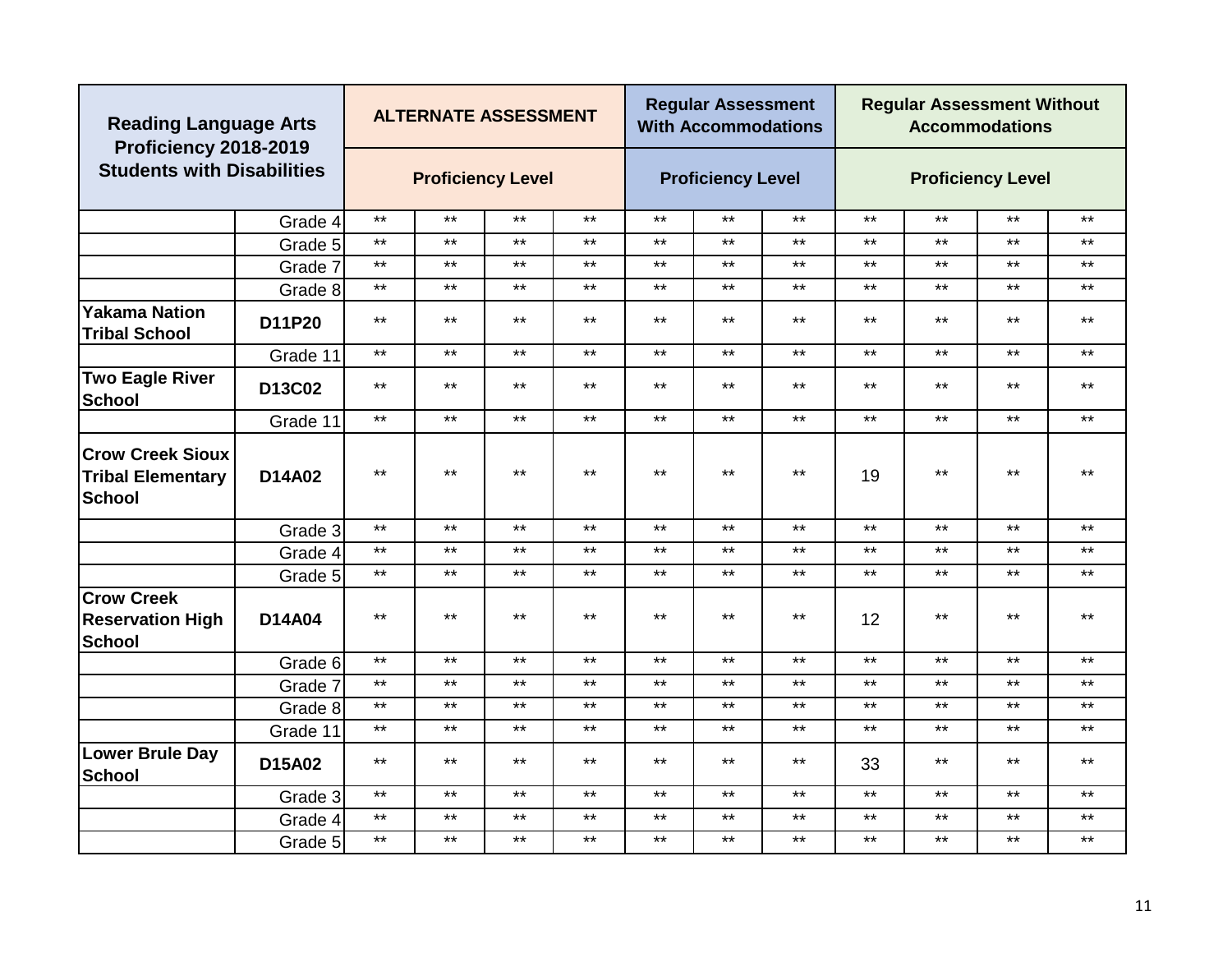| <b>Reading Language Arts</b><br>Proficiency 2018-2019 |               |              | <b>ALTERNATE ASSESSMENT</b>      |       |       |       | <b>Regular Assessment</b><br><b>With Accommodations</b> |       |              | <b>Regular Assessment Without</b> | <b>Accommodations</b>    |       |
|-------------------------------------------------------|---------------|--------------|----------------------------------|-------|-------|-------|---------------------------------------------------------|-------|--------------|-----------------------------------|--------------------------|-------|
| <b>Students with Disabilities</b>                     |               |              | <b>Proficiency Level</b>         |       |       |       | <b>Proficiency Level</b>                                |       |              |                                   | <b>Proficiency Level</b> |       |
|                                                       | Grade 6       | $\star\star$ | $***$                            | $***$ | $***$ | $***$ | $***$                                                   | $***$ | $***$        | $***$                             | $***$                    | $***$ |
|                                                       | Grade 7       | $***$        | $\star\star$                     | $***$ | $***$ | $***$ | $***$                                                   | $***$ | $\star\star$ | $***$                             | $***$                    | $***$ |
|                                                       | Grade 8       | $***$        | $***$                            | $***$ | $***$ | $***$ | $***$                                                   | $***$ | $***$        | $***$                             | $***$                    | $***$ |
|                                                       | Grade 11      | $***$        | $***$                            | $***$ | $***$ | $***$ | $***$                                                   | $***$ | $***$        | $***$                             | $***$                    | $***$ |
| Haak'u<br>Community<br>Academy                        | <b>D20M02</b> | $***$        | $***$                            | $***$ | $***$ | $***$ | $***$                                                   | $***$ | 17           | $***$                             | $***$                    | $***$ |
|                                                       | Grade 3       | $***$        | $***$                            | $***$ | $***$ | $***$ | $***$                                                   | $***$ | $***$        | $***$                             | $***$                    | $***$ |
|                                                       | Grade 4       | $***$        | $***$<br>$***$<br>$***$<br>$***$ |       |       |       | $***$                                                   | $***$ | $***$        | $***$                             | $***$                    | $***$ |
|                                                       | Grade 5       | $***$        | $***$                            | $***$ | $***$ | $***$ | $***$                                                   | $***$ | $\star\star$ | $***$                             | $***$                    | $***$ |
|                                                       | Grade 6       | $***$        | $***$                            | $***$ | $***$ | $***$ | $***$                                                   | $***$ | $***$        | $***$                             | $***$                    | $***$ |
|                                                       | Grade 7       | $***$        | $***$                            | $***$ | $***$ | $***$ | $***$                                                   | $***$ | $***$        | $***$                             | $***$                    | $***$ |
|                                                       | Grade 8       | $***$        | $***$                            | $***$ | $***$ | $***$ | $***$                                                   | $***$ | $***$        | $***$                             | $***$                    | $***$ |
| <b>Isleta Elementary</b><br>School                    | D20M04        | $***$        | $***$                            | $***$ | $***$ | $***$ | $***$                                                   | $***$ | 11           | $***$                             | $***$                    | $***$ |
|                                                       | Grade 3       | $***$        | $***$                            | $***$ | $***$ | $***$ | $***$                                                   | $***$ | $***$        | $***$                             | $***$                    | $***$ |
|                                                       | Grade 4       | $***$        | $\star\star$                     | $***$ | $***$ | $***$ | $***$                                                   | $***$ | $***$        | $***$                             | $***$                    | $***$ |
|                                                       | Grade 5       | $***$        | $***$                            | $***$ | $***$ | $***$ | $***$                                                   | $***$ | $***$        | $***$                             | $***$                    | $***$ |
|                                                       | Grade 6       | $***$        | $\star\star$                     | $***$ | $***$ | $***$ | $***$                                                   | $***$ | $***$        | $***$                             | $***$                    | $***$ |
| Jemez Day School                                      | <b>D20M05</b> | $***$        | $***$                            | $***$ | $***$ | $***$ | $***$                                                   | $***$ | $***$        | $***$                             | $***$                    | $***$ |
|                                                       | Grade 3       | $***$        | $***$                            | $***$ | $***$ | $***$ | $***$                                                   | $***$ | $***$        | $***$                             | $***$                    | $***$ |
|                                                       | Grade 4       | $***$        | $***$                            | $***$ | $***$ | $***$ | $***$                                                   | $***$ | $***$        | $***$                             | $***$                    | $***$ |
|                                                       | Grade 5       | $***$        | $\star\star$                     | $***$ | $***$ | $***$ | $***$                                                   | $***$ | $\star\star$ | $***$                             | $***$                    | $***$ |
|                                                       | Grade 6       | $***$        | $***$                            | $***$ | $***$ | $***$ | $***$                                                   | $***$ | $***$        | $***$                             | $***$                    | $***$ |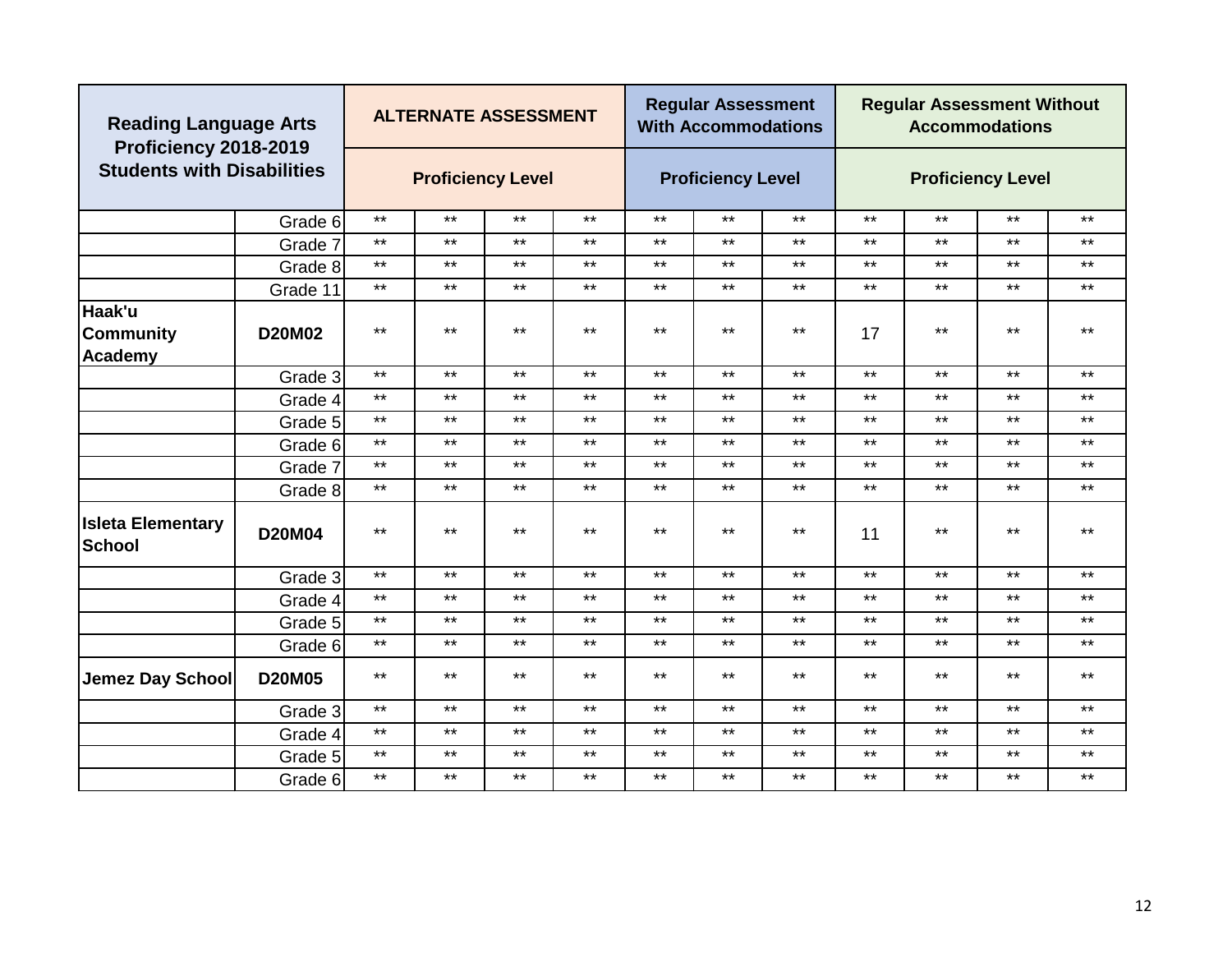|                                                         | <b>Reading Language Arts</b><br>Proficiency 2018-2019<br><b>Students with Disabilities</b> |              | <b>ALTERNATE ASSESSMENT</b> |              |              |              | <b>Regular Assessment</b><br><b>With Accommodations</b> |              |              | <b>Regular Assessment Without</b> | <b>Accommodations</b>    |              |
|---------------------------------------------------------|--------------------------------------------------------------------------------------------|--------------|-----------------------------|--------------|--------------|--------------|---------------------------------------------------------|--------------|--------------|-----------------------------------|--------------------------|--------------|
|                                                         |                                                                                            |              | <b>Proficiency Level</b>    |              |              |              | <b>Proficiency Level</b>                                |              |              |                                   | <b>Proficiency Level</b> |              |
| <b>San Felipe Pueblo</b><br><b>Elementary</b><br>School | D20M12                                                                                     | $***$        | $***$                       | $***$        | $***$        | $***$        | $***$                                                   | $***$        | 30           | $***$                             | $***$                    | $***$        |
|                                                         | Grade 3                                                                                    | $\star\star$ | $***$                       | $***$        | $***$        | $***$        | $***$                                                   | $***$        | $***$        | $***$                             | $***$                    | $***$        |
|                                                         | Grade 4                                                                                    | $***$        | $***$                       | $***$        | $***$        | $***$        | $***$                                                   | $***$        | $***$        | $***$                             | $***$                    | $***$        |
|                                                         | Grade 5                                                                                    | $***$        | $***$                       | $***$        | $***$        | $***$        | $***$                                                   | $***$        | $***$        | $***$                             | $***$                    | $***$        |
|                                                         | Grade 6                                                                                    | $***$        | $\star\star$                | $***$        | $\star\star$ | $***$        | $***$                                                   | $***$        | $***$        | $***$                             | $***$                    | $***$        |
|                                                         | Grade 7                                                                                    | $***$        | $***$                       | $***$        | $***$        | $***$        | $***$                                                   | $***$        | $***$        | $***$                             | $***$                    | $***$        |
|                                                         | Grade 8                                                                                    | $***$        | $***$                       | $***$        | $***$        | $***$        | $***$                                                   | $***$        | $***$        | $***$                             | $***$                    | $***$        |
| T'siya Day School                                       | <b>D20M22</b>                                                                              | $***$        | $***$<br>$***$<br>$***$     |              | $***$        | $***$        | $***$                                                   | $***$        | $***$        | $***$                             | $***$                    | **           |
|                                                         | Grade 5                                                                                    | $***$        |                             | $***$        | $***$        | $***$        | $***$                                                   | $***$        | $\star\star$ | $***$                             | $***$                    | $***$        |
|                                                         | Grade 6                                                                                    | $***$        | $\star\star$                | $\star\star$ | $\star\star$ | $\star\star$ | $***$                                                   | $***$        | $***$        | $***$                             | $***$                    | $***$        |
| <b>Pine Hill Schools</b>                                | D20M29                                                                                     | $***$        | $***$                       | $***$        | $***$        | $***$        | $***$                                                   | $***$        | 31           | $***$                             | $***$                    | $***$        |
|                                                         | Grade 3                                                                                    | $***$        | $***$                       | $***$        | $***$        | $***$        | $***$                                                   | $***$        | $***$        | $***$                             | $***$                    | $***$        |
|                                                         | Grade 4                                                                                    | $***$        | $***$                       | $***$        | $***$        | $***$        | $***$                                                   | $***$        | $***$        | $***$                             | $***$                    | $***$        |
|                                                         | Grade 5                                                                                    | $***$        | $***$                       | $***$        | $***$        | $***$        | $***$                                                   | $***$        | $***$        | $***$                             | $***$                    | $***$        |
|                                                         | Grade 6                                                                                    | $***$        | $\star\star$                | $\star\star$ | $***$        | $\star\star$ | $\star\star$                                            | $\star\star$ | $***$        | $***$                             | $***$                    | $***$        |
|                                                         | Grade 7                                                                                    | $***$        | $\star\star$                | $\star\star$ | $\star\star$ | $***$        | $***$                                                   | $\star\star$ | $***$        | $***$                             | $***$                    | $***$        |
|                                                         | Grade 8                                                                                    | $***$        | $\star\star$                | $\star\star$ | $\star\star$ | $***$        | $***$                                                   | $\star\star$ | $***$        | $***$                             | $***$                    | $\star\star$ |
|                                                         | Grade 9                                                                                    | $***$        | $***$                       | $***$        | $***$        | $***$        | $***$                                                   | $***$        | $***$        | $***$                             | $***$                    | $***$        |
|                                                         | Grade 11                                                                                   | $***$        | $***$                       | $***$        | $***$        | $***$        | $***$                                                   | $***$        | $***$        | $***$                             | $***$                    | $***$        |
| Mescalero Apache<br>School                              | D20M30                                                                                     | $***$        | $\star\star$                | $***$        | $***$        | 18           | $***$                                                   | $***$        | 52           | $***$                             | $\star\star$             | $\star\star$ |
|                                                         | Grade 3                                                                                    | $***$        | $***$                       | $***$        | $***$        | $***$        | $***$                                                   | $***$        | $***$        | $***$                             | $***$                    | $***$        |
|                                                         | Grade 4                                                                                    | $***$        | $\star\star$                | $\star\star$ | $\star\star$ | $***$        | $***$                                                   | $***$        | $***$        | $***$                             | $***$                    | $***$        |
|                                                         | Grade 5                                                                                    | $***$        | $***$                       | $***$        | $***$        | $***$        | $***$                                                   | $***$        | $***$        | $***$                             | $***$                    | $***$        |
|                                                         | Grade 6                                                                                    | $***$        | $***$                       | $***$        | $***$        | $***$        | $***$                                                   | $***$        | 11           | $***$                             | $***$                    | $***$        |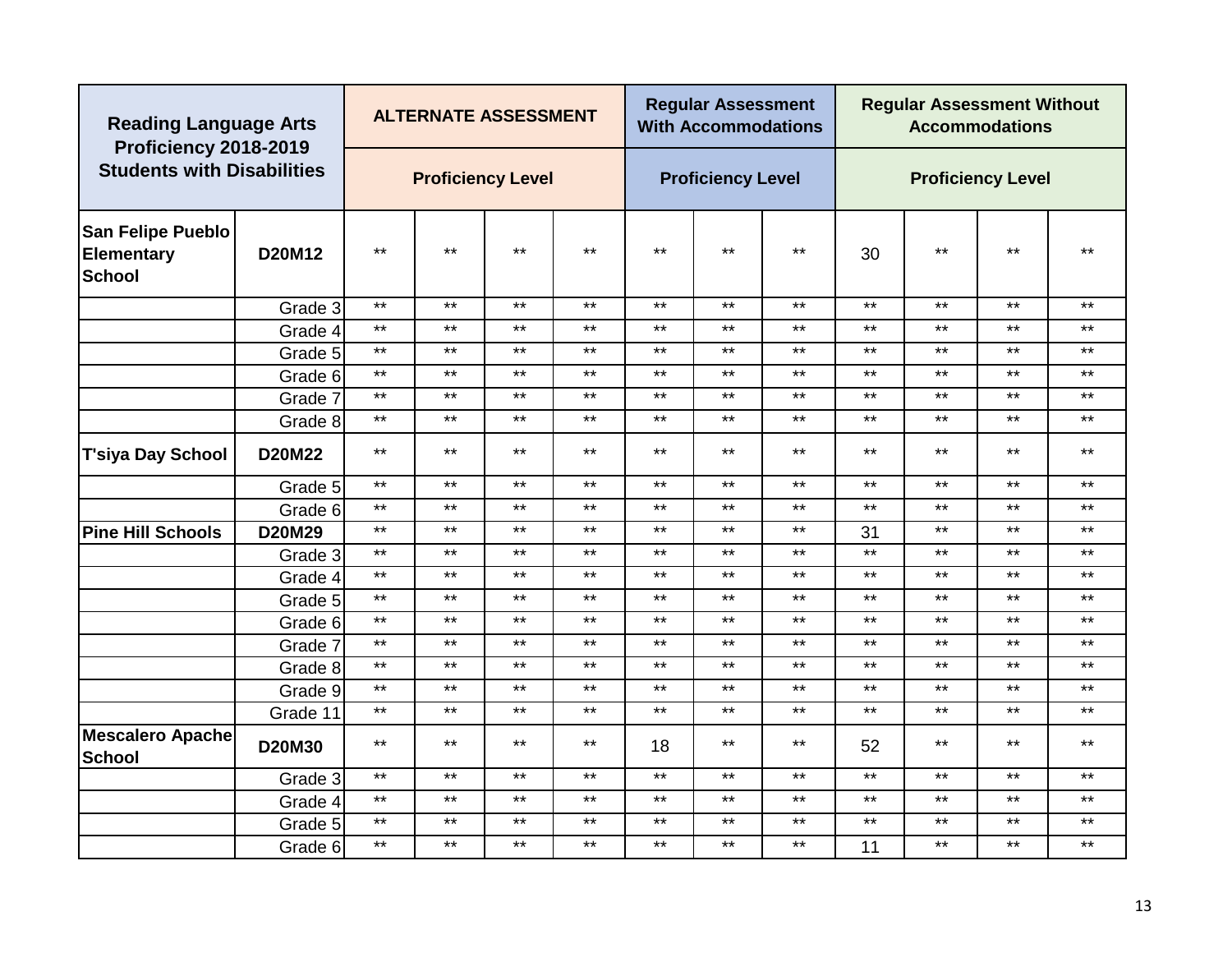|                                                           | <b>Reading Language Arts</b><br>Proficiency 2018-2019<br><b>Students with Disabilities</b> |              | <b>ALTERNATE ASSESSMENT</b> |       |              |       | <b>Regular Assessment</b><br><b>With Accommodations</b> |       |              | <b>Regular Assessment Without</b> | <b>Accommodations</b>    |              |
|-----------------------------------------------------------|--------------------------------------------------------------------------------------------|--------------|-----------------------------|-------|--------------|-------|---------------------------------------------------------|-------|--------------|-----------------------------------|--------------------------|--------------|
|                                                           |                                                                                            |              | <b>Proficiency Level</b>    |       |              |       | <b>Proficiency Level</b>                                |       |              |                                   | <b>Proficiency Level</b> |              |
|                                                           | Grade 7                                                                                    | $***$        | $***$                       | $***$ | $\star\star$ | $***$ | $***$                                                   | $***$ | $\star\star$ | $***$                             | $***$                    | $\star\star$ |
|                                                           | Grade 8                                                                                    | $***$        | $***$                       | $***$ | $***$        | $***$ | $***$                                                   | $***$ | 11           | $***$                             | $***$                    | $***$        |
|                                                           | Grade 10                                                                                   | $***$        | $***$                       | $***$ | $***$        | $***$ | $***$                                                   | $***$ | $***$        | $***$                             | $***$                    | $***$        |
|                                                           | Grade 11                                                                                   | $***$        | $***$                       | $***$ | $***$        | $***$ | $***$                                                   | $***$ | $***$        | $***$                             | $***$                    | $***$        |
| Laguna                                                    |                                                                                            |              |                             |       |              |       |                                                         |       |              |                                   |                          |              |
| <b>Elementary</b><br>School                               | D21M02                                                                                     | $***$        | $***$                       | $***$ | $***$        | $***$ | $***$                                                   | $***$ | $***$        | $***$                             | $***$                    | $***$        |
|                                                           | Grade 3                                                                                    | $***$        | $***$                       | $***$ | $***$        | $***$ | $***$                                                   | $***$ | $\star\star$ | $***$                             | $***$                    | $***$        |
|                                                           | Grade 4                                                                                    | $***$        | $\star\star$                | $***$ | $\star\star$ | $***$ | $***$                                                   | $***$ | $***$        | $***$                             | $***$                    | $***$        |
|                                                           | Grade 5                                                                                    | $***$        | $***$                       | $***$ | $\star\star$ | $***$ | $***$                                                   | $***$ | $***$        | $\star\star$                      | $***$                    | $***$        |
| <b>Laguna Middle</b><br><b>School</b>                     | D21M03                                                                                     | $***$        | $***$                       | $***$ | $***$        | $***$ | $***$                                                   | $***$ | $***$        | $***$                             | $***$                    | $***$        |
|                                                           | Grade 6                                                                                    | $***$        | $***$                       | $***$ | $***$        | $***$ | $***$                                                   | $***$ | $***$        | $***$                             | $***$                    | $***$        |
|                                                           | Grade 7                                                                                    | $***$        | $***$                       | $***$ | $***$        | $***$ | $***$                                                   | $***$ | $***$        | $***$                             | $***$                    | $***$        |
|                                                           | Grade 8                                                                                    | $***$        | $***$                       | $***$ | $\star\star$ | $***$ | $***$                                                   | $***$ | $***$        | $***$                             | $\star\star$             | $\star\star$ |
| San Ildefonso Day<br><b>School</b>                        | D25M13                                                                                     | $***$        | $***$                       | $***$ | $***$        | $***$ | $***$                                                   | $***$ | $***$        | $***$                             | $***$                    | $***$        |
|                                                           | Grade 4                                                                                    | $***$        | $***$                       | $***$ | $***$        | $***$ | $***$                                                   | $***$ | $***$        | $***$                             | $***$                    | $***$        |
| <b>Ohkay Owingeh</b><br><b>Community</b><br><b>School</b> | D25M14                                                                                     | $***$        | $***$                       | $***$ | $\star\star$ | $***$ | $***$                                                   | $***$ | $***$        | $\star\star$                      | $***$                    | $\star\star$ |
|                                                           | Grade 3                                                                                    | $\star\star$ | $***$                       | $***$ | $***$        | $***$ | $***$                                                   | $***$ | $***$        | $***$                             | $***$                    | $***$        |
|                                                           | Grade 4                                                                                    | $***$        | $***$                       | $***$ | $***$        | $***$ | $***$                                                   | $***$ | $***$        | $***$                             | $***$                    | $***$        |
|                                                           | Grade 5                                                                                    | $***$        | $***$                       | $***$ | $***$        | $***$ | $***$                                                   | $***$ | $***$        | $***$                             | $***$                    | $***$        |
|                                                           | Grade 6                                                                                    | $***$        | $***$                       | $***$ | $***$        | $***$ | $***$                                                   | $***$ | $***$        | $***$                             | $***$                    | $***$        |
| Kha'p'o<br><b>Community</b><br><b>School</b>              | D25M16                                                                                     | $***$        | $***$                       | $***$ | $***$        | $***$ | $***$                                                   | $***$ | $***$        | $***$                             | $***$                    | $***$        |
|                                                           | Grade 3                                                                                    | $\star\star$ | $***$                       | $***$ | $***$        | $***$ | $***$                                                   | $***$ | $***$        | $***$                             | $***$                    | $***$        |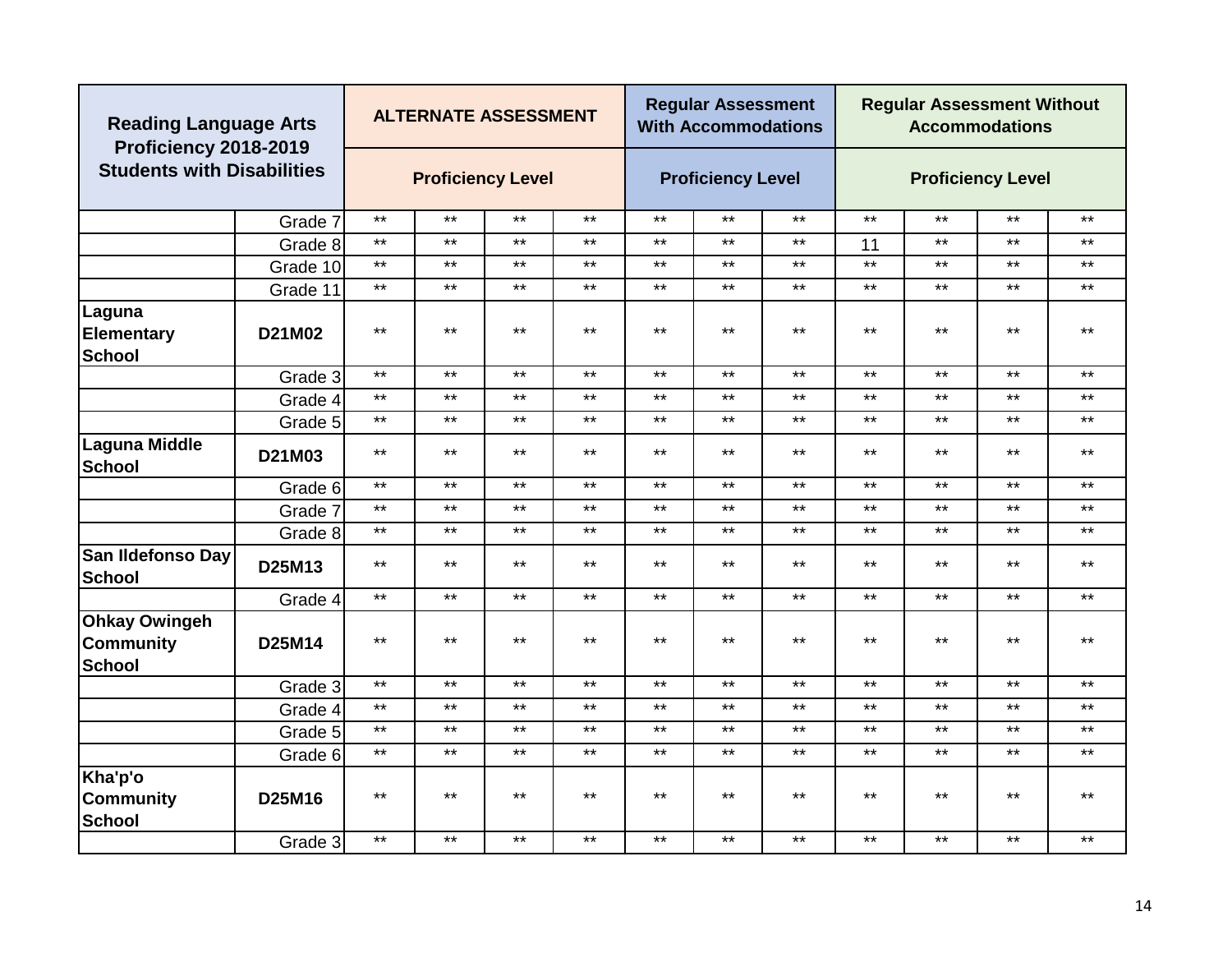| <b>Reading Language Arts</b><br>Proficiency 2018-2019 |               |              |              | <b>ALTERNATE ASSESSMENT</b> |              |       | <b>Regular Assessment</b><br><b>With Accommodations</b> |              |              | <b>Regular Assessment Without</b> | <b>Accommodations</b>    |              |
|-------------------------------------------------------|---------------|--------------|--------------|-----------------------------|--------------|-------|---------------------------------------------------------|--------------|--------------|-----------------------------------|--------------------------|--------------|
| <b>Students with Disabilities</b>                     |               |              |              | <b>Proficiency Level</b>    |              |       | <b>Proficiency Level</b>                                |              |              |                                   | <b>Proficiency Level</b> |              |
|                                                       | Grade 4       | $***$        | $***$        | $***$                       | $***$        | $***$ | $***$                                                   | $***$        | $***$        | $***$                             | $***$                    | $***$        |
|                                                       | Grade 5       | $***$        | $***$        | $***$                       | $***$        | $***$ | $***$                                                   | $***$        | $***$        | $***$                             | $***$                    | $***$        |
|                                                       | Grade 6       | $***$        | $***$        | $***$                       | $***$        | $***$ | $***$                                                   | $***$        | $***$        | $***$                             | $***$                    | $***$        |
| <b>Taos Day School</b>                                | D25M19        | $***$        | $***$        | $***$                       | $***$        | $***$ | $***$                                                   | $***$        | $***$        | $***$                             | $***$                    | $***$        |
|                                                       | Grade 3       | $***$        | $***$        | $***$                       | $***$        | $***$ | $***$                                                   | $***$        | $***$        | $***$                             | $***$                    | $***$        |
|                                                       | Grade 4       | $***$        | $***$        | $***$                       | $***$        | $***$ | $***$                                                   | $***$        | $\star\star$ | $***$                             | $***$                    | $\star\star$ |
|                                                       | Grade 5       | $***$        | $***$        | $***$                       | $\star\star$ | $***$ | $***$                                                   | $***$        | $\star\star$ | $***$                             | $***$                    | $***$        |
|                                                       | Grade 6       | $***$        | $***$        | $***$                       | $\star\star$ | $***$ | $***$                                                   | $***$        | $\star\star$ | $***$                             | $***$                    | $\star\star$ |
|                                                       | Grade 7       | $***$        | $***$        | $***$                       | $\star\star$ | $***$ | $***$                                                   | $***$        | $\star\star$ | $***$                             | $***$                    | $\star\star$ |
| Te Tsu Geh<br><b>Oweenge Day</b><br><b>School</b>     | D25M20        | $***$        | $***$        | $***$                       | $***$        | $***$ | $***$                                                   | $***$        | $***$        | $***$                             | $***$                    | $***$        |
|                                                       | Grade 3       | $***$        | $***$        | $***$                       | $***$        | $***$ | $***$                                                   | $***$        | $***$        | $***$                             | $***$                    | $***$        |
|                                                       | Grade 4       | $***$        | $***$        | $***$                       | $***$        | $***$ | $***$                                                   | $***$        | $***$        | $***$                             | $***$                    | $***$        |
|                                                       | Grade 5       | $***$        | $***$        | $***$                       | $***$        | $***$ | $***$                                                   | $***$        | $***$        | $***$                             | $***$                    | $***$        |
|                                                       | Grade 6       | $***$        | $***$        | $***$                       | $***$        | $***$ | $***$                                                   | $***$        | $***$        | $***$                             | $***$                    | $***$        |
| Santa Fe Indian<br>School                             | D25M32        | $***$        | $***$        | $***$                       | $***$        | 23    | $***$                                                   | $***$        | 20           | $***$                             | $***$                    | $***$        |
|                                                       | Grade 7       | $***$        | $***$        | $\star\star$                | $***$        | $***$ | $***$                                                   | $***$        | $***$        | $\star\star$                      | $***$                    | $\star\star$ |
|                                                       | Grade 8       | $\star\star$ | $***$        | $***$                       | $***$        | 18    | $***$                                                   | $***$        | $\star\star$ | $***$                             | $***$                    | $\star\star$ |
|                                                       | Grade 11      | $***$        | $\star\star$ | $***$                       | $***$        | $*$   | $***$                                                   | $\star\star$ | 16           | $***$                             | $***$                    | $***$        |
| <b>Aneth Community</b><br><b>School</b>               | <b>D32N02</b> | $***$        | $***$        | $***$                       | $***$        | $***$ | $***$                                                   | $***$        | $***$        | $***$                             | $***$                    | $***$        |
|                                                       | Grade 3       | $***$        | $***$        | $***$                       | $\star\star$ | $***$ | $***$                                                   | $***$        | $***$        | $***$                             | $***$                    | $\star\star$ |
|                                                       | Grade 4       | $***$        | $***$        | $\star\star$                | $***$        | $***$ | $\star\star$                                            | $***$        | $\star\star$ | $***$                             | $***$                    | $***$        |
|                                                       | Grade 5       | $***$        | $***$        | $***$                       | $\star\star$ | $***$ | $***$                                                   | $***$        | $\star\star$ | $***$                             | $***$                    | $\star\star$ |
|                                                       | Grade 6       | $***$        | $***$        | $***$                       | $***$        | $***$ | $***$                                                   | $***$        | $***$        | $***$                             | $***$                    | $***$        |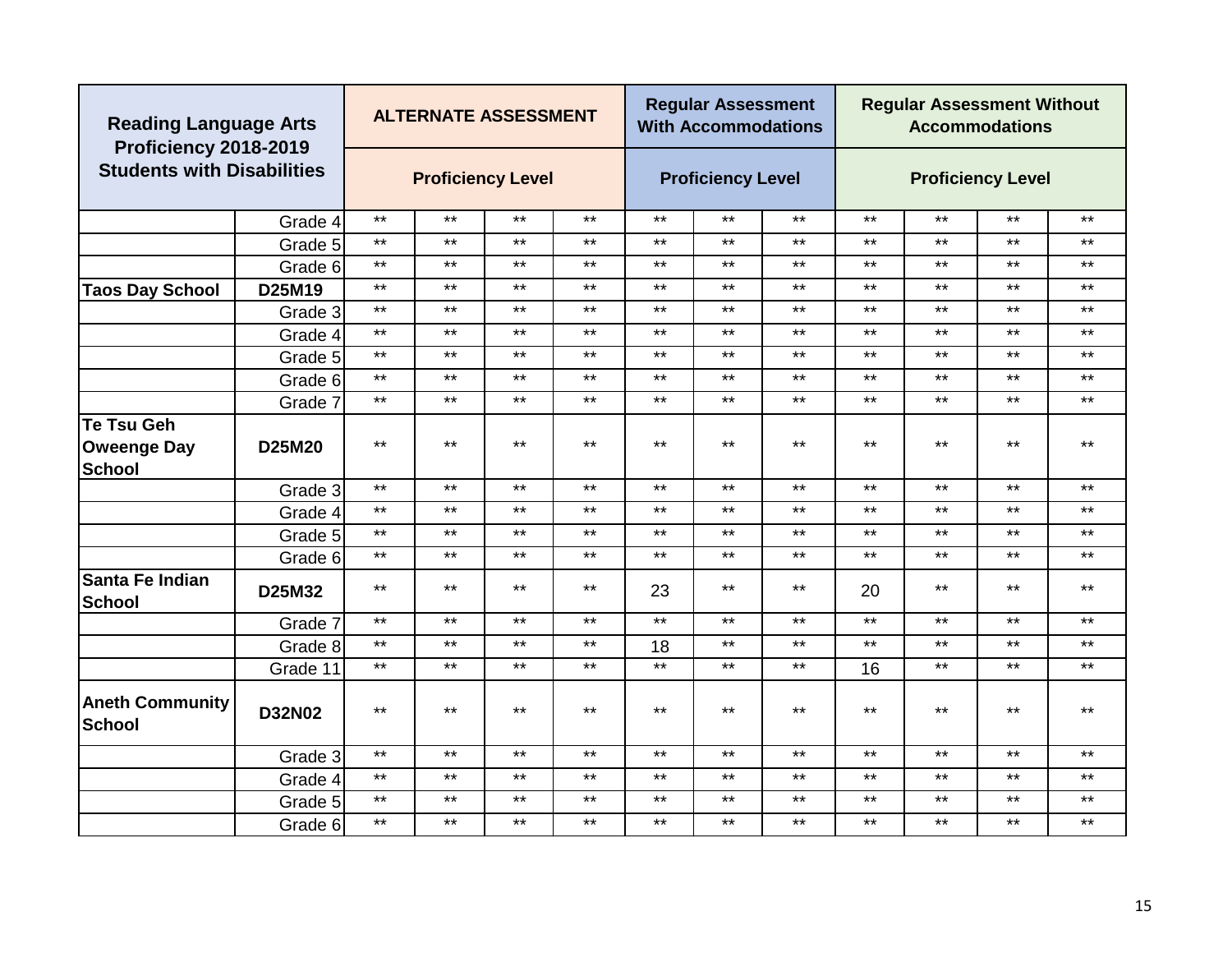| <b>Reading Language Arts</b><br>Proficiency 2018-2019    |               |              | <b>ALTERNATE ASSESSMENT</b> |       |              |              | <b>Regular Assessment</b><br><b>With Accommodations</b> |       |              | <b>Regular Assessment Without</b> | <b>Accommodations</b>    |              |
|----------------------------------------------------------|---------------|--------------|-----------------------------|-------|--------------|--------------|---------------------------------------------------------|-------|--------------|-----------------------------------|--------------------------|--------------|
| <b>Students with Disabilities</b>                        |               |              | <b>Proficiency Level</b>    |       |              |              | <b>Proficiency Level</b>                                |       |              |                                   | <b>Proficiency Level</b> |              |
| <b>Beclabito Day</b><br><b>School</b>                    | <b>D32N04</b> | $***$        | $***$                       | $***$ | $\star\star$ | $***$        | $***$                                                   | $***$ | $***$        | $***$                             | $***$                    | $***$        |
|                                                          | Grade 3       | $***$        | $***$                       | $***$ | $***$        | $***$        | $***$                                                   | $***$ | $***$        | $***$                             | $***$                    | $***$        |
|                                                          | Grade 4       | $***$        | $***$                       | $***$ | $***$        | $***$        | $***$                                                   | $***$ | $***$        | $***$                             | $***$                    | $***$        |
| <b>Cove Day School</b>                                   | <b>D32N05</b> | $\star\star$ | $***$                       | $***$ | $\star\star$ | $\star\star$ | $***$                                                   | $***$ | $\star\star$ | $***$                             | $***$                    | $\star\star$ |
|                                                          | Grade 3       | $***$        | $***$                       | $***$ | $***$        | $***$        | $***$                                                   | $***$ | $***$        | $***$                             | $***$                    | $***$        |
|                                                          | Grade 5       | $***$        | $***$                       | $***$ | $***$        | $***$        | $***$                                                   | $***$ | $***$        | $***$                             | $***$                    | $***$        |
|                                                          | Grade 6       | $***$        | $***$                       | $***$ | $***$        | $***$        | $***$                                                   | $***$ | $***$        | $***$                             | $***$                    | $***$        |
| <b>Nenahnezad</b><br><b>Community</b><br><b>School</b>   | <b>D32N06</b> | $***$        | $\star\star$                | $***$ | $\star\star$ | $***$        | $***$                                                   | $***$ | $***$        | $***$                             | $***$                    | $\star\star$ |
|                                                          | Grade 3       | $***$        | $\star\star$                | $***$ | $***$        | $***$        | $***$                                                   | $***$ | $***$        | $***$                             | $***$                    | $***$        |
|                                                          | Grade 4       | $***$        | $***$                       | $***$ | $***$        | $***$        | $***$                                                   | $***$ | $***$        | $***$                             | $***$                    | $***$        |
|                                                          | Grade 5       | $***$        | $***$                       | $***$ | $***$        | $***$        | $***$                                                   | $***$ | $***$        | $***$                             | $***$                    | $***$        |
|                                                          | Grade 6       | $***$        | $***$                       | $***$ | $***$        | $***$        | $***$                                                   | $***$ | $***$        | $***$                             | $***$                    | $***$        |
| <b>Red Rock Day</b><br><b>School</b>                     | <b>D32N07</b> | $***$        | $***$                       | $***$ | $***$        | $***$        | $***$                                                   | $***$ | 14           | $***$                             | $***$                    | $***$        |
|                                                          | Grade 3       | $***$        | $***$                       | $***$ | $\star\star$ | $***$        | $***$                                                   | $***$ | $***$        | $***$                             | $***$                    | $\star\star$ |
|                                                          | Grade 4       | $***$        | $***$                       | $***$ | $\star\star$ | $***$        | $***$                                                   | $***$ | $***$        | $***$                             | $***$                    | $***$        |
|                                                          | Grade 5       | $***$        | $***$                       | $***$ | $***$        | $***$        | $***$                                                   | $***$ | $***$        | $***$                             | $***$                    | $***$        |
|                                                          | Grade 6       | $***$        | $***$                       | $***$ | $***$        | $***$        | $***$                                                   | $***$ | $***$        | $***$                             | $***$                    | $***$        |
|                                                          | Grade 7       | $***$        | $***$                       | $***$ | $***$        | $***$        | $***$                                                   | $***$ | $***$        | $***$                             | $***$                    | $***$        |
|                                                          | Grade 8       | $***$        | $***$                       | $***$ | $\star\star$ | $***$        | $***$                                                   | $***$ | $***$        | $***$                             | $***$                    | $***$        |
| <b>T'iis Nazbas</b><br><b>Community</b><br><b>School</b> | D32N10        | $***$        | $***$                       | $***$ | $***$        | $***$        | $***$                                                   | $***$ | 17           | $***$                             | $***$                    | $***$        |
|                                                          | Grade 3       | $***$        | $***$                       | $***$ | $***$        | $***$        | $***$                                                   | $***$ | $***$        | $***$                             | $***$                    | $***$        |
|                                                          | Grade 4       | $***$        | $***$                       | $***$ | $***$        | $***$        | $***$                                                   | $***$ | $***$        | $***$                             | $***$                    | $***$        |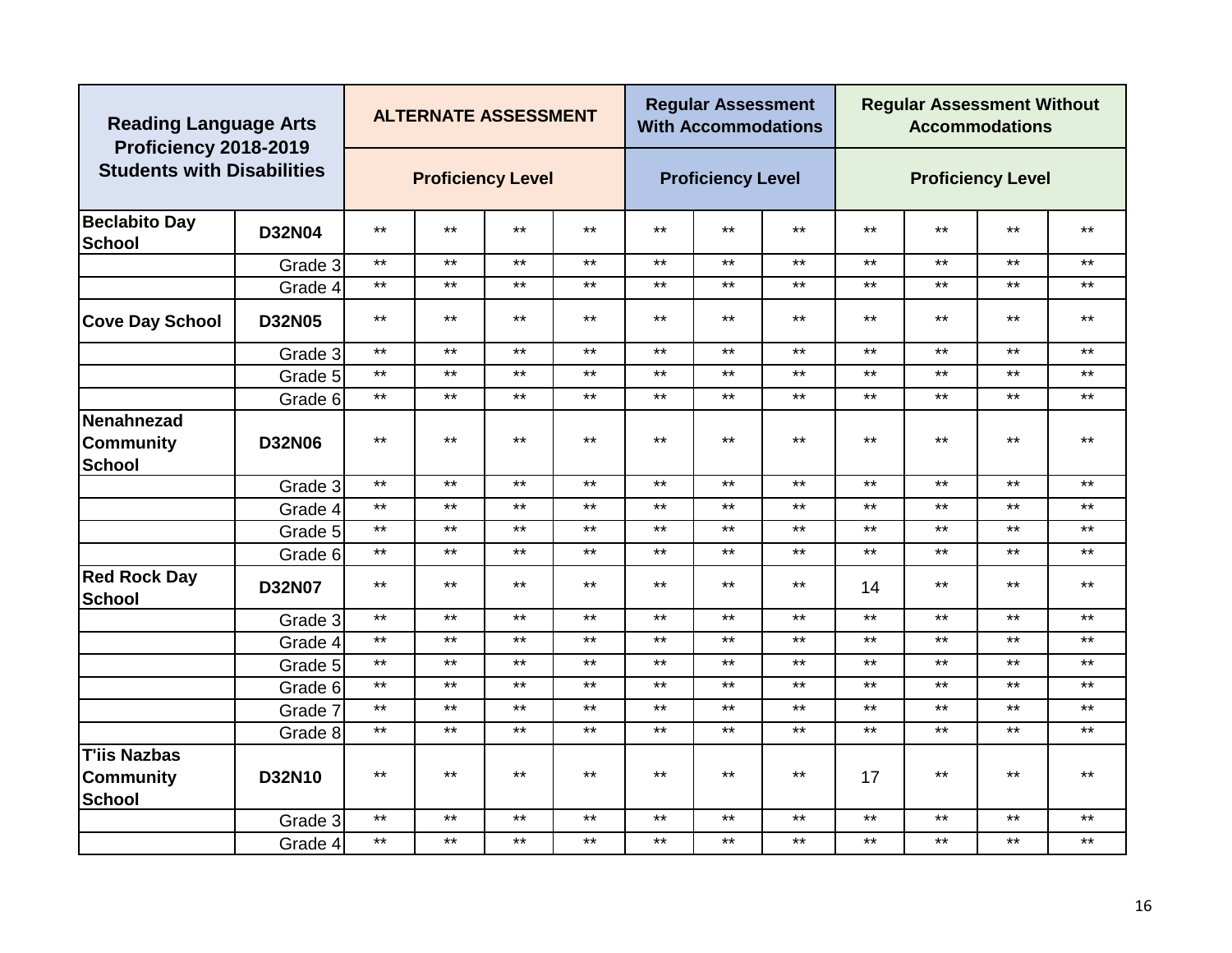|                                                           | <b>Reading Language Arts</b><br>Proficiency 2018-2019<br><b>Students with Disabilities</b> |              |              | <b>ALTERNATE ASSESSMENT</b> |              |       | <b>Regular Assessment</b><br><b>With Accommodations</b> |              |              | <b>Regular Assessment Without</b> | <b>Accommodations</b>    |              |
|-----------------------------------------------------------|--------------------------------------------------------------------------------------------|--------------|--------------|-----------------------------|--------------|-------|---------------------------------------------------------|--------------|--------------|-----------------------------------|--------------------------|--------------|
|                                                           |                                                                                            |              |              | <b>Proficiency Level</b>    |              |       | <b>Proficiency Level</b>                                |              |              |                                   | <b>Proficiency Level</b> |              |
|                                                           | Grade 5                                                                                    | $***$        | $***$        | $***$                       | $***$        | $***$ | $***$                                                   | $***$        | $***$        | $***$                             | $***$                    | $***$        |
|                                                           | Grade 6                                                                                    | $***$        | $***$        | $***$                       | $***$        | $***$ | $***$                                                   | $***$        | $***$        | $***$                             | $***$                    | $***$        |
|                                                           | Grade 7                                                                                    | $***$        | $***$        | $***$                       | $***$        | $***$ | $***$                                                   | $***$        | $***$        | $***$                             | $***$                    | $***$        |
| Tohaali'<br><b>Community</b><br><b>School</b>             | D32N11                                                                                     | $***$        | $***$        | $***$                       | $\star\star$ | $***$ | $\star\star$                                            | $***$        | 15           | $***$                             | $***$                    | $***$        |
|                                                           | Grade 3                                                                                    | $***$        | $***$        | $***$                       | $***$        | $***$ | $***$                                                   | $***$        | $***$        | $***$                             | $***$                    | $***$        |
|                                                           | Grade 4                                                                                    | $***$        | $***$        | $***$                       | $***$        | $***$ | $***$                                                   | $***$        | $***$        | $***$                             | $***$                    | $***$        |
|                                                           | Grade 5                                                                                    | $\star\star$ | $\star\star$ | $***$                       | $***$        | $***$ | $***$                                                   | $***$        | $***$        | $***$                             | $***$                    | $***$        |
|                                                           | Grade 6                                                                                    | $***$        | $***$        | $***$                       | $***$        | $***$ | $***$                                                   | $***$        | $\star\star$ | $***$                             | $***$                    | $***$        |
|                                                           | Grade 7                                                                                    | $***$        | $***$        | $***$                       | $***$        | $***$ | $***$                                                   | $***$        | $***$        | $***$                             | $***$                    | $***$        |
|                                                           | Grade 8                                                                                    | $***$        | $***$        | $\star\star$                | $***$        | $***$ | $***$                                                   | $\star\star$ | $***$        | $***$                             | $***$                    | $***$        |
| <b>Shiprock</b><br><b>Northwest High</b><br><b>School</b> | D32N15                                                                                     | $***$        | $***$        | $***$                       | $***$        | $***$ | $***$                                                   | $***$        | 13           | $***$                             | $***$                    | $***$        |
|                                                           | Grade 7                                                                                    | $***$        | $***$        | $***$                       | $***$        | $***$ | $***$                                                   | $***$        | $***$        | $***$                             | $***$                    | $***$        |
|                                                           | Grade 8                                                                                    | $***$        | $***$        | $\star\star$                | $\star\star$ | $***$ | $***$                                                   | $***$        | $\star\star$ | $***$                             | $***$                    | $***$        |
|                                                           | Grade 10                                                                                   | $***$        | $***$        | $***$                       | $***$        | $***$ | $***$                                                   | $***$        | $\star\star$ | $***$                             | $***$                    | $\star\star$ |
|                                                           | Grade 11                                                                                   | $***$        | $***$        | $***$                       | $***$        | $***$ | $***$                                                   | $***$        | $***$        | $***$                             | $***$                    | $***$        |
| Atsa' Biyaazh<br><b>Community</b><br><b>School</b>        | D32N17                                                                                     | $***$        | $***$        | $***$                       | $***$        | $***$ | $***$                                                   | $***$        | $***$        | $***$                             | $***$                    | $***$        |
|                                                           | Grade 3                                                                                    | $\star\star$ | $***$        | $***$                       | $***$        | $***$ | $***$                                                   | $***$        | $***$        | $***$                             | $***$                    | $***$        |
|                                                           | Grade 4                                                                                    | $***$        | $***$        | $\star\star$                | $\star\star$ | $***$ | $***$                                                   | $***$        | $\star\star$ | $***$                             | $***$                    | $***$        |
|                                                           | Grade 5                                                                                    | $***$        | $\star\star$ | $***$                       | $***$        | $***$ | $***$                                                   | $***$        | $***$        | $***$                             | $***$                    | $***$        |
|                                                           | Grade 6                                                                                    | $***$        | $***$        | $***$                       | $***$        | $***$ | $***$                                                   | $***$        | $***$        | $***$                             | $***$                    | $***$        |
| <b>Chilchinbeto</b><br><b>Community</b><br><b>School</b>  | <b>D33N02</b>                                                                              | $***$        | $***$        | $***$                       | $***$        | $***$ | $***$                                                   | $***$        | 16           | $***$                             | $***$                    | $***$        |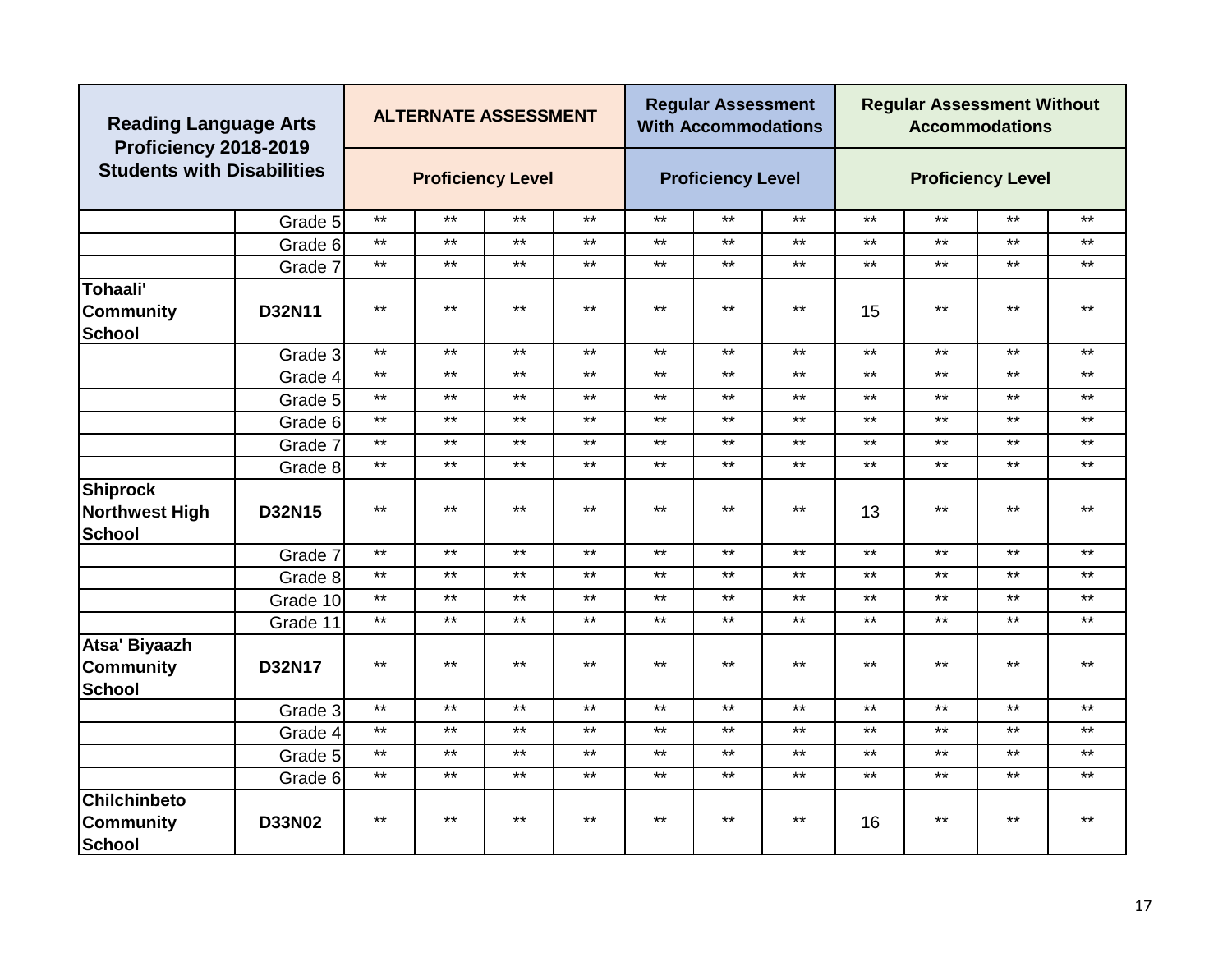| <b>Reading Language Arts</b><br>Proficiency 2018-2019 |               |              | <b>ALTERNATE ASSESSMENT</b> |              |              |              | <b>Regular Assessment</b><br><b>With Accommodations</b> |              |              | <b>Regular Assessment Without</b> | <b>Accommodations</b>    |              |
|-------------------------------------------------------|---------------|--------------|-----------------------------|--------------|--------------|--------------|---------------------------------------------------------|--------------|--------------|-----------------------------------|--------------------------|--------------|
| <b>Students with Disabilities</b>                     |               |              | <b>Proficiency Level</b>    |              |              |              | <b>Proficiency Level</b>                                |              |              |                                   | <b>Proficiency Level</b> |              |
|                                                       | Grade 3       | $***$        | $***$                       | $\star\star$ | $***$        | $***$        | $***$                                                   | $***$        | $\star\star$ | $***$                             | $***$                    | $***$        |
|                                                       | Grade 4       | $***$        | $***$                       | $***$        | $***$        | $***$        | $***$                                                   | $***$        | $\star\star$ | $***$                             | $***$                    | $***$        |
|                                                       | Grade 5       | $***$        | $***$                       | $***$        | $\star\star$ | $***$        | $\star\star$                                            | $***$        | $\star\star$ | $***$                             | $***$                    | $***$        |
|                                                       | Grade 6       | $***$        | $***$                       | $***$        | $\star\star$ | $\star\star$ | $***$                                                   | $***$        | $\star\star$ | $***$                             | $***$                    | $\star\star$ |
|                                                       | Grade 7       | $***$        | $***$                       | $***$        | $***$        | $***$        | $***$                                                   | $***$        | $\star\star$ | $***$                             | $***$                    | $***$        |
|                                                       | Grade 8       | $***$        | $***$                       | $***$        | $***$        | $***$        | $***$                                                   | $***$        | $***$        | $***$                             | $***$                    | $***$        |
| <b>Dennehotso</b><br><b>Boarding School</b>           | <b>D33N04</b> | $***$        | $***$                       | $***$        | $\star\star$ | $***$        | $\star\star$                                            | $***$        | $\star\star$ | $***$                             | $***$                    | $***$        |
|                                                       | Grade 3       | $***$        | $***$                       | $***$        | $***$        | $***$        | $***$                                                   | $***$        | $***$        | $***$                             | $***$                    | $***$        |
|                                                       | Grade 4       | $\star\star$ | $***$                       | $***$        | $\star\star$ | $***$        | $\star\star$                                            | $***$        | $***$        | $***$                             | $***$                    | $***$        |
|                                                       | Grade 5       | $\star\star$ | $***$                       | $***$        | $***$        | $***$        | $\star\star$                                            | $\star\star$ | $***$        | $\star\star$                      | $\star\star$             | $\star\star$ |
|                                                       | Grade 6       | $***$        | $***$                       | $***$        | $***$        | $***$        | $***$                                                   | $***$        | $***$        | $***$                             | $***$                    | $***$        |
|                                                       | Grade 7       | $***$        | $***$                       | $***$        | $***$        | $***$        | $\star\star$                                            | $***$        | $***$        | $***$                             | $***$                    | $***$        |
|                                                       | Grade 8       | $***$        | $***$                       | $***$        | $***$        | $***$        | $***$                                                   | $***$        | $***$        | $***$                             | $***$                    | $***$        |
| <b>Kaibeto Boarding</b><br>School                     | <b>D33N07</b> | $***$        | $***$                       | $***$        | $***$        | $***$        | $***$                                                   | $***$        | 19           | $***$                             | $***$                    | $***$        |
|                                                       | Grade 3       | $***$        | $***$                       | $***$        | $***$        | $***$        | $***$                                                   | $***$        | $***$        | $***$                             | $***$                    | $***$        |
|                                                       | Grade 4       | $***$        | $***$                       | $***$        | $***$        | $***$        | $***$                                                   | $***$        | $***$        | $***$                             | $***$                    | $***$        |
|                                                       | Grade 5       | $***$        | $***$                       | $***$        | $***$        | $***$        | $***$                                                   | $***$        | $***$        | $***$                             | $***$                    | $***$        |
|                                                       | Grade 6       | $***$        | $***$                       | $***$        | $***$        | $***$        | $***$                                                   | $***$        | $***$        | $***$                             | $***$                    | $***$        |
|                                                       | Grade 7       | $***$        | $***$                       | $***$        | $\star\star$ | $***$        | $***$                                                   | $***$        | $***$        | $\star\star$                      | $***$                    | $\star\star$ |
|                                                       | Grade 8       | $***$        | $***$                       | $***$        | $***$        | $***$        | $***$                                                   | $***$        | $***$        | $***$                             | $***$                    | $\star\star$ |
| Kayenta<br><b>Community</b><br><b>School</b>          | <b>D33N08</b> | $***$        | $***$                       | $***$        | $***$        | $***$        | $***$                                                   | $***$        | 28           | $***$                             | $***$                    | $***$        |
|                                                       | Grade 3       | $***$        | $***$                       | $***$        | $***$        | $***$        | $***$                                                   | $***$        | $***$        | $***$                             | $***$                    | $***$        |
|                                                       | Grade 4       | $***$        | $***$                       | $***$        | $\star\star$ | $***$        | $\star\star$                                            | $***$        | $\star\star$ | $***$                             | $***$                    | $\star\star$ |
|                                                       | Grade 5       | $***$        | $***$                       | $\star\star$ | $\star\star$ | $***$        | $***$                                                   | $***$        | $\star\star$ | $***$                             | $***$                    | $***$        |
|                                                       | Grade 6       | $***$        | $***$                       | $***$        | $***$        | $***$        | $***$                                                   | $***$        | $***$        | $***$                             | $***$                    | $***$        |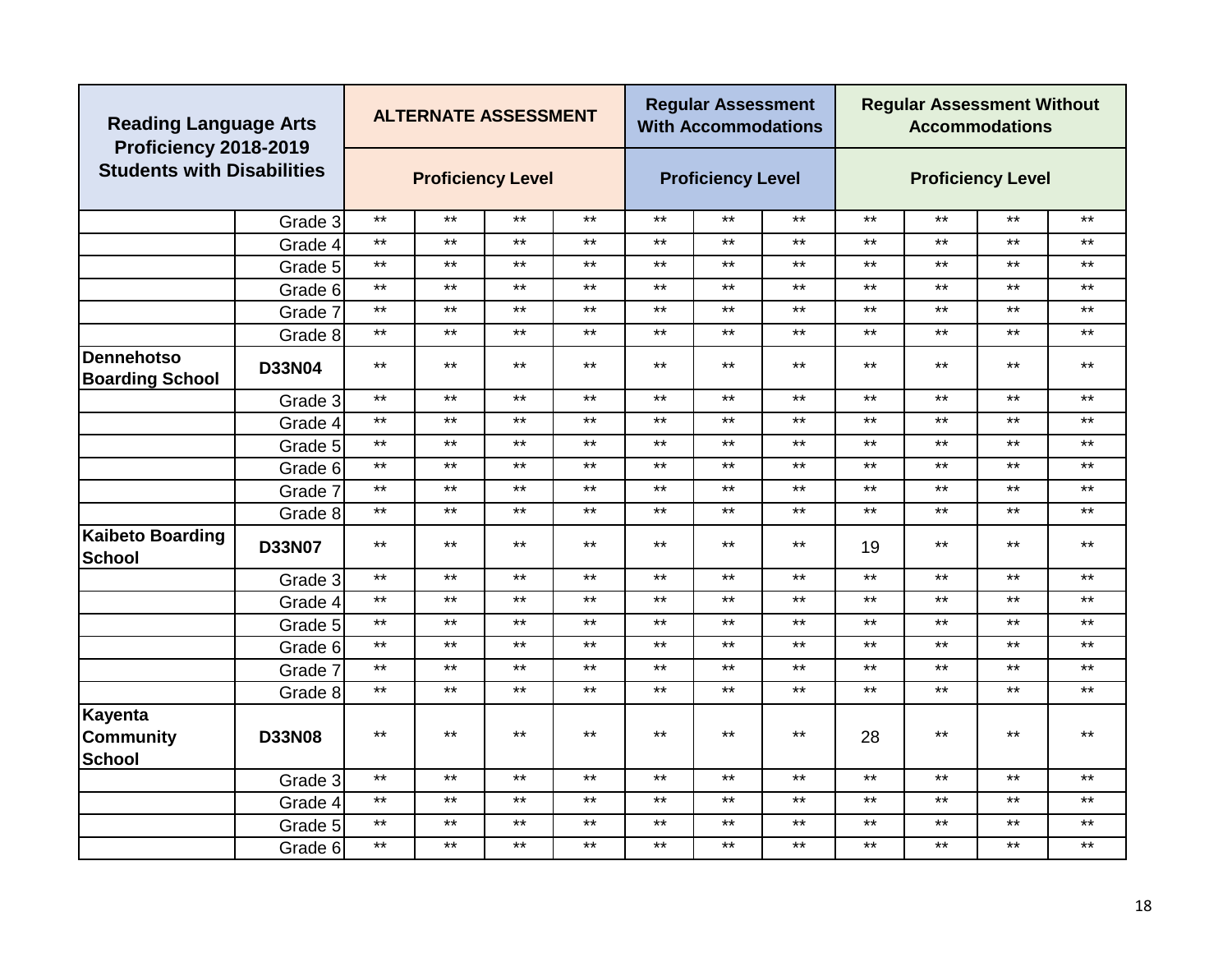|                                    | <b>Reading Language Arts</b><br>Proficiency 2018-2019<br><b>Students with Disabilities</b> |       |              | <b>ALTERNATE ASSESSMENT</b> |              |       | <b>Regular Assessment</b><br><b>With Accommodations</b> |              |              | <b>Regular Assessment Without</b> | <b>Accommodations</b>    |              |
|------------------------------------|--------------------------------------------------------------------------------------------|-------|--------------|-----------------------------|--------------|-------|---------------------------------------------------------|--------------|--------------|-----------------------------------|--------------------------|--------------|
|                                    |                                                                                            |       |              | <b>Proficiency Level</b>    |              |       | <b>Proficiency Level</b>                                |              |              |                                   | <b>Proficiency Level</b> |              |
|                                    | Grade 7                                                                                    | $***$ | $***$        | $***$                       | $***$        | $***$ | $***$                                                   | $***$        | $\star\star$ | $***$                             | $***$                    | $***$        |
|                                    | Grade 8                                                                                    | $***$ | $***$        | $***$                       | $***$        | $***$ | $***$                                                   | $***$        | $***$        | $***$                             | $***$                    | $***$        |
| Leupp Schools,<br><b>Inc</b>       | <b>D33N09</b>                                                                              | $***$ | $***$        | $***$                       | $***$        | $***$ | $***$                                                   | $***$        | 14           | $***$                             | $***$                    | $***$        |
|                                    | Grade 3                                                                                    | $***$ | $***$        | $***$                       | $***$        | $***$ | $***$                                                   | $***$        | $***$        | $***$                             | $***$                    | $\star\star$ |
|                                    | Grade 5                                                                                    | $***$ | $\star\star$ | $***$                       | $\star\star$ | $***$ | $***$                                                   | $***$        | $***$        | $***$                             | $***$                    | $\star\star$ |
|                                    | Grade 6                                                                                    | $***$ | $\star\star$ | $***$                       | $***$        | $***$ | $***$                                                   | $***$        | $***$        | $***$                             | $***$                    | $***$        |
|                                    | Grade 8                                                                                    | $***$ | $***$        | $***$                       | $***$        | $***$ | $***$                                                   | $***$        | $***$        | $***$                             | $***$                    | $***$        |
|                                    | Grade 9                                                                                    | $***$ | $\star\star$ | $\star\star$                | $\star\star$ | $***$ | $***$                                                   | $***$        | $***$        | $***$                             | $***$                    | $***$        |
|                                    | Grade 10                                                                                   | $***$ | $\star\star$ | $\star\star$                | $\star\star$ | $***$ | $***$                                                   | $\star\star$ | $\star\star$ | $***$                             | $***$                    | $\star\star$ |
|                                    | Grade 11                                                                                   | $***$ | $\star\star$ | $***$                       | $\star\star$ | $***$ | $\star\star$                                            | $***$        | $***$        | $\star\star$                      | $***$                    | $***$        |
| Naatsis'aan<br>Community<br>School | D33N11                                                                                     | $***$ | $***$        | $***$                       | $***$        | $***$ | $***$                                                   | $***$        | 13           | $***$                             | $\star\star$             | $***$        |
|                                    | Grade 3                                                                                    | $***$ | $***$        | $***$                       | $***$        | $***$ | $***$                                                   | $***$        | $***$        | $***$                             | $***$                    | $***$        |
|                                    | Grade 4                                                                                    | $***$ | $***$        | $***$                       | $***$        | $***$ | $***$                                                   | $***$        | $***$        | $***$                             | $***$                    | $***$        |
|                                    | Grade 5                                                                                    | $***$ | $***$        | $***$                       | $***$        | $***$ | $***$                                                   | $***$        | $***$        | $***$                             | $***$                    | $***$        |
|                                    | Grade 6                                                                                    | $***$ | $***$        | $***$                       | $***$        | $***$ | $***$                                                   | $***$        | $***$        | $***$                             | $***$                    | $***$        |
|                                    | Grade 7                                                                                    | $***$ | $***$        | $***$                       | $***$        | $***$ | $***$                                                   | $***$        | $***$        | $***$                             | $***$                    | $***$        |
|                                    | Grade 8                                                                                    | $***$ | $***$        | $***$                       | $***$        | $***$ | $***$                                                   | $***$        | $***$        | $***$                             | $***$                    | $***$        |
| Tonalea Day<br>School              | D33N13                                                                                     | $***$ | $***$        | $***$                       | $***$        | $***$ | $***$                                                   | $***$        | 21           | $***$                             | $***$                    | $***$        |
|                                    | Grade 3                                                                                    | $***$ | $***$        | $***$                       | $***$        | $***$ | $***$                                                   | $***$        | $***$        | $***$                             | $***$                    | $***$        |
|                                    | Grade 4                                                                                    | $***$ | $***$        | $***$                       | $***$        | $***$ | $***$                                                   | $***$        | $***$        | $***$                             | $***$                    | $***$        |
|                                    | Grade 5                                                                                    | $***$ | $***$        | $***$                       | $***$        | $***$ | $***$                                                   | $***$        | $***$        | $***$                             | $***$                    | $***$        |
|                                    | Grade 6                                                                                    | $***$ | $***$        | $***$                       | $***$        | $***$ | $***$                                                   | $***$        | $***$        | $***$                             | $***$                    | $***$        |
|                                    | Grade 7                                                                                    | $***$ | $\star\star$ | $\star\star$                | $\star\star$ | $***$ | $\star\star$                                            | $***$        | $***$        | $***$                             | $***$                    | $***$        |
|                                    | Grade 8                                                                                    | $***$ | $***$        | $***$                       | $***$        | $***$ | $***$                                                   | $***$        | $***$        | $***$                             | $***$                    | $***$        |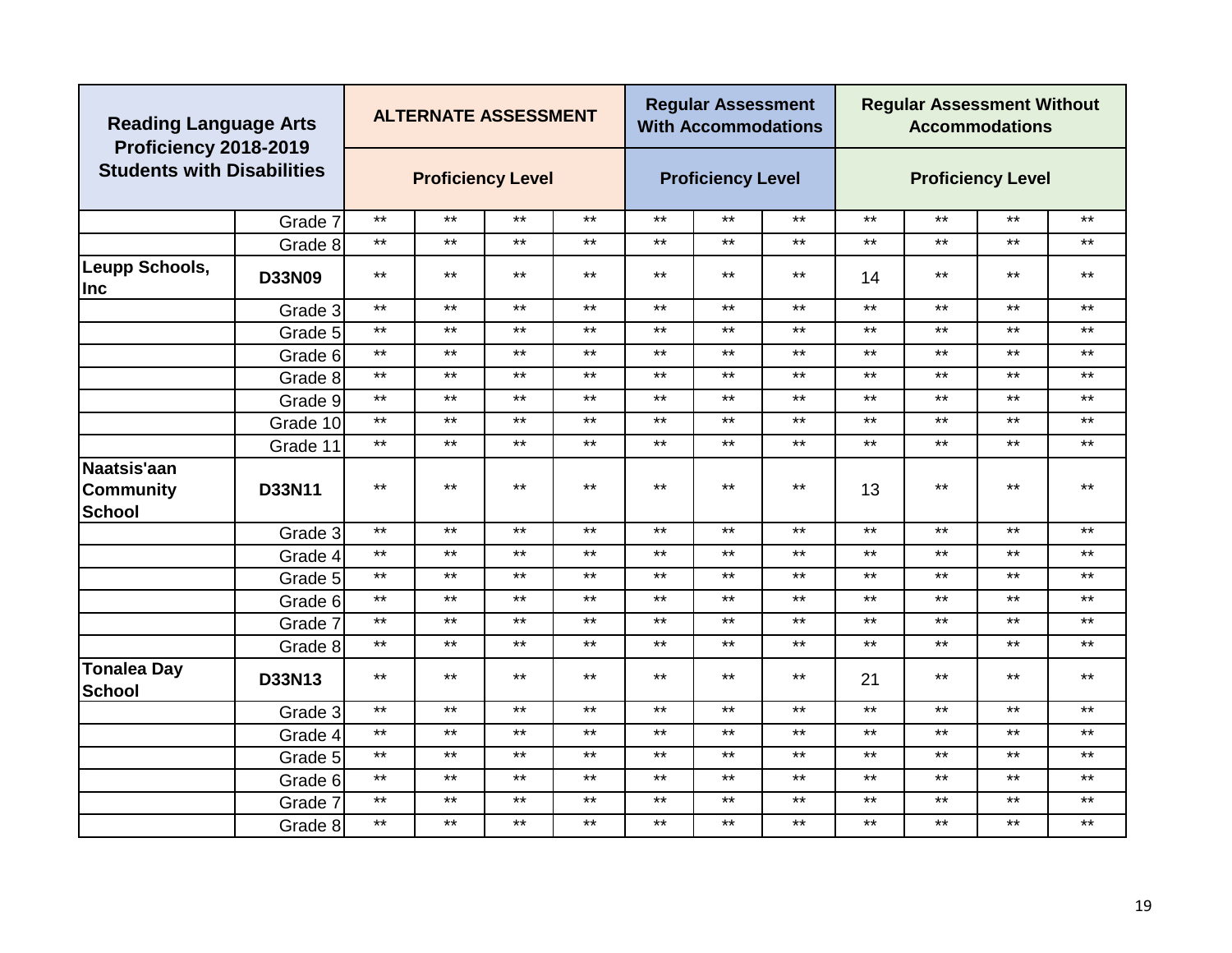| <b>Reading Language Arts</b><br>Proficiency 2018-2019    |               |       | <b>ALTERNATE ASSESSMENT</b> |       |              |       | <b>Regular Assessment</b><br><b>With Accommodations</b> |       |              | <b>Regular Assessment Without</b> | <b>Accommodations</b>    |              |
|----------------------------------------------------------|---------------|-------|-----------------------------|-------|--------------|-------|---------------------------------------------------------|-------|--------------|-----------------------------------|--------------------------|--------------|
| <b>Students with Disabilities</b>                        |               |       | <b>Proficiency Level</b>    |       |              |       | <b>Proficiency Level</b>                                |       |              |                                   | <b>Proficiency Level</b> |              |
| <b>Rocky Ridge</b><br><b>Boarding School</b>             | D33N15        | $***$ | $***$                       | $***$ | $\star\star$ | $***$ | $***$                                                   | $***$ | 16           | $\star\star$                      | $***$                    | $\star\star$ |
|                                                          | Grade 3       | $***$ | $***$                       | $***$ | $***$        | $***$ | $***$                                                   | $***$ | $***$        | $***$                             | $***$                    | $***$        |
|                                                          | Grade 4       | $***$ | $***$                       | $***$ | $***$        | $***$ | $***$                                                   | $***$ | $***$        | $***$                             | $***$                    | $***$        |
|                                                          | Grade 5       | $***$ | $***$                       | $***$ | $\star\star$ | $***$ | $***$                                                   | $***$ | $\star\star$ | $\star\star$                      | $***$                    | $***$        |
|                                                          | Grade 6       | $***$ | $***$                       | $***$ | $***$        | $***$ | $***$                                                   | $***$ | $***$        | $***$                             | $***$                    | $***$        |
|                                                          | Grade 7       | $***$ | $***$                       | $***$ | $***$        | $***$ | $***$                                                   | $***$ | $***$        | $***$                             | $***$                    | $***$        |
|                                                          | Grade 8       | $***$ | $***$                       | $***$ | $***$        | $***$ | $***$                                                   | $***$ | $***$        | $\star\star$                      | $***$                    | $***$        |
| <b>Shonto</b>                                            |               |       |                             |       |              |       |                                                         |       |              |                                   |                          |              |
| Preparatory                                              | D33N16        | $***$ | $***$                       | $***$ | $***$        | $***$ | $***$                                                   | $***$ | 16           | $***$                             | $***$                    | $***$        |
| <b>School</b>                                            |               |       |                             |       |              |       |                                                         |       |              |                                   |                          |              |
|                                                          | Grade 3       | $***$ | $***$                       | $***$ | $***$        | $***$ | $***$                                                   | $***$ | $***$        | $***$                             | $***$                    | $***$        |
|                                                          | Grade 4       | $***$ | $***$                       | $***$ | $***$        | $***$ | $***$                                                   | $***$ | $\star\star$ | $***$                             | $***$                    | $***$        |
|                                                          | Grade 5       | $***$ | $***$                       | $***$ | $***$        | $***$ | $***$                                                   | $***$ | $***$        | $***$                             | $***$                    | $***$        |
|                                                          | Grade 6       | $***$ | $***$                       | $***$ | $***$        | $***$ | $***$                                                   | $***$ | $***$        | $***$                             | $***$                    | $***$        |
|                                                          | Grade 7       | $***$ | $***$                       | $***$ | $\star\star$ | $***$ | $***$                                                   | $***$ | $***$        | $\star\star$                      | $***$                    | $\star\star$ |
|                                                          | Grade 8       | $***$ | $***$                       | $***$ | $\star\star$ | $***$ | $***$                                                   | $***$ | $***$        | $***$                             | $***$                    | $***$        |
| <b>Tuba City</b><br><b>Boarding School</b>               | D33N19        | $***$ | $***$                       | $***$ | $***$        | $***$ | $***$                                                   | $***$ | 140          | 30                                | $***$                    | $***$        |
|                                                          | Grade 3       | $***$ | $***$                       | $***$ | $***$        | $***$ | $***$                                                   | $***$ | 26           | $***$                             | $***$                    | $***$        |
|                                                          | Grade 4       | $***$ | $***$                       | $***$ | $***$        | $***$ | $***$                                                   | $***$ | 29           | $\star\star$                      | $***$                    | $***$        |
|                                                          | Grade 5       | $***$ | $***$                       | $***$ | $\star\star$ | $***$ | $***$                                                   | $***$ | 23           | $***$                             | $***$                    | $***$        |
|                                                          | Grade 6       | $***$ | $***$                       | $***$ | $***$        | $***$ | $***$                                                   | $***$ | 24           | $***$                             | $***$                    | $***$        |
|                                                          | Grade 7       | $***$ | $***$                       | $***$ | $***$        | $***$ | $***$                                                   | $***$ | 24           | $***$                             | $***$                    | $***$        |
|                                                          | Grade 8       | $***$ | $***$                       | $***$ | $***$        | $***$ | $***$                                                   | $***$ | 14           | $***$                             | $***$                    | $***$        |
| <b>Greyhills</b><br><b>Academy High</b><br><b>School</b> | <b>D33N22</b> | $***$ | $***$                       | $***$ | $***$        | $***$ | $***$                                                   | $***$ | 11           | **                                | $***$                    | $***$        |
|                                                          | Grade 10      | $***$ | $***$                       | $***$ | $***$        | $***$ | $***$                                                   | $***$ | $***$        | $***$                             | $\star\star$             | $***$        |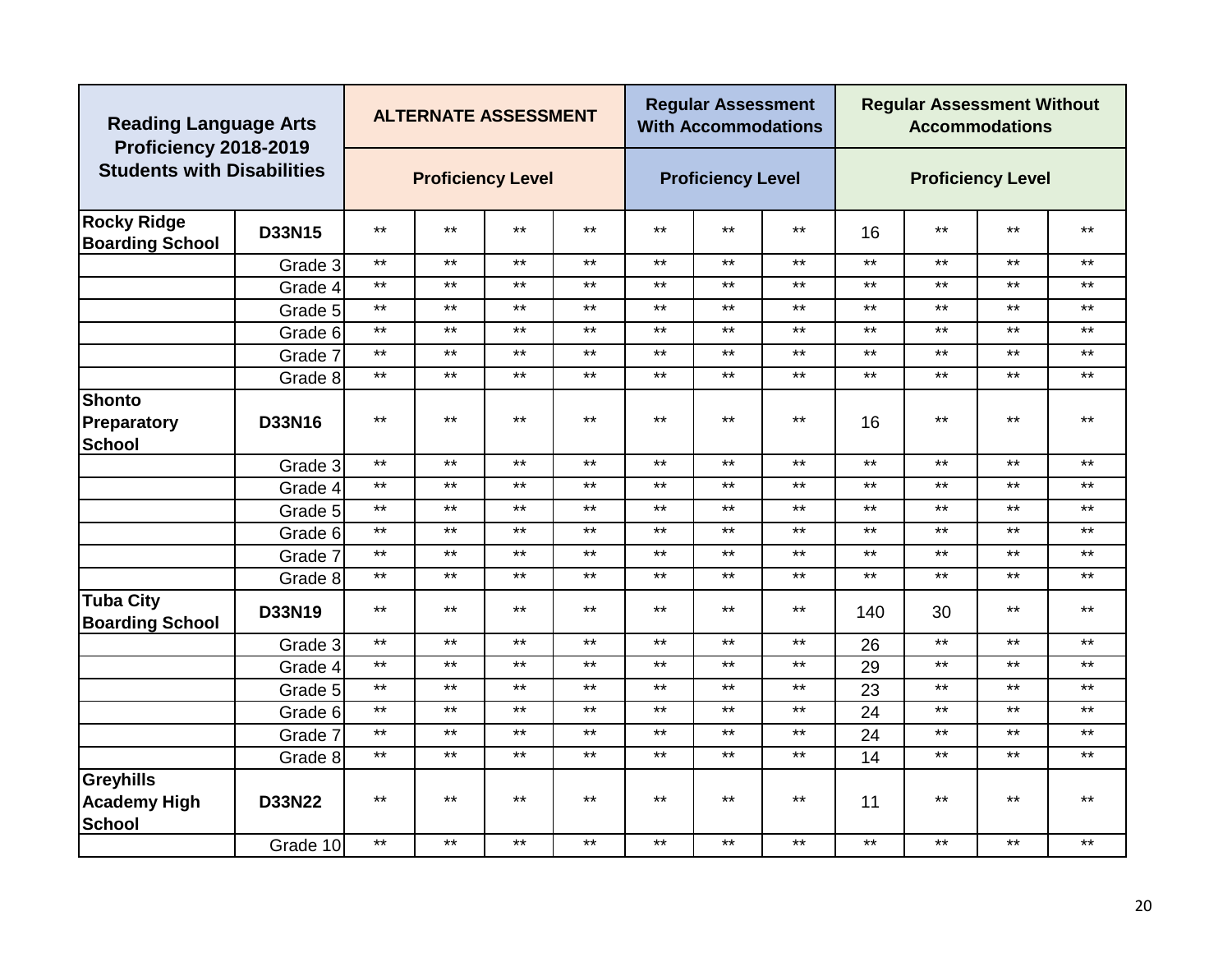| <b>Reading Language Arts</b><br>Proficiency 2018-2019     |               |              | <b>ALTERNATE ASSESSMENT</b> |       |              |       | <b>Regular Assessment</b><br><b>With Accommodations</b> |       |              | <b>Regular Assessment Without</b> | <b>Accommodations</b>    |              |
|-----------------------------------------------------------|---------------|--------------|-----------------------------|-------|--------------|-------|---------------------------------------------------------|-------|--------------|-----------------------------------|--------------------------|--------------|
| <b>Students with Disabilities</b>                         |               |              | <b>Proficiency Level</b>    |       |              |       | <b>Proficiency Level</b>                                |       |              |                                   | <b>Proficiency Level</b> |              |
|                                                           | Grade 11      | $***$        | $***$                       | $***$ | $***$        | $***$ | $***$                                                   | $***$ | $***$        | $***$                             | $***$                    | $***$        |
| <b>Little Singer</b><br><b>Community</b><br><b>School</b> | D33N24        | $***$        | $***$                       | $***$ | $***$        | $***$ | $***$                                                   | $***$ | 13           | $***$                             | $***$                    | $***$        |
|                                                           | Grade 3       | $***$        | $***$                       | $***$ | $***$        | $***$ | $***$                                                   | $***$ | $***$        | $***$                             | $***$                    | $***$        |
|                                                           | Grade 4       | $***$        | $***$                       | $***$ | $\star\star$ | $***$ | $***$                                                   | $***$ | $\star\star$ | $***$                             | $***$                    | $***$        |
|                                                           | Grade 5       | $***$        | $***$                       | $***$ | $***$        | $***$ | $***$                                                   | $***$ | $***$        | $***$                             | $***$                    | $***$        |
|                                                           | Grade 6       | $***$        | $***$                       | $***$ | $***$        | $***$ | $***$                                                   | $***$ | $***$        | $***$                             | $***$                    | $***$        |
| Baca-Dlo' Ayazhi                                          |               |              |                             |       |              |       |                                                         |       |              |                                   |                          |              |
| <b>Community</b>                                          | <b>D34N02</b> | $***$        | $***$                       | $***$ | $***$        | $***$ | $***$                                                   | $***$ | 29           | $***$                             | $***$                    | $***$        |
| <b>School</b>                                             |               |              |                             |       |              |       |                                                         |       |              |                                   |                          |              |
|                                                           | Grade 3       | $***$        | $***$                       | $***$ | $***$        | $***$ | $***$                                                   | $***$ | $\star\star$ | $***$                             | $***$                    | $***$        |
|                                                           | Grade 4       | $***$        | $***$                       | $***$ | $\star\star$ | $***$ | $***$                                                   | $***$ | $\star\star$ | $***$                             | $***$                    | $***$        |
|                                                           | Grade 5       | $***$        | $***$                       | $***$ | $***$        | $***$ | $***$                                                   | $***$ | $\star\star$ | $***$                             | $***$                    | $***$        |
|                                                           | Grade 6       | $***$        | $***$                       | $***$ | $***$        | $***$ | $***$                                                   | $***$ | $***$        | $***$                             | $***$                    | $***$        |
| <b>Dibe Yazhi</b><br><b>Habitiin Olta' Inc</b>            | <b>D34N03</b> | $***$        | $***$                       | $***$ | $\star\star$ | $***$ | $***$                                                   | $***$ | $***$        | $***$                             | $***$                    | $\star\star$ |
|                                                           | Grade 3       | $\star\star$ | $***$                       | $***$ | $\star\star$ | $***$ | $***$                                                   | $***$ | $\star\star$ | $\star\star$                      | $***$                    | $***$        |
|                                                           | Grade 4       | $***$        | $\star\star$                | $***$ | $***$        | $***$ | $***$                                                   | $***$ | $***$        | $***$                             | $***$                    | $\star\star$ |
|                                                           | Grade 6       | $***$        | $***$                       | $***$ | $***$        | $***$ | $***$                                                   | $***$ | $***$        | $***$                             | $***$                    | $***$        |
|                                                           | Grade 7       | $***$        | $***$                       | $***$ | $\star\star$ | $***$ | $***$                                                   | $***$ | $\star\star$ | $***$                             | $***$                    | $***$        |
|                                                           | Grade 8       | $\star\star$ | $\star\star$                | $***$ | $***$        | $***$ | $***$                                                   | $***$ | $***$        | $***$                             | $***$                    | $***$        |
| <b>Bread Springs</b><br><b>Day School</b>                 | <b>D34N04</b> | $***$        | $***$                       | $***$ | $***$        | $***$ | $\star\star$                                            | $***$ | $***$        | $***$                             | $***$                    | $***$        |
|                                                           | Grade 3       | $***$        | $***$                       | $***$ | $***$        | $***$ | $***$                                                   | $***$ | $***$        | $***$                             | $***$                    | $***$        |
| Chi Chil'tah<br><b>Community</b><br><b>School</b>         | <b>D34N05</b> | $***$        | $***$                       | $***$ | $***$        | $***$ | $***$                                                   | $***$ | $***$        | $***$                             | $***$                    | $***$        |
|                                                           | Grade 3       | $***$        | $***$                       | $***$ | $***$        | $***$ | $***$                                                   | $***$ | $***$        | $***$                             | $***$                    | $***$        |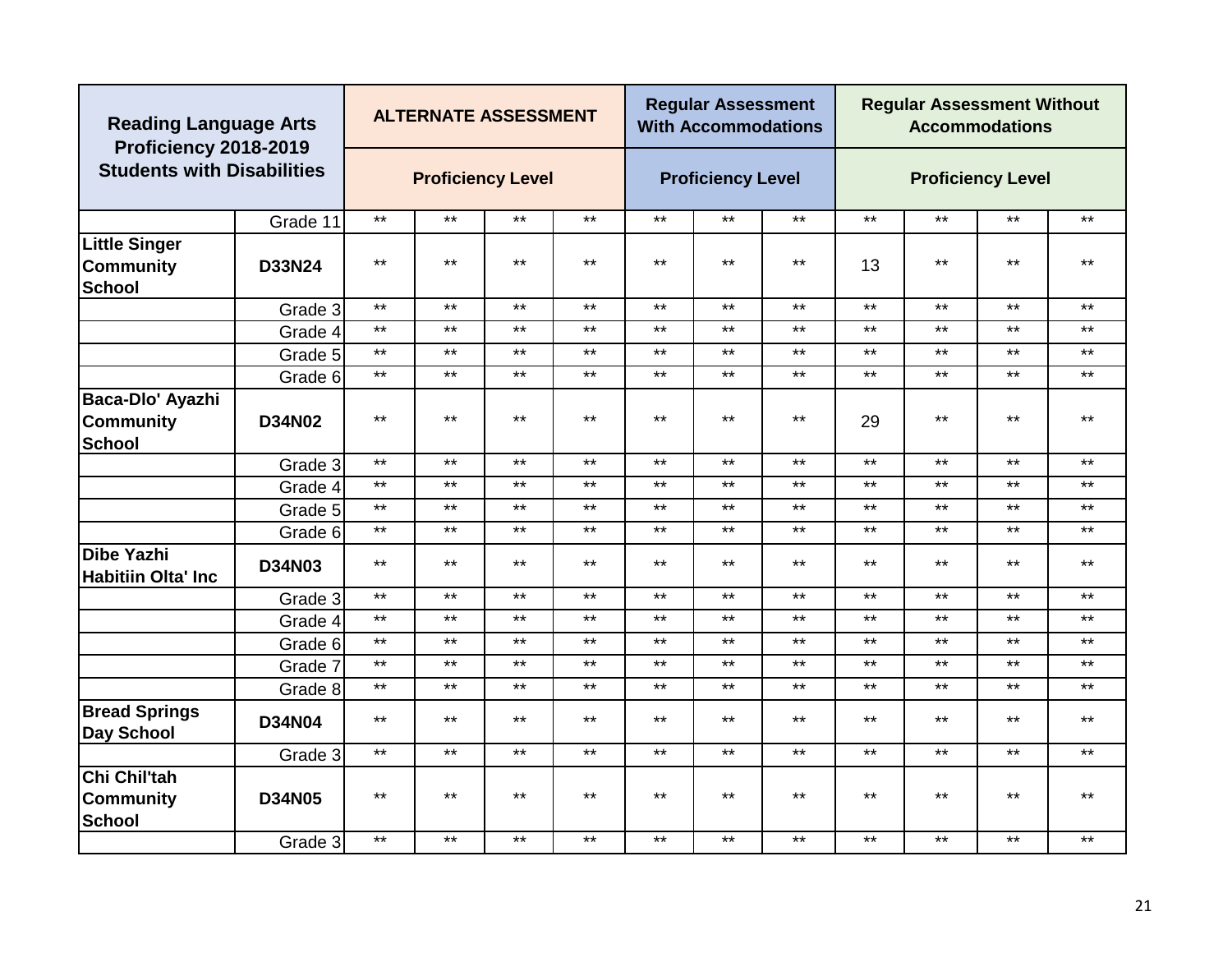|                                                            | <b>Reading Language Arts</b><br>Proficiency 2018-2019<br><b>Students with Disabilities</b> |       | <b>ALTERNATE ASSESSMENT</b> |       |              |       | <b>Regular Assessment</b><br><b>With Accommodations</b> |              |       | <b>Regular Assessment Without</b> | <b>Accommodations</b>    |              |
|------------------------------------------------------------|--------------------------------------------------------------------------------------------|-------|-----------------------------|-------|--------------|-------|---------------------------------------------------------|--------------|-------|-----------------------------------|--------------------------|--------------|
|                                                            |                                                                                            |       | <b>Proficiency Level</b>    |       |              |       | <b>Proficiency Level</b>                                |              |       |                                   | <b>Proficiency Level</b> |              |
|                                                            | Grade 7                                                                                    | $***$ | $***$                       | $***$ | $***$        | $***$ | $***$                                                   | $***$        | $***$ | $***$                             | $***$                    | $***$        |
|                                                            | Grade 8                                                                                    | $***$ | $***$                       | $***$ | $\star\star$ | $***$ | $***$                                                   | $***$        | $***$ | $***$                             | $***$                    | $\star\star$ |
| <b>Lake Valley</b><br>Navajo School                        | <b>D34N10</b>                                                                              | $***$ | $***$                       | $***$ | $***$        | $***$ | $***$                                                   | $***$        | $***$ | $***$                             | $***$                    | $***$        |
|                                                            | Grade 3                                                                                    | $***$ | $***$                       | $***$ | $\star\star$ | $***$ | $***$                                                   | $\star\star$ | $***$ | $***$                             | $***$                    | $\star\star$ |
|                                                            | Grade 4                                                                                    | $***$ | $***$                       | $***$ | $***$        | $***$ | $***$                                                   | $***$        | $***$ | $***$                             | $***$                    | $***$        |
|                                                            | Grade 5                                                                                    | $***$ | $***$                       | $***$ | $\star\star$ | $***$ | $***$                                                   | $***$        | $***$ | $***$                             | $***$                    | $\star\star$ |
|                                                            | Grade 8                                                                                    | $***$ | $***$                       | $***$ | $\star\star$ | $***$ | $***$                                                   | $***$        | $***$ | $***$                             | $***$                    | $***$        |
| Mariano Lake<br><b>Community</b><br><b>School</b>          | D34N12                                                                                     | $***$ | $***$                       | $***$ | $***$        | $***$ | $***$                                                   | $***$        | $***$ | $***$                             | $***$                    | $***$        |
|                                                            | Grade 3                                                                                    | $***$ | $***$                       | $***$ | $***$        | $***$ | $***$                                                   | $***$        | $***$ | $***$                             | $***$                    | $\star\star$ |
|                                                            | Grade 4                                                                                    | $***$ | $***$                       | $***$ | $***$        | $***$ | $***$                                                   | $***$        | $***$ | $***$                             | $***$                    | $***$        |
|                                                            | Grade 5                                                                                    | $***$ | $***$                       | $***$ | $***$        | $***$ | $***$                                                   | $***$        | $***$ | $***$                             | $***$                    | $***$        |
|                                                            | Grade 6                                                                                    | $***$ | $***$                       | $***$ | $\star\star$ | $***$ | $***$                                                   | $***$        | $***$ | $***$                             | $***$                    | $\star\star$ |
| Ojo Encino Day<br><b>School</b>                            | D34N13                                                                                     | $***$ | $***$                       | $***$ | $***$        | $***$ | $***$                                                   | $***$        | 14    | $***$                             | $***$                    | $***$        |
|                                                            | Grade 3                                                                                    | $***$ | $\star\star$                | $***$ | $***$        | $***$ | $***$                                                   | $***$        | $***$ | $***$                             | $***$                    | $***$        |
|                                                            | Grade 4                                                                                    | $***$ | $***$                       | $***$ | $\star\star$ | $***$ | $***$                                                   | $***$        | $***$ | $\star\star$                      | $***$                    | $***$        |
|                                                            | Grade 5                                                                                    | $***$ | $***$                       | $***$ | $\star\star$ | $***$ | $***$                                                   | $***$        | $***$ | $***$                             | $***$                    | $***$        |
|                                                            | Grade 6                                                                                    | $***$ | $***$                       | $***$ | $***$        | $***$ | $***$                                                   | $***$        | $***$ | $***$                             | $***$                    | $***$        |
|                                                            | Grade 7                                                                                    | $***$ | $***$                       | $***$ | $***$        | $***$ | $***$                                                   | $***$        | $***$ | $***$                             | $***$                    | $***$        |
|                                                            | Grade 8                                                                                    | $***$ | $***$                       | $***$ | $***$        | $***$ | $***$                                                   | $***$        | $***$ | $***$                             | $***$                    | $***$        |
| <b>Pueblo Pintado</b><br><b>Community</b><br><b>School</b> | D34N15                                                                                     | $***$ | $***$                       | $***$ | $***$        | $***$ | $***$                                                   | $***$        | $***$ | $***$                             | $***$                    | $***$        |
|                                                            | Grade 4                                                                                    | $***$ | $\star\star$                | $***$ | $***$        | $***$ | $***$                                                   | $***$        | $***$ | $***$                             | $***$                    | $***$        |
|                                                            | Grade 5                                                                                    | $***$ | $***$                       | $***$ | $***$        | $***$ | $***$                                                   | $***$        | $***$ | $***$                             | $***$                    | $***$        |
|                                                            | Grade 6                                                                                    | $***$ | $***$                       | $***$ | $***$        | $***$ | $***$                                                   | $***$        | $***$ | $***$                             | $***$                    | $***$        |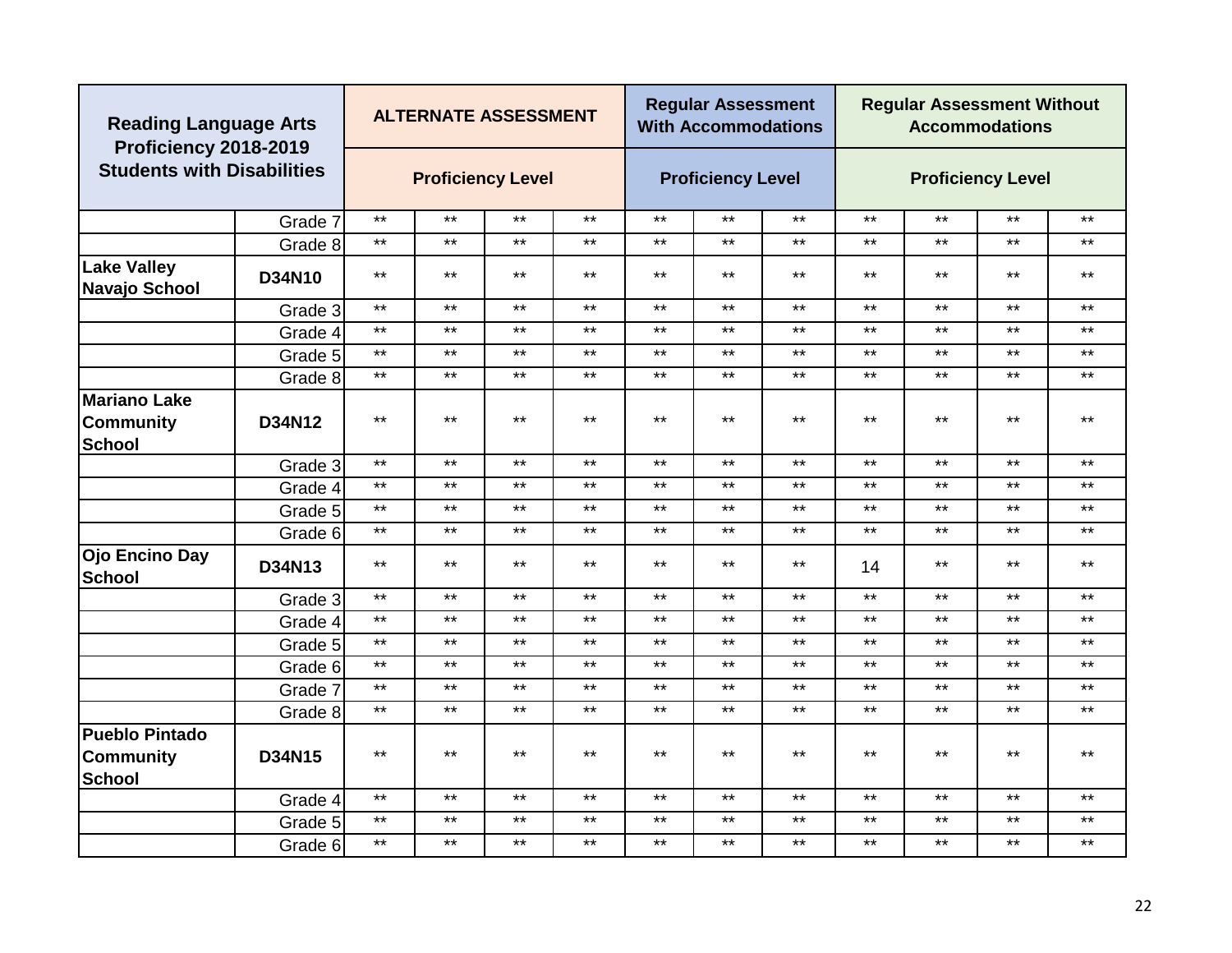| <b>Reading Language Arts</b><br>Proficiency 2018-2019 |               |              | <b>ALTERNATE ASSESSMENT</b> |              |              |              | <b>Regular Assessment</b><br><b>With Accommodations</b> |       |              | <b>Regular Assessment Without</b> | <b>Accommodations</b>    |              |
|-------------------------------------------------------|---------------|--------------|-----------------------------|--------------|--------------|--------------|---------------------------------------------------------|-------|--------------|-----------------------------------|--------------------------|--------------|
| <b>Students with Disabilities</b>                     |               |              | <b>Proficiency Level</b>    |              |              |              | <b>Proficiency Level</b>                                |       |              |                                   | <b>Proficiency Level</b> |              |
|                                                       | Grade 7       | $***$        | $***$                       | $***$        | $***$        | $***$        | $***$                                                   | $***$ | $***$        | $***$                             | $***$                    | $***$        |
|                                                       | Grade 8       | $***$        | $***$                       | $***$        | $***$        | $***$        | $***$                                                   | $***$ | $***$        | $***$                             | $***$                    | $***$        |
| Tse'ii'ahi'<br><b>Community</b><br><b>School</b>      | D34N16        | $***$        | $***$                       | $***$        | $***$        | $***$        | $***$                                                   | $***$ | $***$        | $***$                             | $***$                    | $***$        |
|                                                       | Grade 3       | $***$        | $***$                       | $***$        | $***$        | $***$        | $***$                                                   | $***$ | $\star\star$ | $***$                             | $***$                    | $***$        |
|                                                       | Grade 4       | $***$        | $***$                       | $***$        | $***$        | $***$        | $***$                                                   | $***$ | $\star\star$ | $***$                             | $***$                    | $\star\star$ |
| Na' Neelzhiin Ji<br>Olta'                             | D34N18        | $***$        | $***$                       | $***$        | $***$        | $***$        | $***$                                                   | $***$ | $***$        | $***$                             | $***$                    | $***$        |
|                                                       | Grade 3       | $\star\star$ | $***$                       | $***$        | $***$        | $***$        | $***$                                                   | $***$ | $***$        | $***$                             | $***$                    | $***$        |
|                                                       | Grade 4       | $***$        | $***$                       | $***$        | $***$        | $***$        | $***$                                                   | $***$ | $***$        | $***$                             | $***$                    | $***$        |
|                                                       | Grade 5       | $***$        | $***$                       | $***$        | $\star\star$ | $***$        | $***$                                                   | $***$ | $\star\star$ | $***$                             | $***$                    | $\star\star$ |
|                                                       | Grade 6       | $***$        | $***$                       | $***$        | $\star\star$ | $***$        | $***$                                                   | $***$ | $***$        | $***$                             | $***$                    | $***$        |
|                                                       | Grade 7       | $***$        | $***$                       | $***$        | $\star\star$ | $***$        | $***$                                                   | $***$ | $\star\star$ | $***$                             | $***$                    | $***$        |
| Wingate<br><b>Elementary</b><br><b>School</b>         | <b>D34N20</b> | $***$        | $***$                       | $***$        | $***$        | $***$        | $***$                                                   | $***$ | 45           | $***$                             | $***$                    | $***$        |
|                                                       | Grade 3       | $***$        | $***$                       | $***$        | $***$        | $***$        | $***$                                                   | $***$ | $***$        | $***$                             | $***$                    | $***$        |
|                                                       | Grade 4       | $***$        | $***$                       | $***$        | $***$        | $***$        | $***$                                                   | $***$ | $\star\star$ | $***$                             | $***$                    | $***$        |
|                                                       | Grade 5       | $***$        | $***$                       | $\star\star$ | $\star\star$ | $***$        | $***$                                                   | $***$ | $\star\star$ | $\star\star$                      | $***$                    | $\star\star$ |
|                                                       | Grade 6       | $***$        | $\star\star$                | $\star\star$ | $\star\star$ | $***$        | $***$                                                   | $***$ | $***$        | $***$                             | $***$                    | $***$        |
|                                                       | Grade 7       | $***$        | $\star\star$                | $\star\star$ | $***$        | $***$        | $***$                                                   | $***$ | 12           | $\star\star$                      | $***$                    | $\star\star$ |
|                                                       | Grade 8       | $***$        | $***$                       | $***$        | $***$        | $***$        | $***$                                                   | $***$ | 13           | $***$                             | $***$                    | $***$        |
| <b>Wingate High</b><br><b>School</b>                  | D34N21        | $***$        | $***$<br>$***$<br>$***$     |              |              | $***$        | $***$                                                   | $***$ | 52           | $***$                             | $***$                    | $***$        |
|                                                       | Grade 9       | $***$        | $***$                       | $\star\star$ | $***$        | $\star\star$ | $***$                                                   | $***$ | 18           | $***$                             | $***$                    | $***$        |
|                                                       | Grade 10      | $***$        | $***$                       | $\star\star$ | $\star\star$ | $\star\star$ | $\star\star$                                            | $***$ | 19           | $***$                             | $***$                    | $\star\star$ |
|                                                       | Grade 11      | $***$        | $***$                       | $***$        | $***$        | $***$        | $***$                                                   | $***$ | 15           | $***$                             | $***$                    | $***$        |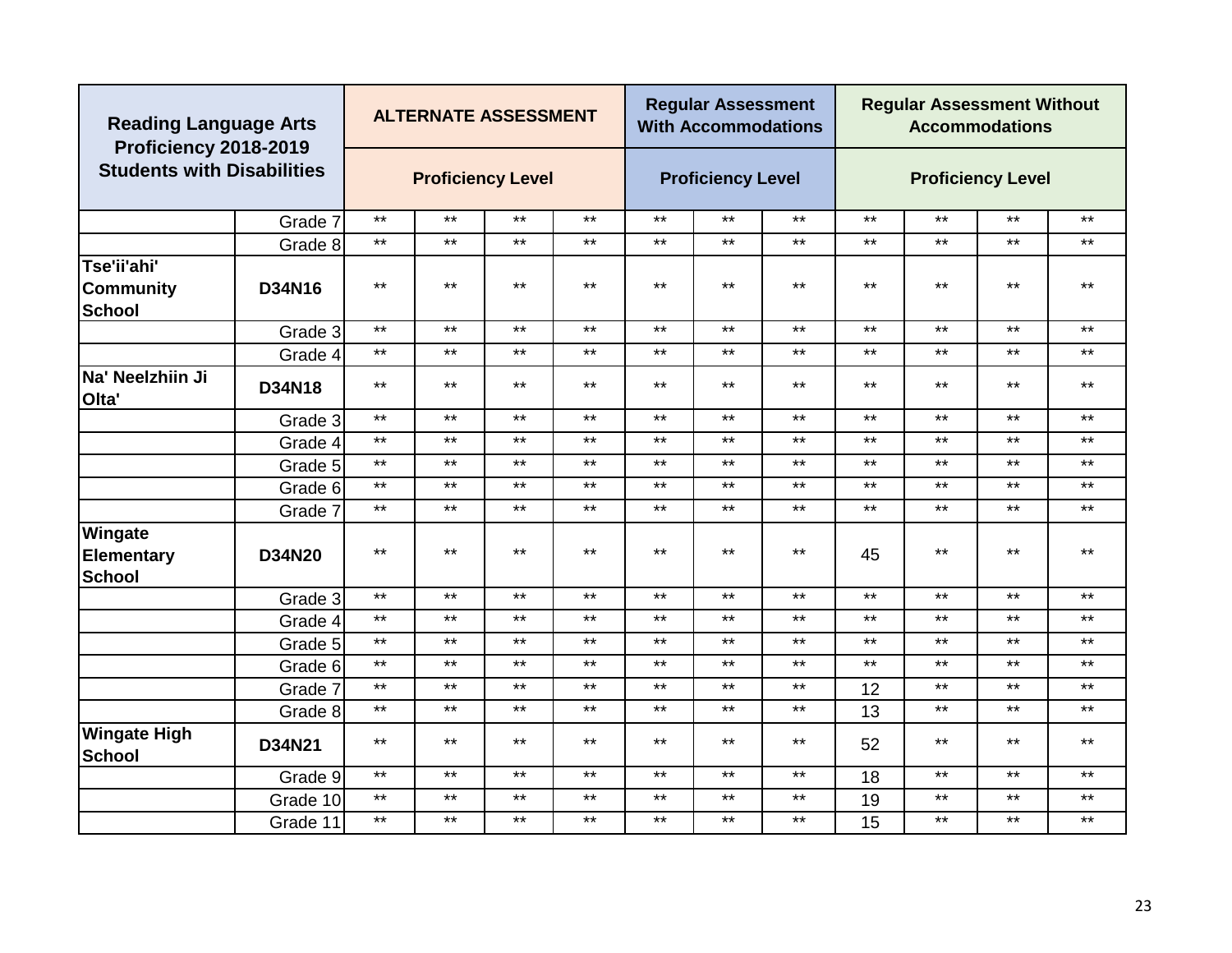| <b>Reading Language Arts</b><br>Proficiency 2018-2019 |          |              | <b>ALTERNATE ASSESSMENT</b> |              |              |              | <b>Regular Assessment</b><br><b>With Accommodations</b> |              |              | <b>Regular Assessment Without</b> | <b>Accommodations</b>    |              |
|-------------------------------------------------------|----------|--------------|-----------------------------|--------------|--------------|--------------|---------------------------------------------------------|--------------|--------------|-----------------------------------|--------------------------|--------------|
| <b>Students with Disabilities</b>                     |          |              | <b>Proficiency Level</b>    |              |              |              | <b>Proficiency Level</b>                                |              |              |                                   | <b>Proficiency Level</b> |              |
| <b>T'iis Ts'ozi Bi'Olta'</b>                          | D34N23   | $***$        | $***$                       | $***$        | $***$        | $***$        | $***$                                                   | $***$        | 22           | $***$                             | $***$                    | $***$        |
|                                                       | Grade 3  | $***$        | $\star\star$                | $***$        | $***$        | $***$        | $***$                                                   | $***$        | $***$        | $***$                             | $***$                    | $\star\star$ |
|                                                       | Grade 4  | $***$        | $***$                       | $***$        | $\star\star$ | $***$        | $***$                                                   | $***$        | $***$        | $***$                             | $***$                    | $***$        |
|                                                       | Grade 5  | $***$        | $***$                       | $***$        | $***$        | $***$        | $***$                                                   | $***$        | $***$        | $***$                             | $***$                    | $***$        |
|                                                       | Grade 6  | $***$        | $***$                       | $\star\star$ | $\star\star$ | $\star\star$ | $***$                                                   | $***$        | $\star\star$ | $***$                             | $***$                    | $\star\star$ |
|                                                       | Grade 7  | $***$        | $***$                       | $***$        | $\star\star$ | $***$        | $\star\star$                                            | $***$        | $\star\star$ | $***$                             | $***$                    | $\star\star$ |
|                                                       | Grade 8  | $***$        | $***$                       | $***$        | $***$        | $***$        | $***$                                                   | $***$        | $***$        | $***$                             | $***$                    | $***$        |
| Dzilth-Na-O-Dith-                                     |          |              |                             |              |              |              |                                                         |              |              |                                   |                          |              |
| <b>Hie Community</b><br><b>School</b>                 | D34N24   | $***$        | $***$                       | $***$        | $***$        | $***$        | $***$                                                   | $***$        | 11           | $***$                             | $***$                    | $***$        |
|                                                       | Grade 3  | $\star\star$ | $***$                       | $***$        | $***$        | $***$        | $***$                                                   | $***$        | $***$        | $***$                             | $***$                    | $***$        |
|                                                       | Grade 4  | $***$        | $***$                       | $***$        | $\star\star$ | $***$        | $\star\star$                                            | $***$        | $\star\star$ | $***$                             | $***$                    | $\star\star$ |
|                                                       | Grade 5  | $***$        | $***$                       | $***$        | $***$        | $***$        | $***$                                                   | $***$        | $***$        | $***$                             | $***$                    | $***$        |
|                                                       | Grade 6  | $***$        | $***$                       | $***$        | $***$        | $***$        | $***$                                                   | $***$        | $***$        | $***$                             | $***$                    | $***$        |
|                                                       | Grade 7  | $***$        | $***$                       | $***$        | $\star\star$ | $***$        | $***$                                                   | $***$        | $\star\star$ | $***$                             | $***$                    | $\star\star$ |
|                                                       | Grade 8  | $***$        | $***$                       | $***$        | $***$        | $***$        | $***$                                                   | $***$        | $***$        | $***$                             | $***$                    | $***$        |
| <b>Tohajiilee</b>                                     |          |              |                             |              |              |              |                                                         |              |              |                                   |                          |              |
| <b>Community</b>                                      | D34N25   | $***$        | $***$                       | $***$        | $***$        | $***$        | $\star\star$                                            | $\star\star$ | 31           | $***$                             | $***$                    | $***$        |
| <b>School</b>                                         |          |              |                             |              |              |              |                                                         |              |              |                                   |                          |              |
|                                                       | Grade 3  | $***$        | $***$                       | $***$        | $***$        | $***$        | $***$                                                   | $***$        | $***$        | $***$                             | $***$                    | $***$        |
|                                                       | Grade 4  | $***$        | $***$                       | $\star\star$ | $***$        | $***$        | $***$                                                   | $***$        | $***$        | $***$                             | $***$                    | $***$        |
|                                                       | Grade 5  | $***$        | $***$                       | $\star\star$ | $\star\star$ | $***$        | $\star\star$                                            | $***$        | $***$        | $***$                             | $***$                    | $***$        |
|                                                       | Grade 6  | $***$        | $***$                       | $\star\star$ | $\star\star$ | $***$        | $\star\star$                                            | $***$        | $\star\star$ | $***$                             | $***$                    | $\star\star$ |
|                                                       | Grade 7  | $***$        | $***$                       | $\star\star$ | $\star\star$ | $\star\star$ | $***$                                                   | $***$        | $\star\star$ | $***$                             | $***$                    | $\star\star$ |
|                                                       | Grade 8  | $***$        | $***$                       | $\star\star$ | $***$        | $***$        | $\star\star$                                            | $***$        | $\star\star$ | $\star\star$                      | $***$                    | $***$        |
|                                                       | Grade 9  | $***$        | $***$                       | $***$        | $\star\star$ | $***$        | $\star\star$                                            | $***$        | $\star\star$ | $***$                             | $***$                    | $***$        |
|                                                       | Grade 10 | $***$        | $***$                       | $***$        | $***$        | $***$        | $***$                                                   | $***$        | $***$        | $***$                             | $***$                    | $***$        |
|                                                       | Grade 11 | $***$        | $***$                       | $***$        | $***$        | $***$        | $***$                                                   | $***$        | $***$        | $***$                             | $***$                    | $***$        |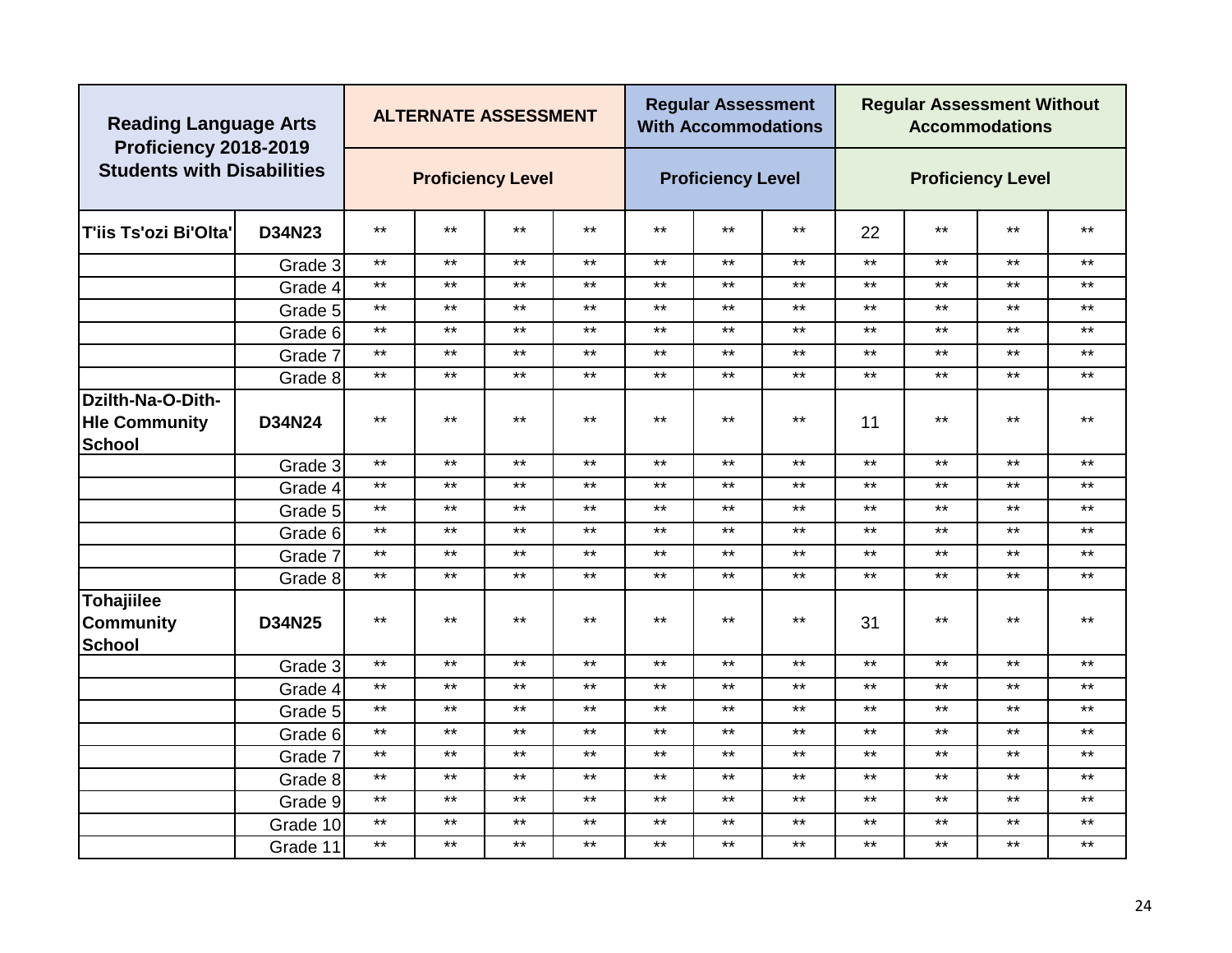| <b>Reading Language Arts</b><br>Proficiency 2018-2019    |               |       | <b>ALTERNATE ASSESSMENT</b> |       |              |       | <b>Regular Assessment</b><br><b>With Accommodations</b> |       |       | <b>Regular Assessment Without</b> | <b>Accommodations</b>    |              |
|----------------------------------------------------------|---------------|-------|-----------------------------|-------|--------------|-------|---------------------------------------------------------|-------|-------|-----------------------------------|--------------------------|--------------|
| <b>Students with Disabilities</b>                        |               |       | <b>Proficiency Level</b>    |       |              |       | <b>Proficiency Level</b>                                |       |       |                                   | <b>Proficiency Level</b> |              |
| <b>Alamo Navajo</b><br><b>Community</b><br><b>School</b> | D34N27        | $***$ | $***$                       | $***$ | $***$        | $***$ | $***$                                                   | $***$ | 30    | $***$                             | $***$                    | $***$        |
|                                                          | Grade 3       | $***$ | $***$                       | $***$ | $***$        | $***$ | $***$                                                   | $***$ | $***$ | $***$                             | $***$                    | $***$        |
|                                                          | Grade 4       | $***$ | $***$                       | $***$ | $\star\star$ | $***$ | $***$                                                   | $***$ | $***$ | $***$                             | $***$                    | $***$        |
|                                                          | Grade 5       | $***$ | $***$                       | $***$ | $***$        | $***$ | $***$                                                   | $***$ | $***$ | $***$                             | $***$                    | $***$        |
|                                                          | Grade 6       | $***$ | $***$                       | $***$ | $***$        | $***$ | $***$                                                   | $***$ | $***$ | $***$                             | $***$                    | $***$        |
|                                                          | Grade 7       | $***$ | $***$                       | $***$ | $\star\star$ | $***$ | $***$                                                   | $***$ | $***$ | $***$                             | $***$                    | $***$        |
|                                                          | Grade 8       | $***$ | $***$                       | $***$ | $\star\star$ | $***$ | $***$                                                   | $***$ | $***$ | $***$                             | $***$                    | $***$        |
|                                                          | Grade 11      | $***$ | $***$                       | $***$ | $***$        | $***$ | $***$                                                   | $***$ | $***$ | $\star\star$                      | $\star\star$             | $***$        |
| <b>Cottonwood Day</b><br><b>School</b>                   | <b>D35N04</b> | $***$ | $***$                       | $***$ | $***$        | $***$ | $***$                                                   | $***$ | $***$ | $\star\star$                      | $***$                    | $***$        |
|                                                          | Grade 3       | $***$ | $***$                       | $***$ | $***$        | $***$ | $***$                                                   | $***$ | $***$ | $***$                             | $***$                    | $***$        |
|                                                          | Grade 6       | $***$ | $***$                       | $***$ | $***$        | $***$ | $***$                                                   | $***$ | $***$ | $***$                             | $***$                    | $***$        |
|                                                          | Grade 7       | $***$ | $***$                       | $***$ | $***$        | $***$ | $***$                                                   | $***$ | $***$ | $***$                             | $***$                    | $***$        |
|                                                          | Grade 8       | $***$ | $***$                       | $***$ | $***$        | $***$ | $***$                                                   | $***$ | $***$ | $***$                             | $***$                    | $***$        |
| Jeehdeez'a<br><b>Elementary</b><br><b>School</b>         | <b>D35N06</b> | $***$ | $***$                       | $***$ | $***$        | $***$ | $***$                                                   | $***$ | $***$ | **                                | $***$                    | $***$        |
|                                                          | Grade 3       | $***$ | $***$                       | $***$ | $***$        | $***$ | $***$                                                   | $***$ | $***$ | $***$                             | $***$                    | $***$        |
|                                                          | Grade 4       | $***$ | $***$                       | $***$ | $\star\star$ | $***$ | $***$                                                   | $***$ | $***$ | $***$                             | $***$                    | $***$        |
|                                                          | Grade 5       | $***$ | $***$                       | $***$ | $***$        | $***$ | $***$                                                   | $***$ | $***$ | $***$                             | $***$                    | $***$        |
| Lukachukai<br><b>Community</b><br><b>School</b>          | <b>D35N07</b> | $***$ | $***$                       | $***$ | $***$        | $***$ | $***$                                                   | $***$ | 21    | $***$                             | $***$                    | $***$        |
|                                                          | Grade 3       | $***$ | $***$                       | $***$ | $***$        | $***$ | $***$                                                   | $***$ | $***$ | $***$                             | $***$                    | $***$        |
|                                                          | Grade 4       | $***$ | $***$                       | $***$ | $\star\star$ | $***$ | $***$                                                   | $***$ | $***$ | $\star\star$                      | $***$                    | $***$        |
|                                                          | Grade 5       | $***$ | $***$                       | $***$ | $\star\star$ | $***$ | $***$                                                   | $***$ | $***$ | $\star\star$                      | $***$                    | $\star\star$ |
|                                                          | Grade 6       | $***$ | $***$                       | $***$ | $***$        | $***$ | $***$                                                   | $***$ | $***$ | $***$                             | $***$                    | $***$        |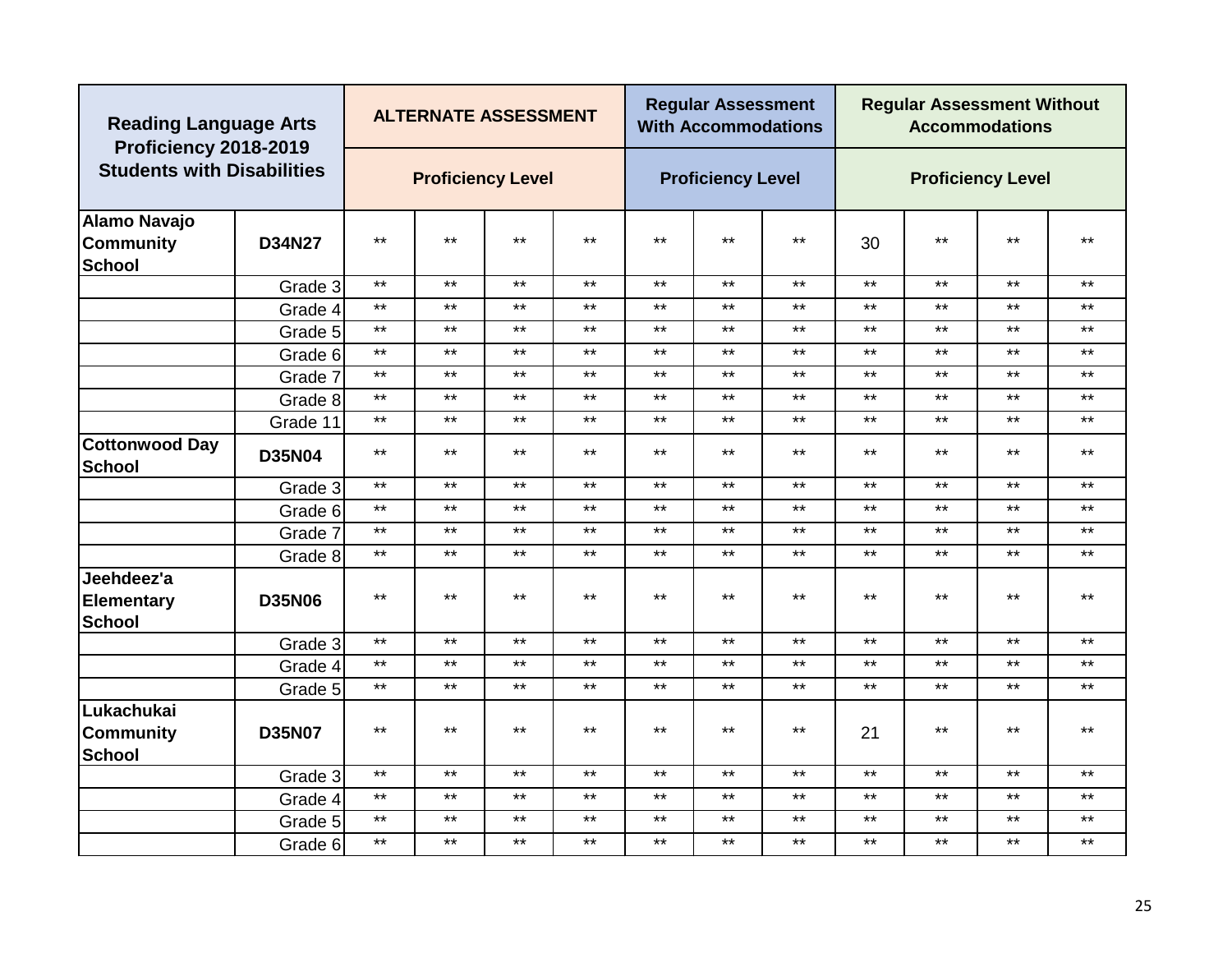| <b>Reading Language Arts</b><br>Proficiency 2018-2019  |               |              | <b>ALTERNATE ASSESSMENT</b> |              |              |       | <b>Regular Assessment</b><br><b>With Accommodations</b> |       |              | <b>Regular Assessment Without</b> | <b>Accommodations</b>    |              |
|--------------------------------------------------------|---------------|--------------|-----------------------------|--------------|--------------|-------|---------------------------------------------------------|-------|--------------|-----------------------------------|--------------------------|--------------|
| <b>Students with Disabilities</b>                      |               |              | <b>Proficiency Level</b>    |              |              |       | <b>Proficiency Level</b>                                |       |              |                                   | <b>Proficiency Level</b> |              |
|                                                        | Grade 7       | $\star\star$ | $***$                       | $\star\star$ | $***$        | $***$ | $***$                                                   | $***$ | $***$        | $***$                             | $***$                    | $***$        |
|                                                        | Grade 8       | $***$        | $***$                       | $***$        | $***$        | $***$ | $***$                                                   | $***$ | $***$        | $***$                             | $***$                    | $***$        |
| <b>Nazlini</b><br><b>Community</b><br><b>School</b>    | <b>D35N09</b> | $***$        | $***$                       | $***$        | $***$        | $***$ | $***$                                                   | $***$ | $***$        | $***$                             | $***$                    | $***$        |
|                                                        | Grade 3       | $***$        | $***$                       | $***$        | $\star\star$ | $***$ | $***$                                                   | $***$ | $\star\star$ | $***$                             | $***$                    | $\star\star$ |
|                                                        | Grade 5       | $***$        | $***$                       | $***$        | $\star\star$ | $***$ | $***$                                                   | $***$ | $***$        | $***$                             | $***$                    | $***$        |
|                                                        | Grade 6       | $***$        | $***$                       | $***$        | $***$        | $***$ | $***$                                                   | $***$ | $***$        | $***$                             | $***$                    | $***$        |
| <b>Rock Point</b><br><b>Community</b><br><b>School</b> | D35N11        | $***$        | $***$                       | $***$        | $***$        | 20    | $***$                                                   | $***$ | 30           | $***$                             | $***$                    | $***$        |
|                                                        | Grade 3       | $***$        | $***$                       | $***$        | $***$        | $***$ | $***$                                                   | $***$ | $***$        | $***$                             | $***$                    | $***$        |
|                                                        | Grade 4       | $***$        | $***$                       | $***$        | $***$        | $***$ | $***$                                                   | $***$ | $***$        | $***$                             | $***$                    | $***$        |
|                                                        | Grade 5       | $***$        | $***$                       | $***$        | $\star\star$ | $***$ | $***$                                                   | $***$ | $\star\star$ | $***$                             | $***$                    | $***$        |
|                                                        | Grade 6       | $***$        | $***$                       | $***$        | $***$        | $***$ | $***$                                                   | $***$ | $***$        | $***$                             | $***$                    | $***$        |
|                                                        | Grade 7       | $***$        | $***$                       | $***$        | $***$        | $***$ | $***$                                                   | $***$ | $***$        | $***$                             | $***$                    | $***$        |
|                                                        | Grade 8       | $***$        | $***$                       | $***$        | $***$        | $***$ | $***$                                                   | $***$ | $***$        | $***$                             | $***$                    | $***$        |
|                                                        | Grade 9       | $***$        | $\star\star$                | $***$        | $***$        | $***$ | $***$                                                   | $***$ | $***$        | $***$                             | $***$                    | $***$        |
|                                                        | Grade 10      | $***$        | $***$                       | $***$        | $***$        | $***$ | $***$                                                   | $***$ | $\star\star$ | $***$                             | $***$                    | $\star\star$ |
|                                                        | Grade 11      | $***$        | $\star\star$                | $***$        | $***$        | $***$ | $***$                                                   | $***$ | $***$        | $***$                             | $***$                    | $***$        |
| <b>Rough Rock</b><br><b>Community</b><br><b>School</b> | D35N12        | $***$        | $***$                       | $***$        | $***$        | $***$ | $***$                                                   | $***$ | 13           | $***$                             | $***$                    | $***$        |
|                                                        | Grade 3       | $\star\star$ | $***$                       | $***$        | $***$        | $***$ | $***$                                                   | $***$ | $***$        | $***$                             | $***$                    | $***$        |
|                                                        | Grade 5       | $***$        | $***$                       | $***$        | $***$        | $***$ | $***$                                                   | $***$ | $***$        | $***$                             | $***$                    | $***$        |
|                                                        | Grade 6       | $***$        | $***$                       | $***$        | $***$        | $***$ | $***$                                                   | $***$ | $***$        | $***$                             | $***$                    | $***$        |
|                                                        | Grade 7       | $***$        | $***$                       | $***$        | $\star\star$ | $***$ | $***$                                                   | $***$ | $\star\star$ | $***$                             | $***$                    | $***$        |
|                                                        | Grade 8       | $***$        | $***$                       | $***$        | $***$        | $***$ | $***$                                                   | $***$ | $\star\star$ | $***$                             | $***$                    | $***$        |
|                                                        | Grade 9       | $***$        | $***$                       | $***$        | $***$        | $***$ | $***$                                                   | $***$ | $***$        | $***$                             | $***$                    | $***$        |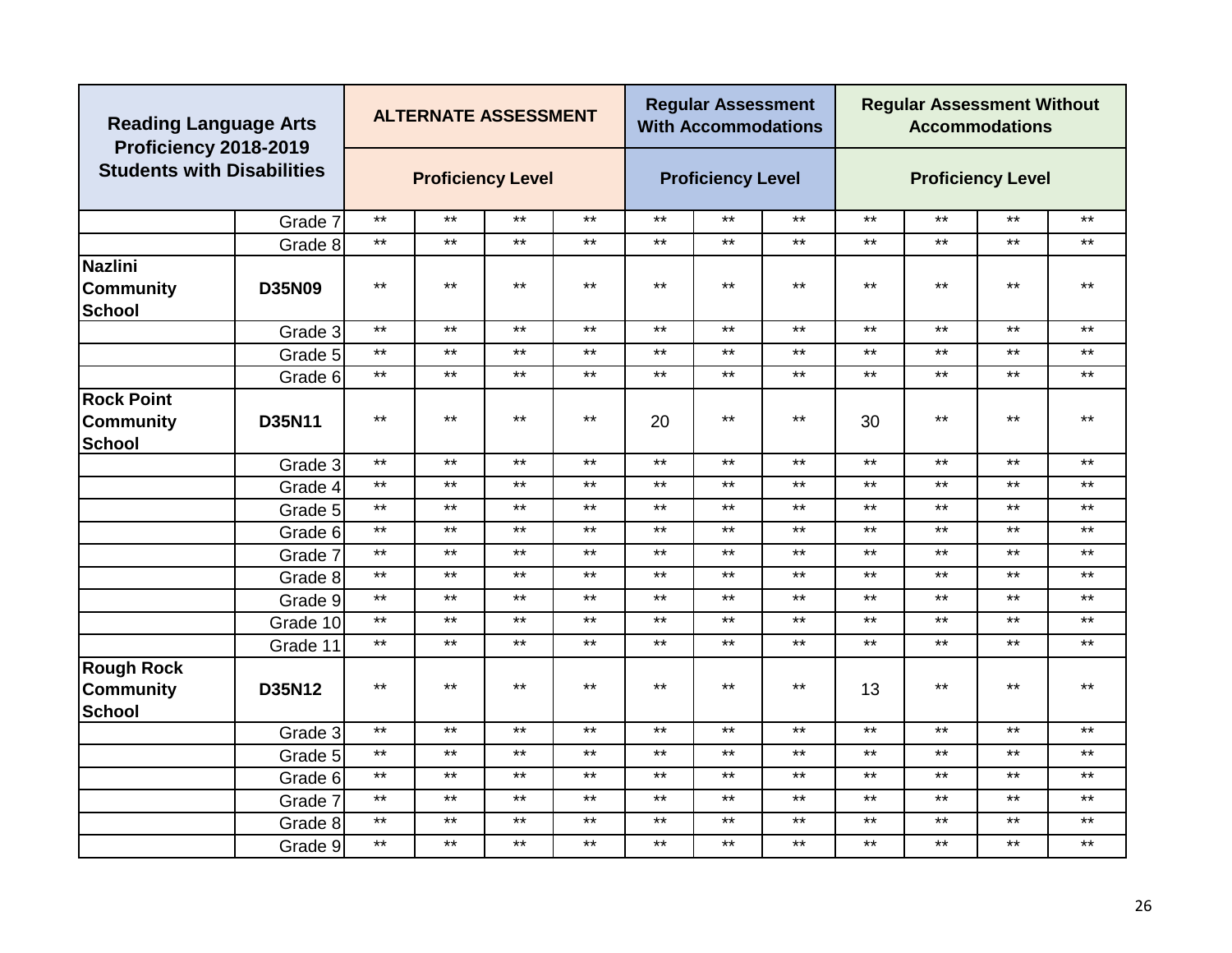| <b>Reading Language Arts</b><br>Proficiency 2018-2019  |               |       | <b>ALTERNATE ASSESSMENT</b> |              |              |              | <b>Regular Assessment</b><br><b>With Accommodations</b> |       |              | <b>Regular Assessment Without</b> | <b>Accommodations</b>    |              |
|--------------------------------------------------------|---------------|-------|-----------------------------|--------------|--------------|--------------|---------------------------------------------------------|-------|--------------|-----------------------------------|--------------------------|--------------|
| <b>Students with Disabilities</b>                      |               |       | <b>Proficiency Level</b>    |              |              |              | <b>Proficiency Level</b>                                |       |              |                                   | <b>Proficiency Level</b> |              |
|                                                        | Grade 11      | $***$ | $***$                       | $***$        | $***$        | $***$        | $***$                                                   | $***$ | $\star\star$ | $***$                             | $***$                    | $***$        |
| <b>Many Farms</b><br><b>Community</b><br><b>School</b> | <b>D35N20</b> | $***$ | $***$                       | $***$        | $\star\star$ | $***$        | $***$                                                   | $***$ | 29           | $***$                             | $***$                    | $***$        |
|                                                        | Grade 3       | $***$ | $***$                       | $***$        | $***$        | $***$        | $***$                                                   | $***$ | $***$        | $***$                             | $***$                    | $***$        |
|                                                        | Grade 4       | $***$ | $***$                       | $***$        | $***$        | $***$        | $\star\star$                                            | $***$ | $***$        | $***$                             | $***$                    | $***$        |
|                                                        | Grade 5       | $***$ | $***$                       | $\star\star$ | $\star\star$ | $***$        | $\star\star$                                            | $***$ | $\star\star$ | $***$                             | $***$                    | $***$        |
|                                                        | Grade 6       | $***$ | $***$                       | $***$        | $***$        | $***$        | $***$                                                   | $***$ | $***$        | $***$                             | $***$                    | $***$        |
|                                                        | Grade 7       | $***$ | $***$                       | $***$        | $***$        | $***$        | $***$                                                   | $***$ | $***$        | $***$                             | $***$                    | $***$        |
|                                                        | Grade 8       | $***$ | $***$                       | $***$        | $\star\star$ | $\star\star$ | $\star\star$                                            | $***$ | $\star\star$ | $***$                             | $***$                    | $\star\star$ |
| <b>Many Farms High</b><br><b>School</b>                | D35N21        | $***$ | $***$                       | $***$        | $***$        | $\star\star$ | $***$                                                   | $***$ | $***$        | $***$                             | $***$                    | $***$        |
|                                                        | Grade 11      | $***$ | $***$                       | $***$        | $\star\star$ | $\star\star$ | $\star\star$                                            | $***$ | $\star\star$ | $***$                             | $***$                    | $***$        |
| <b>Black Mesa</b><br><b>Community</b><br><b>School</b> | D35N23        | $***$ | $***$                       | $***$        | $***$        | $***$        | $***$                                                   | $***$ | $***$        | $***$                             | $***$                    | $***$        |
|                                                        | Grade 3       | $***$ | $***$                       | $***$        | $\star\star$ | $***$        | $\star\star$                                            | $***$ | $\star\star$ | $***$                             | $***$                    | $***$        |
|                                                        | Grade 4       | $***$ | $***$                       | $***$        | $***$        | $***$        | $***$                                                   | $***$ | $***$        | $***$                             | $***$                    | $***$        |
|                                                        | Grade 7       | $***$ | $***$                       | $***$        | $\star\star$ | $***$        | $\star\star$                                            | $***$ | $\star\star$ | $***$                             | $***$                    | $***$        |
| Ch'ooshgai<br><b>Community</b><br><b>School</b>        | <b>D36N03</b> | $***$ | $***$                       | $***$        | $***$        | $\star\star$ | $***$                                                   | $***$ | 26           | $***$                             | $***$                    | $***$        |
|                                                        | Grade 3       | $***$ | $\star\star$                | $***$        | $***$        | $***$        | $***$                                                   | $***$ | $***$        | $***$                             | $***$                    | $\star\star$ |
|                                                        | Grade 4       | $***$ | $***$                       | $\star\star$ | $\star\star$ | $***$        | $\star\star$                                            | $***$ | $\star\star$ | $***$                             | $***$                    | $\star\star$ |
|                                                        | Grade 5       | $***$ | $***$                       | $***$        | $***$        | $***$        | $***$                                                   | $***$ | $***$        | $***$                             | $***$                    | $***$        |
|                                                        | Grade 6       | $***$ | $***$                       | $***$        | $***$        | $***$        | $***$                                                   | $***$ | $\star\star$ | $***$                             | $***$                    | $***$        |
|                                                        | Grade 7       | $***$ | $***$                       | $***$        | $\star\star$ | $***$        | $***$                                                   | $***$ | $\star\star$ | $***$                             | $***$                    | $***$        |
|                                                        | Grade 8       | $***$ | $***$                       | $***$        | $***$        | $***$        | $***$                                                   | $***$ | $***$        | $***$                             | $***$                    | $***$        |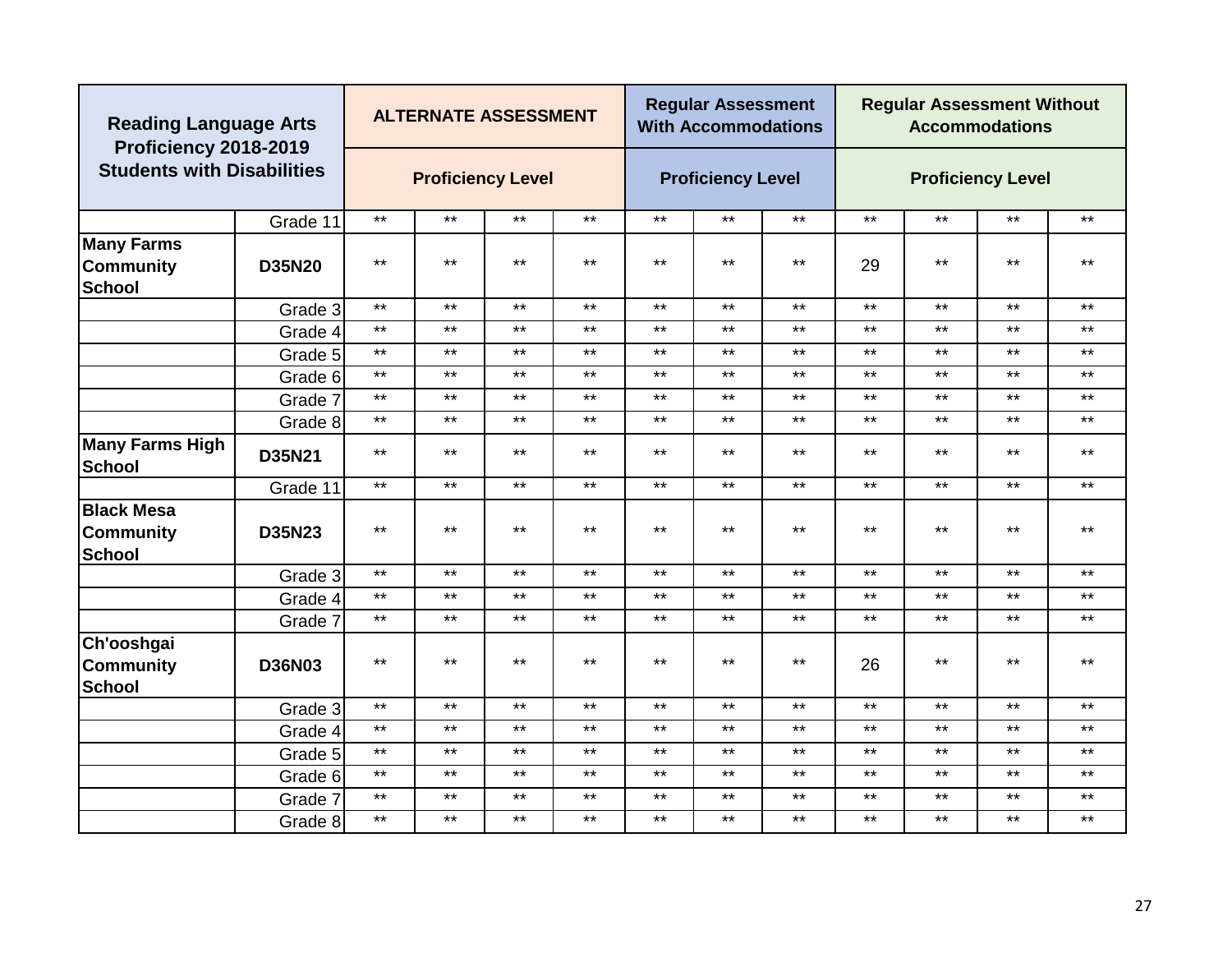| <b>Reading Language Arts</b><br>Proficiency 2018-2019             |               |              | <b>ALTERNATE ASSESSMENT</b> |       |              |       | <b>Regular Assessment</b><br><b>With Accommodations</b> |       |              | <b>Regular Assessment Without</b> | <b>Accommodations</b>    |              |
|-------------------------------------------------------------------|---------------|--------------|-----------------------------|-------|--------------|-------|---------------------------------------------------------|-------|--------------|-----------------------------------|--------------------------|--------------|
| <b>Students with Disabilities</b>                                 |               |              | <b>Proficiency Level</b>    |       |              |       | <b>Proficiency Level</b>                                |       |              |                                   | <b>Proficiency Level</b> |              |
| <b>Crystal Boarding</b><br><b>School</b>                          | <b>D36N05</b> | $***$        | $***$                       | $***$ | $\star\star$ | $***$ | $***$                                                   | $***$ | $\star\star$ | $***$                             | $***$                    | $\star\star$ |
|                                                                   | Grade 3       | $***$        | $***$                       | $***$ | $***$        | $***$ | $***$                                                   | $***$ | $***$        | $***$                             | $***$                    | $***$        |
|                                                                   | Grade 4       | $***$        | $***$                       | $***$ | $***$        | $***$ | $***$                                                   | $***$ | $\star\star$ | $***$                             | $***$                    | $***$        |
|                                                                   | Grade 5       | $***$        | $***$                       | $***$ | $***$        | $***$ | $***$                                                   | $***$ | $***$        | $***$                             | $***$                    | $***$        |
|                                                                   | Grade 6       | $***$        | $***$                       | $***$ | $***$        | $***$ | $***$                                                   | $***$ | $***$        | $***$                             | $***$                    | $\star\star$ |
| <b>Dilcon</b><br><b>Community</b><br><b>School</b>                | <b>D36N06</b> | $***$        | $***$                       | $***$ | $***$        | $***$ | $***$                                                   | $***$ | $***$        | $***$                             | $***$                    | $***$        |
|                                                                   | Grade 3       | $***$        | $***$                       | $***$ | $***$        | $***$ | $***$                                                   | $***$ | $***$        | $***$                             | $***$                    | $***$        |
|                                                                   | Grade 4       | $***$        | $***$                       | $***$ | $***$        | $***$ | $***$                                                   | $***$ | $\star\star$ | $***$                             | $***$                    | $***$        |
|                                                                   | Grade 5       | $***$        | $***$                       | $***$ | $***$        | $***$ | $***$                                                   | $***$ | $***$        | $***$                             | $***$                    | $***$        |
|                                                                   | Grade 6       | $***$        | $\star\star$                | $***$ | $***$        | $***$ | $***$                                                   | $***$ | $***$        | $***$                             | $***$                    | $\star\star$ |
|                                                                   | Grade 7       | $***$        | $***$                       | $***$ | $***$        | $***$ | $***$                                                   | $***$ | $***$        | $***$                             | $***$                    | $***$        |
|                                                                   | Grade 8       | $***$        | $***$                       | $***$ | $***$        | $***$ | $***$                                                   | $***$ | $\star\star$ | $***$                             | $***$                    | $***$        |
| Greasewood<br><b>Springs</b><br><b>Community</b><br><b>School</b> | <b>D36N08</b> | $***$        | $***$                       | $***$ | $***$        | $***$ | $***$                                                   | $***$ | 21           | $***$                             | $***$                    | $***$        |
|                                                                   | Grade 3       | $***$        | $***$                       | $***$ | $***$        | $***$ | $***$                                                   | $***$ | $***$        | $***$                             | $***$                    | $***$        |
|                                                                   | Grade 4       | $***$        | $***$                       | $***$ | $***$        | $***$ | $***$                                                   | $***$ | $***$        | $***$                             | $***$                    | $***$        |
|                                                                   | Grade 5       | $***$        | $***$                       | $***$ | $***$        | $***$ | $***$                                                   | $***$ | $***$        | $***$                             | $***$                    | $***$        |
|                                                                   | Grade 6       | $\star\star$ | $\star\star$                | $***$ | $***$        | $***$ | $***$                                                   | $***$ | $***$        | $***$                             | $***$                    | $***$        |
|                                                                   | Grade 7       | $\star\star$ | $***$                       | $***$ | $***$        | $***$ | $***$                                                   | $***$ | $\star\star$ | $***$                             | $***$                    | $***$        |
|                                                                   | Grade 8       | $***$        | $***$                       | $***$ | $***$        | $***$ | $***$                                                   | $***$ | $\star\star$ | $***$                             | $***$                    | $***$        |
| <b>Hunters Point</b><br><b>Boarding School</b>                    | D36N11        | $***$        | $***$                       | $***$ | $***$        | $***$ | $***$                                                   | $***$ | $***$        | $***$                             | $***$                    | $***$        |
|                                                                   | Grade 3       | $***$        | $***$                       | $***$ | $***$        | $***$ | $***$                                                   | $***$ | $***$        | $***$                             | $***$                    | $***$        |
|                                                                   | Grade 4       | $***$        | $***$                       | $***$ | $***$        | $***$ | $***$                                                   | $***$ | $***$        | $***$                             | $***$                    | $***$        |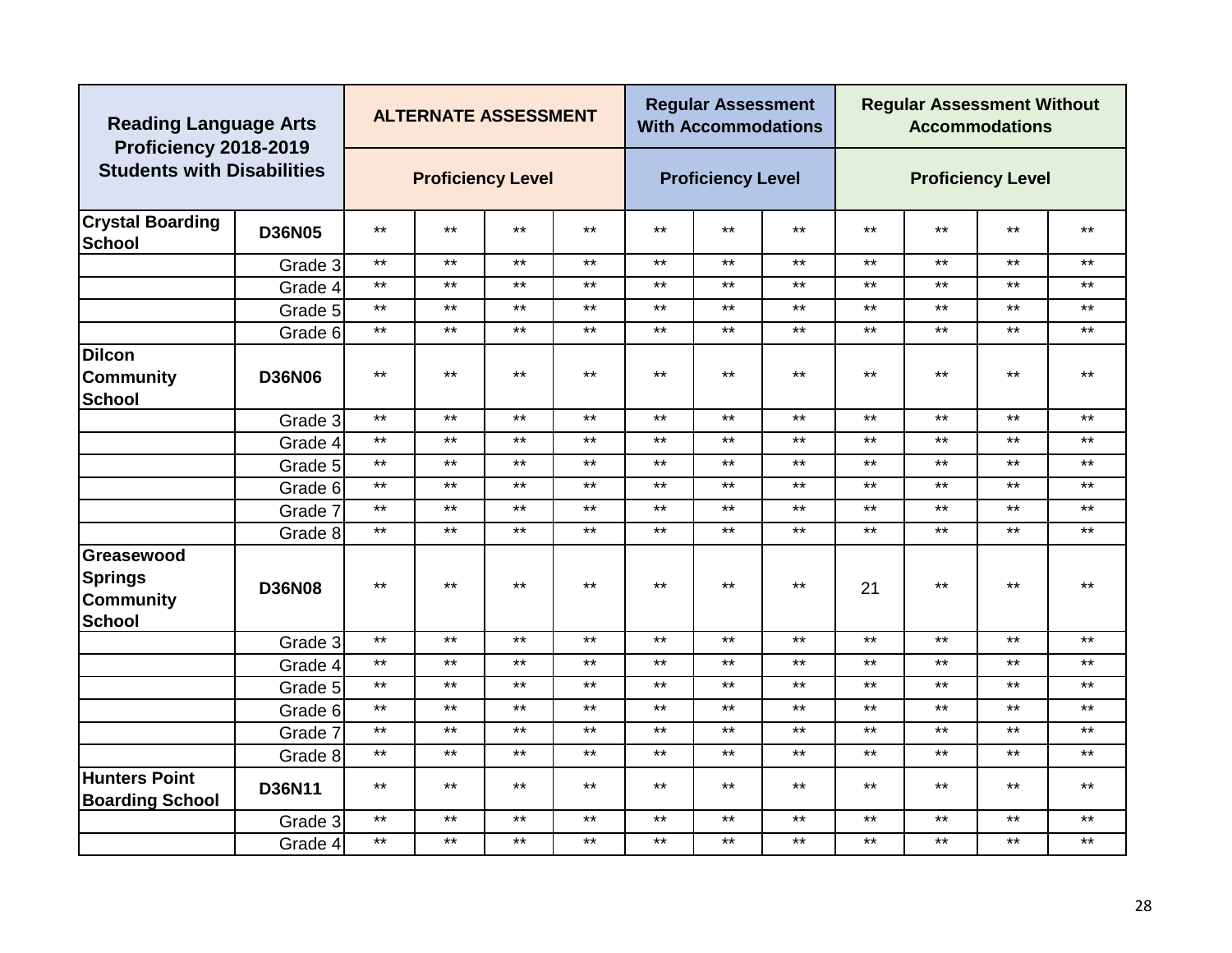|                                                        | <b>Reading Language Arts</b><br>Proficiency 2018-2019<br><b>Students with Disabilities</b> |              | <b>ALTERNATE ASSESSMENT</b> |              |              |              | <b>Regular Assessment</b><br><b>With Accommodations</b> |       |              | <b>Regular Assessment Without</b> | <b>Accommodations</b>    |              |
|--------------------------------------------------------|--------------------------------------------------------------------------------------------|--------------|-----------------------------|--------------|--------------|--------------|---------------------------------------------------------|-------|--------------|-----------------------------------|--------------------------|--------------|
|                                                        |                                                                                            |              | <b>Proficiency Level</b>    |              |              |              | <b>Proficiency Level</b>                                |       |              |                                   | <b>Proficiency Level</b> |              |
|                                                        | Grade 5                                                                                    | $\star\star$ | $\star\star$                | $***$        | $***$        | $***$        | $***$                                                   | $***$ | $***$        | $***$                             | $***$                    | $***$        |
| Kin Dah Lichi'i<br>Olta'                               | D36N14                                                                                     | $***$        | $***$                       | $***$        | $***$        | $***$        | $***$                                                   | $***$ | $***$        | $***$                             | $***$                    | $***$        |
|                                                        | Grade 3                                                                                    | $***$        | $***$                       | $***$        | $\star\star$ | $***$        | $***$                                                   | $***$ | $\star\star$ | $***$                             | $***$                    | $\star\star$ |
|                                                        | Grade 4                                                                                    | $***$        | $***$                       | $***$        | $***$        | $***$        | $***$                                                   | $***$ | $***$        | $***$                             | $***$                    | $***$        |
|                                                        | Grade 6                                                                                    | $***$        | $***$                       | $***$        | $***$        | $***$        | $***$                                                   | $***$ | $\star\star$ | $***$                             | $***$                    | $***$        |
| <b>Pine Springs Day</b><br><b>School</b>               | <b>D36N18</b>                                                                              | $***$        | $***$                       | $***$        | $***$        | $***$        | $***$                                                   | $***$ | $***$        | $***$                             | $***$                    | $***$        |
|                                                        | Grade 3                                                                                    | $***$        | $***$                       | $***$        | $***$        | $***$        | $***$                                                   | $***$ | $***$        | $***$                             | $***$                    | $***$        |
|                                                        | Grade 4                                                                                    | $***$        | $***$                       | $***$        | $\star\star$ | $***$        | $***$                                                   | $***$ | $\star\star$ | $***$                             | $***$                    | $\star\star$ |
| Seba Dalkai<br><b>Boarding School</b>                  | D36N19                                                                                     | $***$        | $***$                       | $***$        | $\star\star$ | $***$        | $\star\star$                                            | $***$ | $***$        | $***$                             | $***$                    | $***$        |
|                                                        | Grade 3                                                                                    | $***$        | $***$                       | $\star\star$ | $***$        | $***$        | $***$                                                   | $***$ | $\star\star$ | $***$                             | $***$                    | $***$        |
|                                                        | Grade 4                                                                                    | $***$        | $***$                       | $***$        | $\star\star$ | $***$        | $***$                                                   | $***$ | $\star\star$ | $***$                             | $***$                    | $\star\star$ |
|                                                        | Grade 5                                                                                    | $***$        | $***$                       | $***$        | $***$        | $***$        | $***$                                                   | $***$ | $***$        | $***$                             | $***$                    | $***$        |
|                                                        | Grade 6                                                                                    | $***$        | $***$                       | $***$        | $***$        | $***$        | $***$                                                   | $***$ | $\star\star$ | $***$                             | $***$                    | $***$        |
|                                                        | Grade 7                                                                                    | $***$        | $***$                       | $***$        | $***$        | $***$        | $***$                                                   | $***$ | $\star\star$ | $***$                             | $***$                    | $***$        |
|                                                        | Grade 8                                                                                    | $***$        | $***$                       | $***$        | $\star\star$ | $***$        | $***$                                                   | $***$ | $\star\star$ | $\star\star$                      | $***$                    | $\star\star$ |
| <b>Wide Ruins</b><br><b>Community</b><br><b>School</b> | D36N24                                                                                     | $***$        | $***$                       | $***$        | $***$        | $***$        | $***$                                                   | $***$ | $***$        | $***$                             | $***$                    | $***$        |
|                                                        | Grade 4                                                                                    | $***$        | $***$                       | $***$        | $\star\star$ | $***$        | $***$                                                   | $***$ | $\star\star$ | $***$                             | $***$                    | $***$        |
|                                                        | Grade 5                                                                                    | $***$        | $***$                       | $\star\star$ | $\star\star$ | $\star\star$ | $\star\star$                                            | $***$ | $\star\star$ | $\star\star$                      | $***$                    | $\star\star$ |
| <b>Chitimacha Tribal</b><br>School                     | <b>D50S09</b>                                                                              | $***$        | $***$                       | $***$        | $***$        | $***$        | $***$                                                   | $***$ | $***$        | $***$                             | $***$                    | $***$        |
|                                                        | Grade 3                                                                                    | $***$        | $***$                       | $\star\star$ | $\star\star$ | $***$        | $\star\star$                                            | $***$ | $\star\star$ | $***$                             | $***$                    | $\star\star$ |
|                                                        | Grade 4                                                                                    | $***$        | $\star\star$                | $***$        | $***$        | $***$        | $***$                                                   | $***$ | $***$        | $***$                             | $***$                    | $***$        |
|                                                        | Grade 6                                                                                    | $***$        | $***$                       | $***$        | $***$        | $***$        | $***$                                                   | $***$ | $***$        | $***$                             | $***$                    | $***$        |
|                                                        | Grade 8                                                                                    | $***$        | $***$                       | $***$        | $***$        | $***$        | $***$                                                   | $***$ | $***$        | $***$                             | $***$                    | $***$        |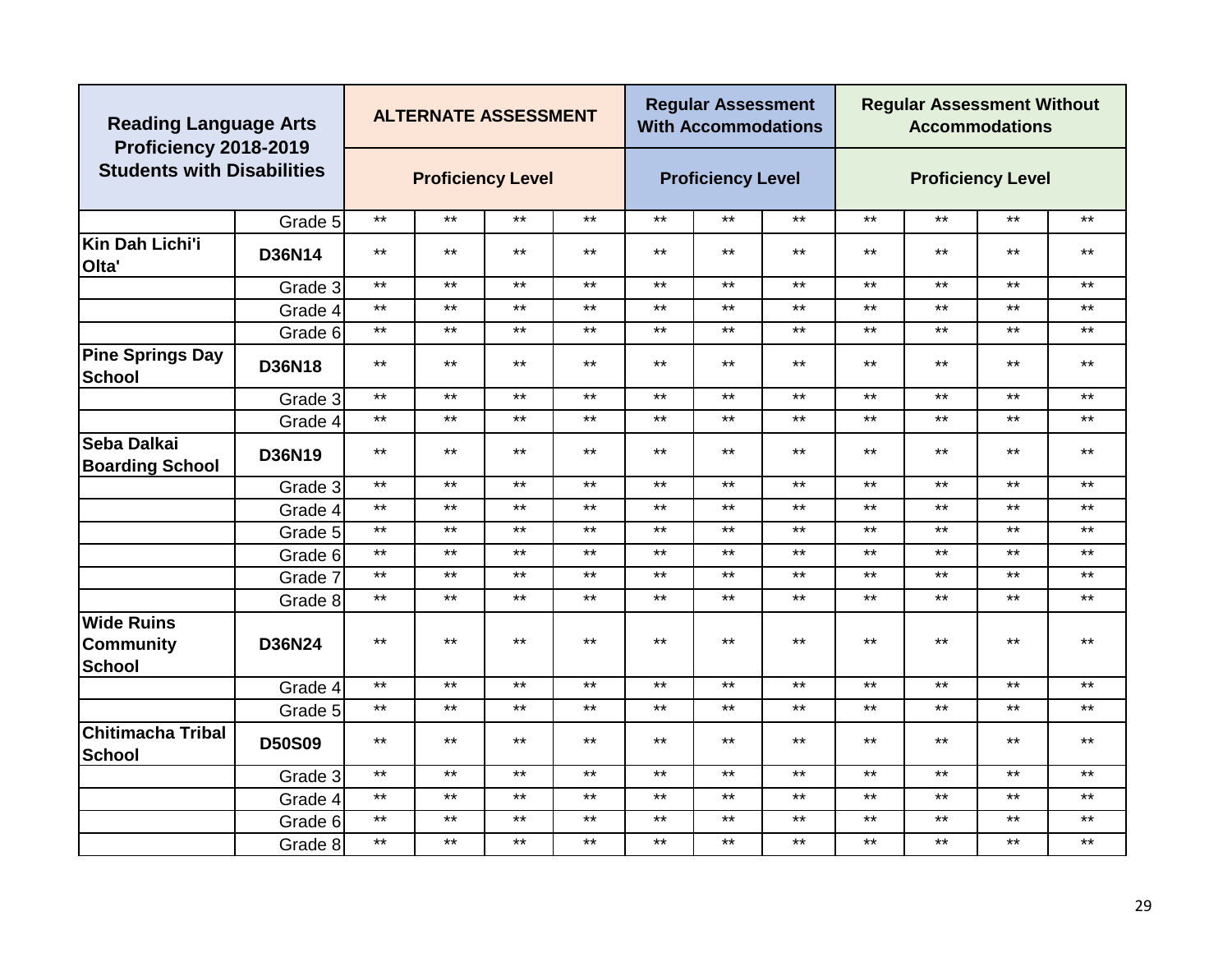|                                              | <b>Reading Language Arts</b><br>Proficiency 2018-2019<br><b>Students with Disabilities</b> |       | <b>ALTERNATE ASSESSMENT</b>                  |              |              |              | <b>Regular Assessment</b><br><b>With Accommodations</b> |              |       | <b>Regular Assessment Without</b> | <b>Accommodations</b>    |              |
|----------------------------------------------|--------------------------------------------------------------------------------------------|-------|----------------------------------------------|--------------|--------------|--------------|---------------------------------------------------------|--------------|-------|-----------------------------------|--------------------------|--------------|
|                                              |                                                                                            |       | <b>Proficiency Level</b>                     |              |              |              | <b>Proficiency Level</b>                                |              |       |                                   | <b>Proficiency Level</b> |              |
| <b>Meskwaki</b><br><b>Settlement School</b>  | D51F02                                                                                     | $***$ | $***$                                        | $***$        | $***$        | $***$        | $***$                                                   | $***$        | $***$ | 31                                | $***$                    | $***$        |
|                                              | Grade 3                                                                                    | $***$ | $***$                                        | $***$        | $***$        | $***$        | $***$                                                   | $***$        | $***$ | $***$                             | $***$                    | $***$        |
|                                              | Grade 4                                                                                    | $***$ | $***$                                        | $***$        | $\star\star$ | $***$        | $\star\star$                                            | $***$        | $***$ | $***$                             | $***$                    | $***$        |
|                                              | Grade 5                                                                                    | $***$ | $\star\star$                                 | $\star\star$ | $\star\star$ | $***$        | $\star\star$                                            | $***$        | $***$ | $***$                             | $***$                    | $\star\star$ |
|                                              | Grade 6                                                                                    | $***$ | $\star\star$                                 | $***$        | $\star\star$ | $\star\star$ | $\star\star$                                            | $\star\star$ | $***$ | $***$                             | $***$                    | $\star\star$ |
|                                              | Grade 7                                                                                    | $***$ | $\star\star$                                 | $\star\star$ | $\star\star$ | $***$        | $\star\star$                                            | $***$        | $***$ | $***$                             | $***$                    | $\star\star$ |
|                                              | Grade 8                                                                                    | $***$ | $\star\star$                                 | $\star\star$ | $\star\star$ | $***$        | $\star\star$                                            | $***$        | $***$ | $***$                             | $***$                    | $***$        |
|                                              | Grade 9                                                                                    | $***$ | $\star\star$                                 | $***$        | $***$        | $***$        | $***$                                                   | $***$        | $***$ | $***$                             | $***$                    | $***$        |
|                                              | Grade 10                                                                                   | $***$ | $\star\star$                                 | $***$        | $\star\star$ | $***$        | $***$                                                   | $***$        | $***$ | $***$                             | $***$                    | $***$        |
|                                              | Grade 11                                                                                   | $***$ | $\star\star$<br>$\star\star$<br>$\star\star$ |              |              | $\star\star$ | $***$                                                   | $***$        | $***$ | $***$                             | $***$                    | $***$        |
| Dishchii'bikoh<br>Community<br><b>School</b> | D52H11                                                                                     | $***$ | $***$                                        | $***$        | $***$        | $***$        | $***$                                                   | $***$        | 74    | $***$                             | $***$                    | $***$        |
|                                              | Grade 3                                                                                    | $***$ | $***$                                        | $***$        | $***$        | $***$        | $***$                                                   | $***$        | $***$ | $***$                             | $***$                    | $***$        |
|                                              | Grade 4                                                                                    | $***$ | $***$                                        | $***$        | $***$        | $***$        | $***$                                                   | $***$        | $***$ | $***$                             | $***$                    | $***$        |
|                                              | Grade 5                                                                                    | $***$ | $***$                                        | $***$        | $***$        | $***$        | $***$                                                   | $***$        | $***$ | $***$                             | $***$                    | $***$        |
|                                              | Grade 6                                                                                    | $***$ | $\star\star$                                 | $***$        | $\star\star$ | $***$        | $***$                                                   | $***$        | 11    | $***$                             | $***$                    | $***$        |
|                                              | Grade 7                                                                                    | $***$ | $***$                                        | $***$        | $***$        | $***$        | $***$                                                   | $***$        | 11    | $***$                             | $***$                    | $***$        |
|                                              | Grade 8                                                                                    | $***$ | $\star\star$                                 | $***$        | $***$        | $***$        | $***$                                                   | $***$        | $***$ | $***$                             | $***$                    | $***$        |
|                                              | Grade 9                                                                                    | $***$ | $\star\star$                                 | $\star\star$ | $\star\star$ | $\star\star$ | $\star\star$                                            | $\star\star$ | 13    | $***$                             | $***$                    | $***$        |
|                                              | Grade 10                                                                                   | $***$ | $\star\star$                                 | $***$        | $\star\star$ | $***$        | $\star\star$                                            | $***$        | $***$ | $***$                             | $***$                    | $***$        |
|                                              | Grade 11                                                                                   | $***$ | $***$                                        | $\star\star$ | $***$        | $\star\star$ | $***$                                                   | $\star\star$ | $***$ | $***$                             | $***$                    | $***$        |
|                                              | Grade 12                                                                                   | $***$ | $\star\star$                                 | $\star\star$ | $***$        | $***$        | $***$                                                   | $\star\star$ | $***$ | $***$                             | $***$                    | $***$        |
| John F Kennedy<br>Day School                 | D52H12                                                                                     | $***$ | $***$                                        | $***$        | $***$        | $***$        | $***$                                                   | $***$        | 23    | $***$                             | $***$                    | $***$        |
|                                              | Grade 3                                                                                    | $***$ | $\star\star$                                 | $***$        | $\star\star$ | $***$        | $\star\star$                                            | $***$        | $***$ | $***$                             | $***$                    | $***$        |
|                                              | Grade 4                                                                                    | $***$ | $***$                                        | $\star\star$ | $***$        | $\star\star$ | $\star\star$                                            | $\star\star$ | $***$ | $***$                             | $***$                    | $\star\star$ |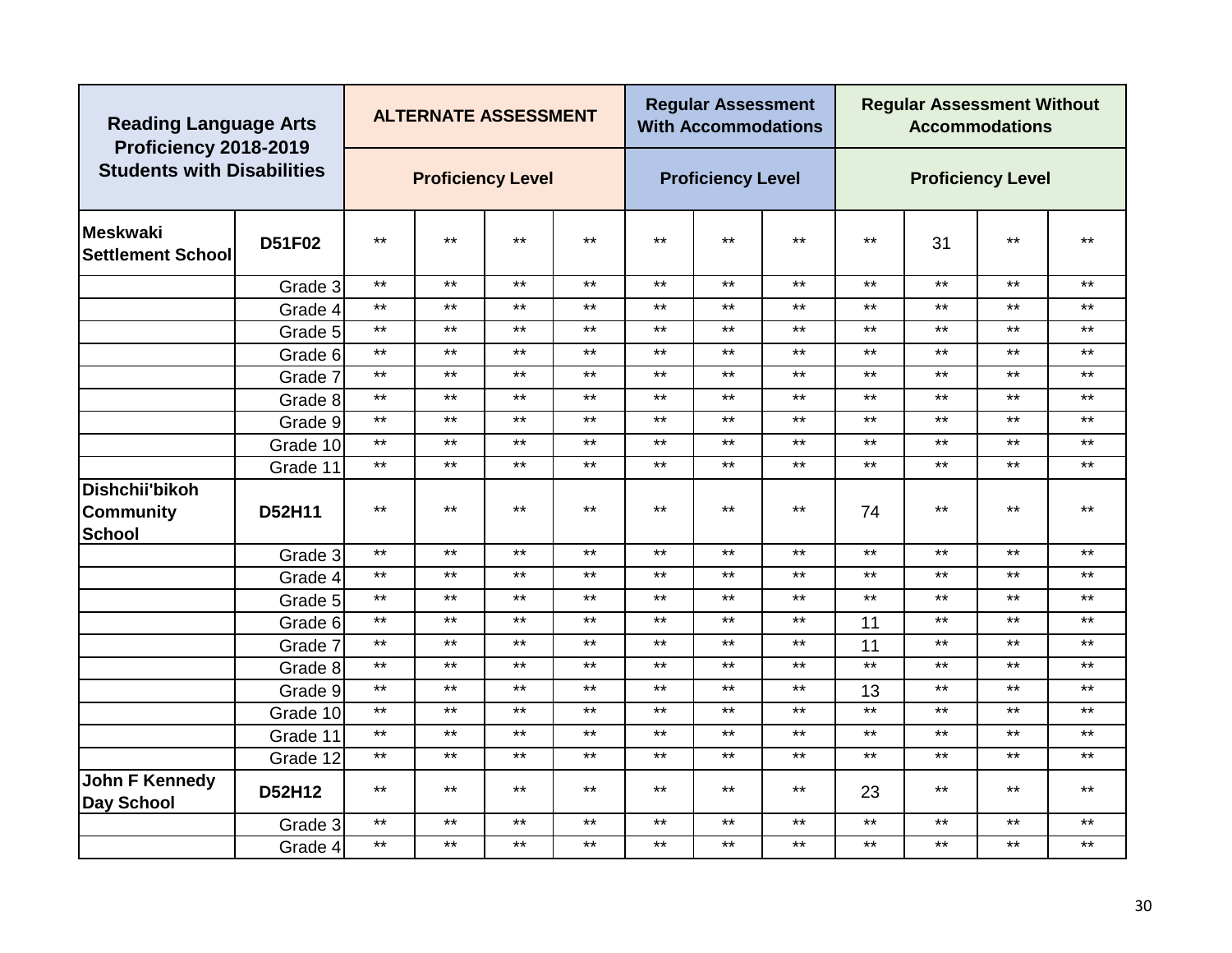| <b>Reading Language Arts</b><br>Proficiency 2018-2019         |               |              | <b>ALTERNATE ASSESSMENT</b> |       |              |       | <b>Regular Assessment</b><br><b>With Accommodations</b> |       |              | <b>Regular Assessment Without</b> | <b>Accommodations</b>    |              |
|---------------------------------------------------------------|---------------|--------------|-----------------------------|-------|--------------|-------|---------------------------------------------------------|-------|--------------|-----------------------------------|--------------------------|--------------|
| <b>Students with Disabilities</b>                             |               |              | <b>Proficiency Level</b>    |       |              |       | <b>Proficiency Level</b>                                |       |              |                                   | <b>Proficiency Level</b> |              |
|                                                               | Grade 5       | $***$        | $***$                       | $***$ | $***$        | $***$ | $***$                                                   | $***$ | $***$        | $***$                             | $***$                    | $***$        |
|                                                               | Grade 6       | $***$        | $***$                       | $***$ | $***$        | $***$ | $***$                                                   | $***$ | $***$        | $***$                             | $***$                    | $***$        |
|                                                               | Grade 7       | $***$        | $***$                       | $***$ | $***$        | $***$ | $***$                                                   | $***$ | $***$        | $***$                             | $***$                    | $\star\star$ |
|                                                               | Grade 8       | $\star\star$ | $***$                       | $***$ | $***$        | $***$ | $***$                                                   | $***$ | $***$        | $***$                             | $***$                    | $***$        |
| <b>Theodore</b><br><b>Roosevelt School</b>                    | D52H21        | $***$        | $\star\star$                | $***$ | $\star\star$ | $***$ | $***$                                                   | $***$ | 15           | $***$                             | $***$                    | $\star\star$ |
|                                                               | Grade 6       | $***$        | $***$                       | $***$ | $***$        | $***$ | $***$                                                   | $***$ | $***$        | $***$                             | $***$                    | $***$        |
|                                                               | Grade 7       | $\star\star$ | $***$                       | $***$ | $***$        | $***$ | $***$                                                   | $***$ | $\star\star$ | $***$                             | $***$                    | $***$        |
|                                                               | Grade 8       | $***$        | $***$                       | $***$ | $***$        | $***$ | $***$                                                   | $***$ | $***$        | $***$                             | $***$                    | $***$        |
| <b>Cherokee Central</b><br><b>High School</b>                 | D52S03        | $\star\star$ | $***$                       | $***$ | $***$        | $***$ | $***$                                                   | $***$ | 45           | $***$                             | $***$                    | $***$        |
|                                                               | Grade 7       | $\star\star$ | $***$                       | $***$ | $***$        | $***$ | $***$                                                   | $***$ | 20           | $***$                             | $***$                    | $***$        |
|                                                               | Grade 8       | $***$        | $***$                       | $***$ | $***$        | $***$ | $***$                                                   | $***$ | 14           | $***$                             | $***$                    | $***$        |
|                                                               | Grade 9       | $***$        | $***$                       | $***$ | $***$        | $***$ | $***$                                                   | $***$ | $***$        | $***$                             | $***$                    | $***$        |
|                                                               | Grade 10      | $***$        | $***$                       | $***$ | $***$        | $***$ | $***$                                                   | $***$ | $\star\star$ | $***$                             | $***$                    | $***$        |
| <b>Cherokee Central</b><br><b>Elementary</b><br><b>School</b> | <b>D52S04</b> | $***$        | $***$                       | $***$ | $\star\star$ | 12    | $***$                                                   | $***$ | 77           | $***$                             | $***$                    | $***$        |
|                                                               | Grade 3       | $\star\star$ | $\star\star$                | $***$ | $\star\star$ | $***$ | $***$                                                   | $***$ | 18           | $***$                             | $***$                    | $***$        |
|                                                               | Grade 4       | $***$        | $***$                       | $***$ | $\star\star$ | $***$ | $***$                                                   | $***$ | 19           | $***$                             | $***$                    | $\star\star$ |
|                                                               | Grade 5       | $***$        | $***$                       | $***$ | $***$        | $***$ | $***$                                                   | $***$ | 22           | $***$                             | $***$                    | $***$        |
|                                                               | Grade 6       | $***$        | $***$                       | $***$ | $***$        | $***$ | $***$                                                   | $***$ | 18           | $***$                             | $***$                    | $***$        |
| Bug-O-Nay-Ge-<br><b>Shig School</b>                           | D53F13        | $***$        | $***$                       | $***$ | $***$        | $***$ | $***$                                                   | $***$ | 17           | $***$                             | $***$                    | $***$        |
|                                                               | Grade 3       | $***$        | $***$                       | $***$ | $***$        | $***$ | $***$                                                   | $***$ | $\star\star$ | $***$                             | $***$                    | $\star\star$ |
|                                                               | Grade 4       | $***$        | $***$                       | $***$ | $***$        | $***$ | $***$                                                   | $***$ | $***$        | $***$                             | $***$                    | $***$        |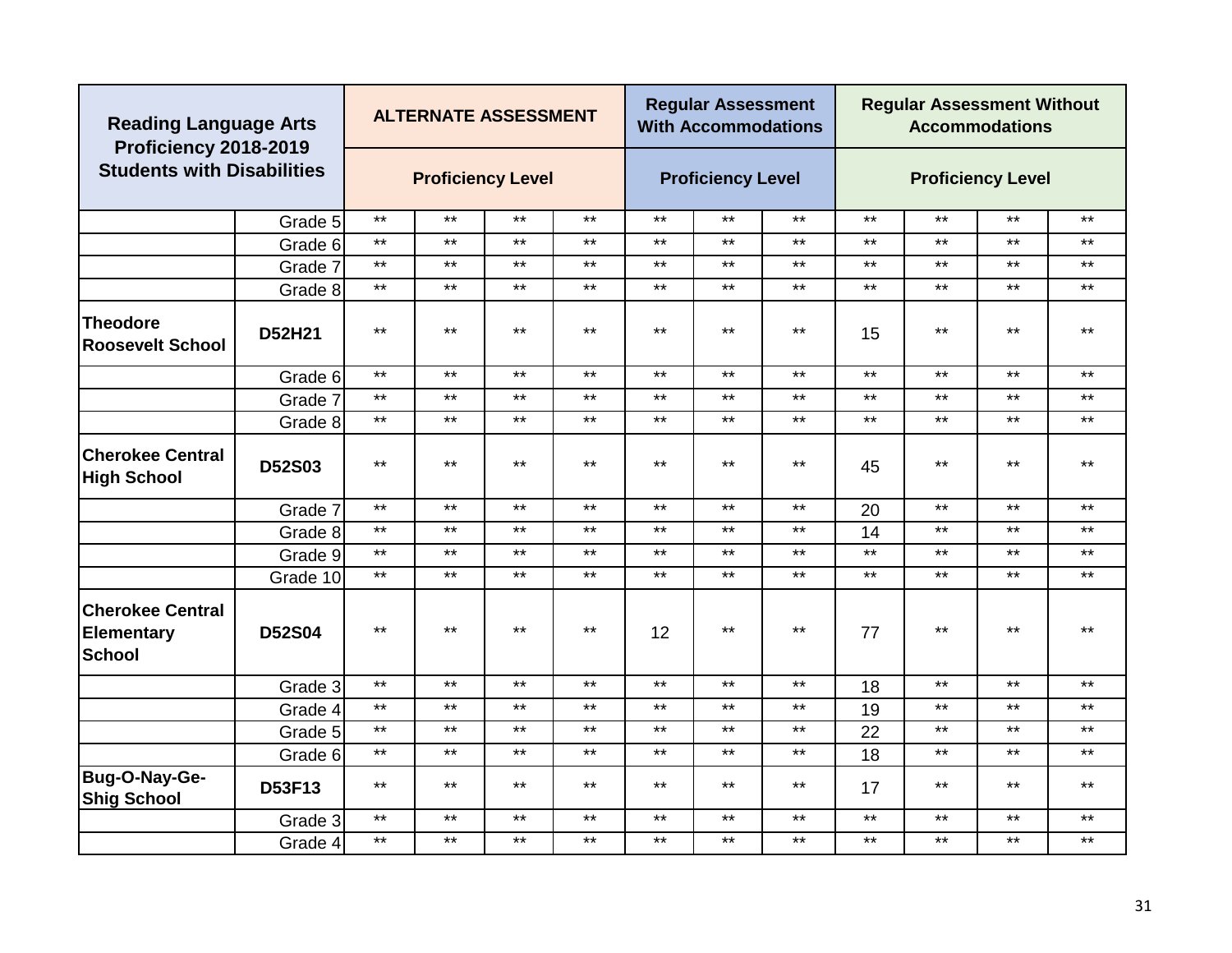| <b>Reading Language Arts</b><br>Proficiency 2018-2019 |          |       | <b>ALTERNATE ASSESSMENT</b> |              |              |       | <b>Regular Assessment</b><br><b>With Accommodations</b> |              |              | <b>Regular Assessment Without</b> | <b>Accommodations</b>    |              |
|-------------------------------------------------------|----------|-------|-----------------------------|--------------|--------------|-------|---------------------------------------------------------|--------------|--------------|-----------------------------------|--------------------------|--------------|
| <b>Students with Disabilities</b>                     |          |       | <b>Proficiency Level</b>    |              |              |       | <b>Proficiency Level</b>                                |              |              |                                   | <b>Proficiency Level</b> |              |
|                                                       | Grade 5  | $***$ | $\star\star$                | $***$        | $***$        | $***$ | $***$                                                   | $***$        | $***$        | $***$                             | $***$                    | $***$        |
|                                                       | Grade 6  | $***$ | $\star\star$                | $***$        | $\star\star$ | $***$ | $***$                                                   | $***$        | $\star\star$ | $***$                             | $***$                    | $\star\star$ |
|                                                       | Grade 7  | $***$ | $***$                       | $***$        | $***$        | $***$ | $***$                                                   | $***$        | $\star\star$ | $***$                             | $***$                    | $***$        |
|                                                       | Grade 8  | $***$ | $***$                       | $***$        | $***$        | $***$ | $***$                                                   | $***$        | $\star\star$ | $***$                             | $***$                    | $***$        |
|                                                       | Grade 10 | $***$ | $***$                       | $***$        | $***$        | $***$ | $***$                                                   | $***$        | $***$        | $***$                             | $***$                    | $***$        |
| <b>Fond du Lac</b><br><b>Ojibwe School</b>            | D53F15   | $***$ | $***$                       | $***$        | $***$        | $***$ | $***$                                                   | $***$        | $***$        | $***$                             | $***$                    | $***$        |
|                                                       | Grade 3  | $***$ | $***$                       | $***$        | $***$        | $***$ | $***$                                                   | $***$        | $***$        | $***$                             | $***$                    | $***$        |
|                                                       | Grade 4  | $***$ | $***$                       | $***$        | $***$        | $***$ | $***$                                                   | $***$        | $***$        | $***$                             | $***$                    | $***$        |
|                                                       | Grade 5  | $***$ | $\star\star$                | $***$        | $***$        | $***$ | $***$                                                   | $***$        | $\star\star$ | $***$                             | $***$                    | $\star\star$ |
|                                                       | Grade 6  | $***$ | $***$                       | $***$        | $***$        | $***$ | $***$                                                   | $***$        | $\star\star$ | $***$                             | $***$                    | $***$        |
|                                                       | Grade 8  | $***$ | $***$                       | $***$        | $***$        | $***$ | $***$                                                   | $***$        | $***$        | $***$                             | $***$                    | $***$        |
|                                                       | Grade 11 | $***$ | $***$                       | $***$        | $***$        | $***$ | $***$                                                   | $***$        | $***$        | $\star\star$                      | $***$                    | $***$        |
| <b>Ahfachkee School</b>                               | D53S02   | $***$ | $***$                       | $***$        | $***$        | $***$ | $***$                                                   | $***$        | 16           | $***$                             | $***$                    | $***$        |
|                                                       | Grade 3  | $***$ | $\star\star$                | $***$        | $***$        | $***$ | $***$                                                   | $***$        | $\star\star$ | $***$                             | $***$                    | $\star\star$ |
|                                                       | Grade 4  | $***$ | $***$                       | $***$        | $***$        | $***$ | $***$                                                   | $***$        | $***$        | $\star\star$                      | $***$                    | $***$        |
|                                                       | Grade 5  | $***$ | $***$                       | $***$        | $***$        | $***$ | $***$                                                   | $***$        | $***$        | $\star\star$                      | $***$                    | $***$        |
|                                                       | Grade 6  | $***$ | $***$                       | $***$        | $***$        | $***$ | $***$                                                   | $***$        | $***$        | $\star\star$                      | $***$                    | $***$        |
|                                                       | Grade 7  | $***$ | $\star\star$                | $***$        | $***$        | $***$ | $***$                                                   | $***$        | $\star\star$ | $***$                             | $***$                    | $\star\star$ |
|                                                       | Grade 9  | $***$ | $***$                       | $***$        | $***$        | $***$ | $***$                                                   | $***$        | $\star\star$ | $***$                             | $***$                    | $***$        |
| <b>Santa Rosa</b><br><b>Ranch School</b>              | D54H11   | $***$ | $***$                       | $***$        | $***$        | $***$ | $***$                                                   | $***$        | $***$        | $***$                             | $***$                    | $***$        |
|                                                       | Grade 4  | $***$ | $***$                       | $***$        | $***$        | $***$ | $***$                                                   | $***$        | $***$        | $***$                             | $***$                    | $***$        |
|                                                       | Grade 5  | $***$ | $***$                       | $***$        | $***$        | $***$ | $***$                                                   | $***$        | $***$        | $***$                             | $***$                    | $***$        |
|                                                       | Grade 6  | $***$ | $\star\star$                | $\star\star$ | $***$        | $***$ | $\star\star$                                            | $\star\star$ | $***$        | $***$                             | $***$                    | $***$        |
|                                                       | Grade 7  | $***$ | $***$                       | $***$        | $***$        | $***$ | $***$                                                   | $***$        | $***$        | $***$                             | $***$                    | $***$        |
|                                                       | Grade 8  | $***$ | $***$                       | $***$        | $***$        | $***$ | $***$                                                   | $***$        | $***$        | $***$                             | $***$                    | $***$        |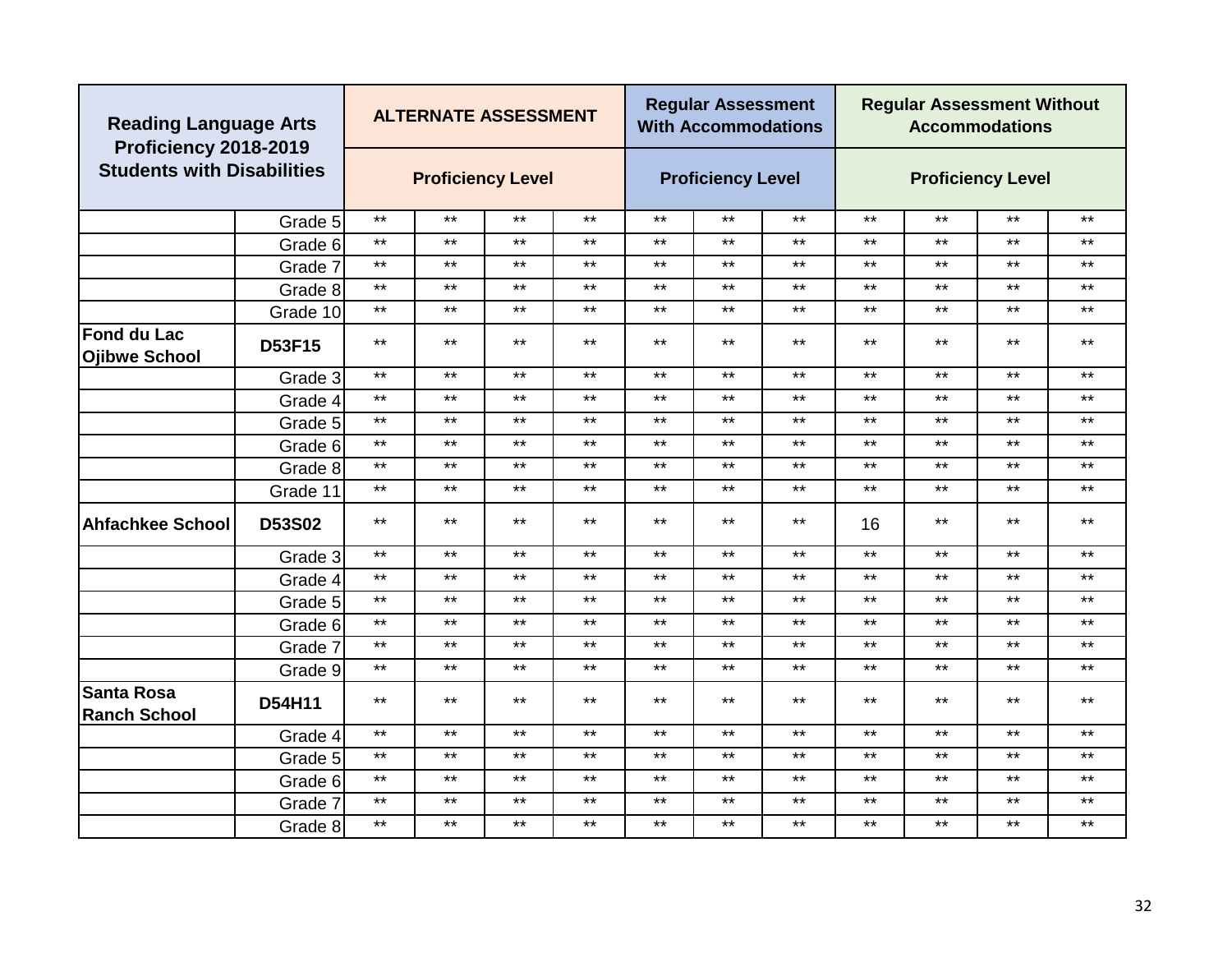|                                             | <b>Reading Language Arts</b><br>Proficiency 2018-2019<br><b>Students with Disabilities</b> |       | <b>ALTERNATE ASSESSMENT</b> |              |              |              | <b>Regular Assessment</b><br><b>With Accommodations</b> |       |              | <b>Regular Assessment Without</b> | <b>Accommodations</b>    |              |
|---------------------------------------------|--------------------------------------------------------------------------------------------|-------|-----------------------------|--------------|--------------|--------------|---------------------------------------------------------|-------|--------------|-----------------------------------|--------------------------|--------------|
|                                             |                                                                                            |       | <b>Proficiency Level</b>    |              |              |              | <b>Proficiency Level</b>                                |       |              |                                   | <b>Proficiency Level</b> |              |
| Santa Rosa Day<br><b>School</b>             | D54H21                                                                                     | $***$ | $***$                       | $***$        | $***$        | $***$        | $***$                                                   | $***$ | 17           | $***$                             | $***$                    | $***$        |
|                                             | Grade 3                                                                                    | $***$ | $***$                       | $***$        | $***$        | $***$        | $***$                                                   | $***$ | $***$        | $***$                             | $***$                    | $***$        |
|                                             | Grade 4                                                                                    | $***$ | $***$                       | $***$        | $***$        | $***$        | $***$                                                   | $***$ | $***$        | $***$                             | $***$                    | $***$        |
|                                             | Grade 5                                                                                    | $***$ | $***$                       | $***$        | $***$        | $***$        | $***$                                                   | $***$ | $***$        | $***$                             | $***$                    | $***$        |
|                                             | Grade 6                                                                                    | $***$ | $***$                       | $***$        | $\star\star$ | $***$        | $***$                                                   | $***$ | $\star\star$ | $***$                             | $***$                    | $\star\star$ |
|                                             | Grade 7                                                                                    | $***$ | $***$                       | $\star\star$ | $***$        | $\star\star$ | $\star\star$                                            | $***$ | $\star\star$ | $\star\star$                      | $***$                    | $\star\star$ |
|                                             | Grade 8                                                                                    | $***$ | $***$                       | $***$        | $***$        | $\star\star$ | $***$                                                   | $***$ | $***$        | $***$                             | $***$                    | $***$        |
| <b>San Simon</b><br><b>School</b>           | D54H22                                                                                     | $***$ | $***$                       | $***$        | $***$        | $***$        | $***$                                                   | $***$ | 30           | $***$                             | $***$                    | $***$        |
|                                             | Grade 3                                                                                    | $***$ | $***$                       | $***$        | $\star\star$ | $\star\star$ | $***$                                                   | $***$ | $\star\star$ | $***$                             | $***$                    | $\star\star$ |
|                                             | Grade 4                                                                                    | $***$ | $***$                       | $***$        | $\star\star$ | $***$        | $\star\star$                                            | $***$ | $\star\star$ | $***$                             | $***$                    | $***$        |
|                                             | Grade 5                                                                                    | $***$ | $***$                       | $***$        | $***$        | $***$        | $***$                                                   | $***$ | $***$        | $***$                             | $***$                    | $***$        |
|                                             | Grade 6                                                                                    | $***$ | $***$                       | $***$        | $\star\star$ | $***$        | $\star\star$                                            | $***$ | $\star\star$ | $\star\star$                      | $***$                    | $***$        |
|                                             | Grade 7                                                                                    | $***$ | $\star\star$                | $***$        | $***$        | $***$        | $***$                                                   | $***$ | $***$        | $***$                             | $***$                    | $\star\star$ |
|                                             | Grade 8                                                                                    | $***$ | $***$                       | $\star\star$ | $\star\star$ | $\star\star$ | $\star\star$                                            | $***$ | $\star\star$ | $***$                             | $***$                    | $\star\star$ |
| <b>Tohono O'odham</b><br><b>High School</b> | D54H25                                                                                     | $***$ | $***$                       | $***$        | $***$        | $***$        | $***$                                                   | $***$ | $***$        | $***$                             | $***$                    | $***$        |
|                                             | Grade 9                                                                                    | $***$ | $***$                       | $***$        | $\star\star$ | $\star\star$ | $\star\star$                                            | $***$ | $\star\star$ | $***$                             | $***$                    | $***$        |
|                                             | Grade 11                                                                                   | $***$ | $***$                       | $***$        | $***$        | $***$        | $***$                                                   | $***$ | $***$        | $***$                             | $***$                    | $***$        |
|                                             | Grade 12                                                                                   | $***$ | $***$                       | $***$        | $***$        | $***$        | $***$                                                   | $***$ | $***$        | $***$                             | $***$                    | $***$        |
| Noli Indian School                          | D54J02                                                                                     | $***$ | $***$                       | $***$        | $***$        | $***$        | $***$                                                   | $***$ | 13           | $***$                             | $***$                    | $\star\star$ |
|                                             | Grade 6                                                                                    | $***$ | $***$                       | $***$        | $***$        | $***$        | $***$                                                   | $***$ | $\star\star$ | $***$                             | $***$                    | $***$        |
|                                             | Grade 7                                                                                    | $***$ | $***$                       | $***$        | $***$        | $***$        | $***$                                                   | $***$ | $***$        | $***$                             | $***$                    | $***$        |
|                                             | Grade 8                                                                                    | $***$ | $***$                       | $***$        | $***$        | $***$        | $***$                                                   | $***$ | $***$        | $***$                             | $***$                    | $***$        |
|                                             | Grade 11                                                                                   | $***$ | $***$                       | $***$        | $***$        | $***$        | $***$                                                   | $***$ | $***$        | $***$                             | $***$                    | $***$        |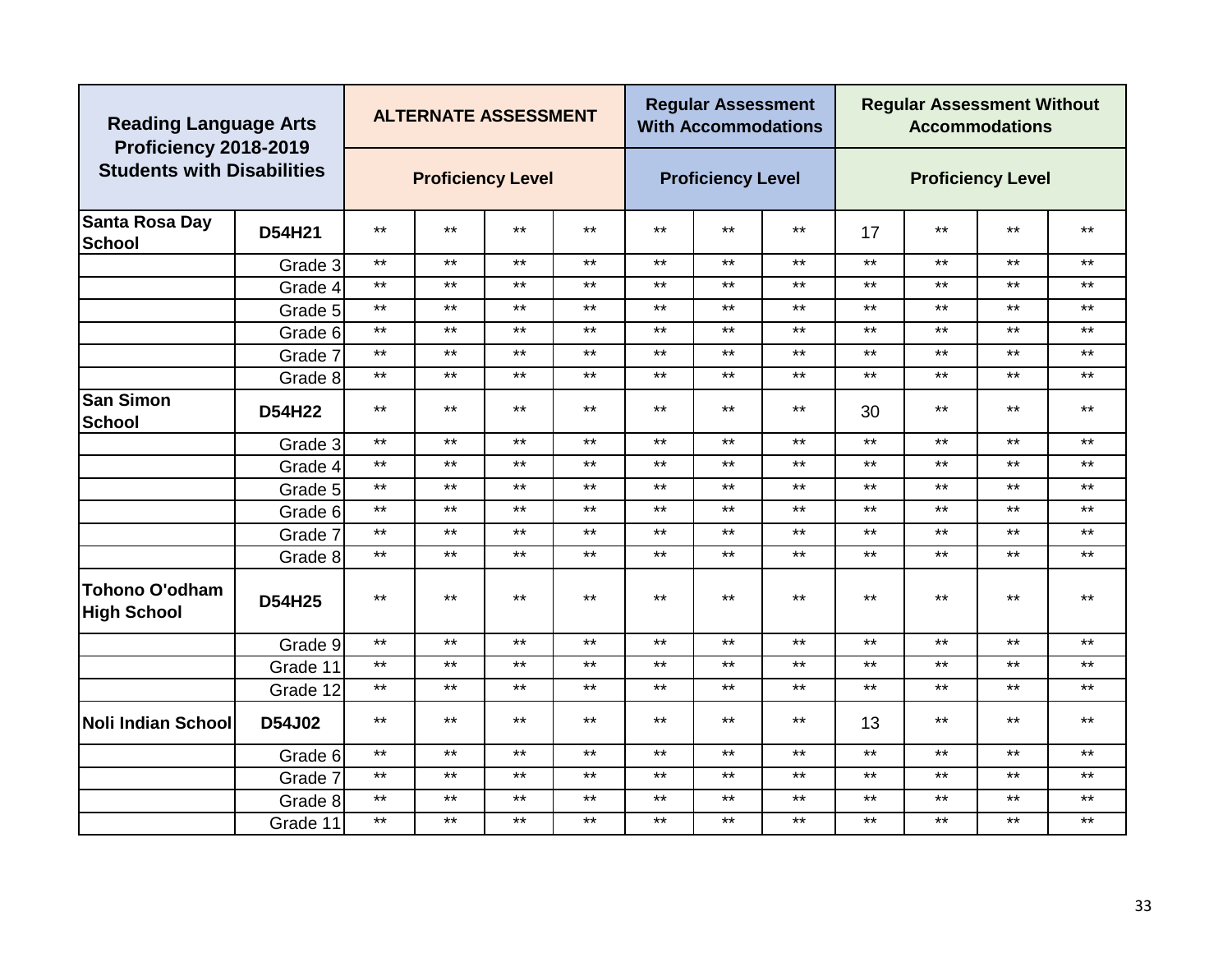| <b>Reading Language Arts</b>                                 |               |              | <b>ALTERNATE ASSESSMENT</b> |       |              |       | <b>Regular Assessment</b><br><b>With Accommodations</b> |       |              | <b>Regular Assessment Without</b> | <b>Accommodations</b>    |              |
|--------------------------------------------------------------|---------------|--------------|-----------------------------|-------|--------------|-------|---------------------------------------------------------|-------|--------------|-----------------------------------|--------------------------|--------------|
| Proficiency 2018-2019<br><b>Students with Disabilities</b>   |               |              | <b>Proficiency Level</b>    |       |              |       | <b>Proficiency Level</b>                                |       |              |                                   | <b>Proficiency Level</b> |              |
| <b>Miccosukee</b><br><b>Indian School</b>                    | <b>D54S02</b> | $***$        | $***$                       | $***$ | $***$        | $***$ | $***$                                                   | $***$ | $***$        | $***$                             | $***$                    | $***$        |
|                                                              | Grade 3       | $***$        | $***$                       | $***$ | $\star\star$ | $***$ | $***$                                                   | $***$ | $***$        | $***$                             | $***$                    | $\star\star$ |
|                                                              | Grade 4       | $***$        | $***$                       | $***$ | $\star\star$ | $***$ | $***$                                                   | $***$ | $***$        | $***$                             | $***$                    | $***$        |
|                                                              | Grade 5       | $***$        | $***$                       | $***$ | $\star\star$ | $***$ | $\star\star$                                            | $***$ | $\star\star$ | $***$                             | $***$                    | $***$        |
|                                                              | Grade 6       | $***$        | $***$                       | $***$ | $***$        | $***$ | $***$                                                   | $***$ | $***$        | $***$                             | $***$                    | $***$        |
|                                                              | Grade 7       | $***$        | $***$                       | $***$ | $***$        | $***$ | $***$                                                   | $***$ | $***$        | $***$                             | $***$                    | $***$        |
|                                                              | Grade 8       | $***$        | $***$                       | $***$ | $***$        | $***$ | $***$                                                   | $***$ | $***$        | $***$                             | $***$                    | $***$        |
|                                                              | Grade 11      | $***$        | $***$                       | $***$ | $***$        | $***$ | $***$                                                   | $***$ | $***$        | $***$                             | $***$                    | $***$        |
| <b>Lac Courte</b><br><b>Oreilles Ojibwa</b><br><b>School</b> | D55F14        | $***$        | $***$                       | $***$ | $***$        | $***$ | $***$                                                   | $***$ | 19           | $***$                             | $***$                    | $***$        |
|                                                              | Grade 3       | $\star\star$ | $\star\star$                | $***$ | $***$        | $***$ | $***$                                                   | $***$ | $\star\star$ | $***$                             | $***$                    | $***$        |
|                                                              | Grade 4       | $\star\star$ | $***$                       | $***$ | $***$        | $***$ | $***$                                                   | $***$ | $***$        | $***$                             | $***$                    | $***$        |
|                                                              | Grade 5       | $***$        | $***$                       | $***$ | $***$        | $***$ | $***$                                                   | $***$ | $***$        | $***$                             | $***$                    | $\star\star$ |
|                                                              | Grade 6       | $***$        | $***$                       | $***$ | $***$        | $***$ | $***$                                                   | $***$ | $***$        | $***$                             | $***$                    | $***$        |
|                                                              | Grade 7       | $***$        | $***$                       | $***$ | $***$        | $***$ | $***$                                                   | $***$ | $***$        | $***$                             | $***$                    | $***$        |
|                                                              | Grade 8       | $***$        | $***$                       | $***$ | $\star\star$ | $***$ | $***$                                                   | $***$ | $***$        | $***$                             | $***$                    | $***$        |
| <b>Oneida Nation</b><br><b>School System</b>                 | <b>D55F15</b> | $***$        | $***$                       | $***$ | $***$        | 12    | $***$                                                   | $***$ | 26           | 17                                | $***$                    | $***$        |
|                                                              | Grade 3       | $***$        | $***$                       | $***$ | $***$        | $***$ | $***$                                                   | $***$ | $***$        | $\star\star$                      | $***$                    | $***$        |
|                                                              | Grade 4       | $***$        | $***$                       | $***$ | $***$        | $***$ | $***$                                                   | $***$ | $***$        | $***$                             | $***$                    | $***$        |
|                                                              | Grade 5       | $***$        | $***$                       | $***$ | $***$        | $***$ | $***$                                                   | $***$ | $***$        | $***$                             | $***$                    | $***$        |
|                                                              | Grade 6       | $***$        | $***$                       | $***$ | $***$        | $***$ | $***$                                                   | $***$ | $***$        | $***$                             | $***$                    | $***$        |
|                                                              | Grade 7       | $***$        | $***$                       | $***$ | $\star\star$ | $***$ | $***$                                                   | $***$ | $***$        | $\star\star$                      | $***$                    | $***$        |
|                                                              | Grade 8       | $***$        | $***$                       | $***$ | $***$        | $***$ | $***$                                                   | $***$ | $***$        | $\star\star$                      | $***$                    | $***$        |
| <b>Beatrice Rafferty</b><br><b>School</b>                    | <b>D56S02</b> | $***$        | $***$                       | $***$ | $***$        | $***$ | $***$                                                   | $***$ | $***$        | $***$                             | $***$                    | $***$        |
|                                                              | Grade 3       | $***$        | $***$                       | $***$ | $***$        | $***$ | $***$                                                   | $***$ | $***$        | $***$                             | $***$                    | $***$        |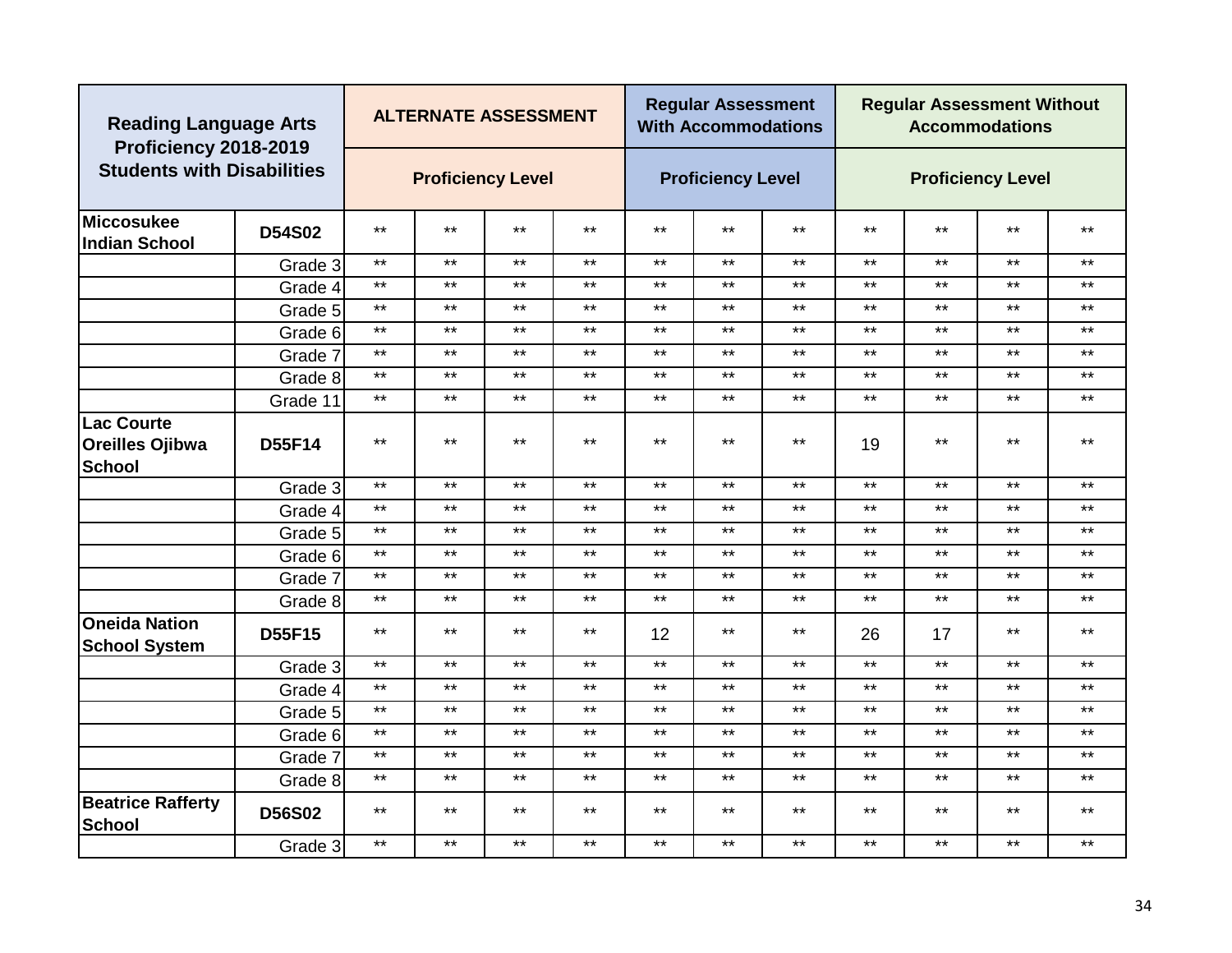| <b>Reading Language Arts</b><br>Proficiency 2018-2019     |               |              | <b>ALTERNATE ASSESSMENT</b> |       |              |       | <b>Regular Assessment</b><br><b>With Accommodations</b> |       |       | <b>Regular Assessment Without</b> | <b>Accommodations</b>    |              |
|-----------------------------------------------------------|---------------|--------------|-----------------------------|-------|--------------|-------|---------------------------------------------------------|-------|-------|-----------------------------------|--------------------------|--------------|
| <b>Students with Disabilities</b>                         |               |              | <b>Proficiency Level</b>    |       |              |       | <b>Proficiency Level</b>                                |       |       |                                   | <b>Proficiency Level</b> |              |
|                                                           | Grade 4       | $***$        | $***$                       | $***$ | $***$        | $***$ | $***$                                                   | $***$ | $***$ | $***$                             | $***$                    | $***$        |
|                                                           | Grade 5       | $\star\star$ | $\star\star$                | $***$ | $***$        | $***$ | $***$                                                   | $***$ | $***$ | $\star\star$                      | $***$                    | $***$        |
|                                                           | Grade 6       | $***$        | $\star\star$                | $***$ | $***$        | $***$ | $***$                                                   | $***$ | $***$ | $***$                             | $***$                    | $***$        |
| Northern<br><b>Cheyenne Tribal</b><br><b>School</b>       | <b>D57C04</b> | $***$        | $***$                       | $***$ | $***$        | $***$ | $***$                                                   | $***$ | $***$ | $***$                             | $***$                    | $***$        |
|                                                           | Grade 4       | $***$        | $***$                       | $***$ | $***$        | $***$ | $***$                                                   | $***$ | $***$ | $***$                             | $***$                    | $***$        |
|                                                           | Grade 5       | $***$        | $***$                       | $***$ | $\star\star$ | $***$ | $***$                                                   | $***$ | $***$ | $***$                             | $***$                    | $\star\star$ |
|                                                           | Grade 6       | $***$        | $***$                       | $***$ | $\star\star$ | $***$ | $***$                                                   | $***$ | $***$ | $***$                             | $***$                    | $***$        |
|                                                           | Grade 7       | $***$        | $***$                       | $***$ | $\star\star$ | $***$ | $***$                                                   | $***$ | $***$ | $***$                             | $***$                    | $***$        |
|                                                           | Grade 8       | $***$        | $***$                       | $***$ | $***$        | $***$ | $***$                                                   | $***$ | $***$ | $***$                             | $***$                    | $***$        |
|                                                           | Grade 12      | $***$        | $***$                       | $***$ | $***$        | $***$ | $***$                                                   | $***$ | $***$ | $***$                             | $***$                    | $***$        |
| <b>Casa Blanca</b><br><b>Community</b><br><b>School</b>   | D57H13        | $***$        | $***$                       | $***$ | $***$        | $***$ | $***$                                                   | $***$ | 21    | $***$                             | $***$                    | $***$        |
|                                                           | Grade 3       | $***$        | $***$                       | $***$ | $***$        | $***$ | $***$                                                   | $***$ | 11    | $***$                             | $***$                    | $***$        |
|                                                           | Grade 4       | $***$        | $***$                       | $***$ | $\star\star$ | $***$ | $***$                                                   | $***$ | $***$ | $***$                             | $***$                    | $***$        |
| <b>Gila Crossing</b><br><b>Community</b><br><b>School</b> | <b>D57H14</b> | $***$        | $***$                       | $***$ | $\star\star$ | $***$ | $***$                                                   | $***$ | 49    | $***$                             | $***$                    | $***$        |
|                                                           | Grade 3       | $***$        | $***$                       | $***$ | $***$        | $***$ | $***$                                                   | $***$ | $***$ | $***$                             | $***$                    | $***$        |
|                                                           | Grade 4       | $***$        | $***$                       | $***$ | $\star\star$ | $***$ | $***$                                                   | $***$ | $***$ | $***$                             | $***$                    | $***$        |
|                                                           | Grade 5       | $\star\star$ | $***$                       | $***$ | $\star\star$ | $***$ | $***$                                                   | $***$ | $***$ | $***$                             | $***$                    | $***$        |
|                                                           | Grade 6       | $***$        | $***$                       | $***$ | $\star\star$ | $***$ | $***$                                                   | $***$ | $***$ | $***$                             | $***$                    | $***$        |
|                                                           | Grade 7       | $***$        | $***$                       | $***$ | $***$        | $***$ | $***$                                                   | $***$ | 11    | $***$                             | $***$                    | $***$        |
|                                                           | Grade 8       | $***$        | $***$                       | $***$ | $\star\star$ | $***$ | $***$                                                   | $***$ | $***$ | $\star\star$                      | $***$                    | $***$        |
| <b>Salt River</b><br><b>Elementary</b><br>School          | D57H19        | $***$        | $***$                       | $***$ | $***$        | $***$ | $***$                                                   | $***$ | 31    | $***$                             | $***$                    | $***$        |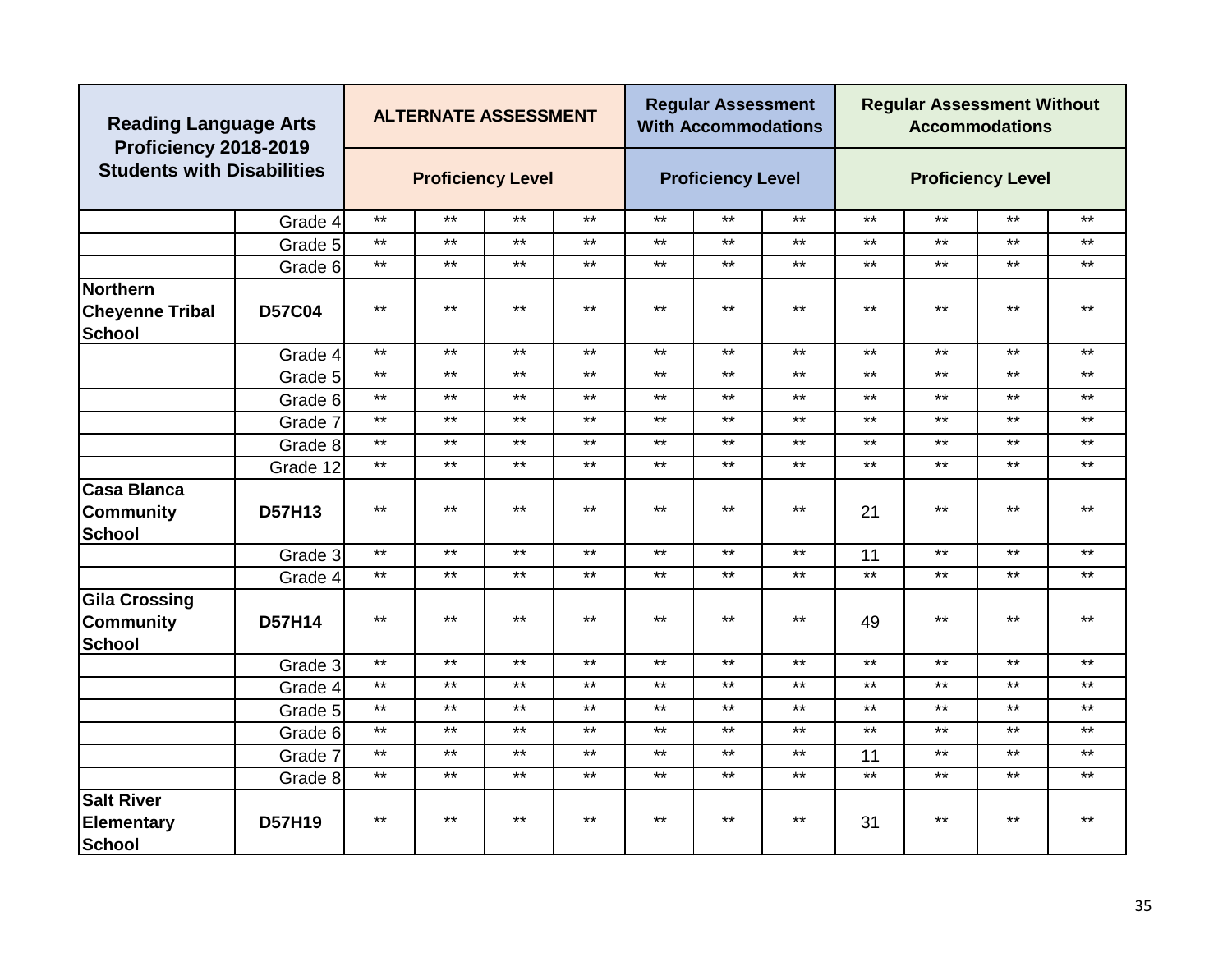| <b>Reading Language Arts</b><br>Proficiency 2018-2019 |               |              | <b>ALTERNATE ASSESSMENT</b> |              |              |       | <b>Regular Assessment</b><br><b>With Accommodations</b> |              |              | <b>Regular Assessment Without</b> | <b>Accommodations</b>    |              |
|-------------------------------------------------------|---------------|--------------|-----------------------------|--------------|--------------|-------|---------------------------------------------------------|--------------|--------------|-----------------------------------|--------------------------|--------------|
| <b>Students with Disabilities</b>                     |               |              | <b>Proficiency Level</b>    |              |              |       | <b>Proficiency Level</b>                                |              |              |                                   | <b>Proficiency Level</b> |              |
|                                                       | Grade 3       | $***$        | $\star\star$                | $***$        | $***$        | $***$ | $***$                                                   | $***$        | $***$        | $\star\star$                      | $***$                    | $***$        |
|                                                       | Grade 4       | $***$        | $\star\star$                | $***$        | $***$        | $***$ | $***$                                                   | $***$        | $***$        | $\star\star$                      | $***$                    | $***$        |
|                                                       | Grade 5       | $***$        | $***$                       | $***$        | $***$        | $***$ | $***$                                                   | $***$        | $***$        | $***$                             | $***$                    | $***$        |
|                                                       | Grade 6       | $***$        | $***$                       | $***$        | $***$        | $***$ | $***$                                                   | $***$        | $***$        | $***$                             | $***$                    | $***$        |
| <b>Indian Island</b><br>School                        | <b>D57S02</b> | $***$        | $***$                       | $***$        | $***$        | $***$ | $***$                                                   | $***$        | $***$        | $***$                             | $***$                    | $***$        |
|                                                       | Grade 3       | $***$        | $***$                       | $***$        | $***$        | $***$ | $***$                                                   | $***$        | $***$        | $***$                             | $\star\star$             | $***$        |
|                                                       | Grade 4       | $***$        | $***$                       | $***$        | $***$        | $***$ | $***$                                                   | $***$        | $***$        | $***$                             | $***$                    | $***$        |
|                                                       | Grade 5       | $***$        | $***$                       | $***$        | $***$        | $***$ | $***$                                                   | $***$        | $***$        | $***$                             | $***$                    | $***$        |
|                                                       | Grade 7       | $***$        | $\star\star$                | $***$        | $***$        | $***$ | $***$                                                   | $***$        | $\star\star$ | $\star\star$                      | $***$                    | $***$        |
|                                                       | Grade 8       | $***$        | $\star\star$                | $***$        | $***$        | $***$ | $***$                                                   | $***$        | $***$        | $***$                             | $***$                    | $***$        |
| <b>St Stephens</b><br>Indian School                   | <b>D58C10</b> | $***$        | $***$<br>$***$              |              | $***$        | $***$ | $***$                                                   | $***$        | 24           | $***$                             | $***$                    | $***$        |
|                                                       | Grade 3       | $***$        | $\star\star$                | $***$        | $***$        | $***$ | $***$                                                   | $***$        | $\star\star$ | $***$                             | $***$                    | $***$        |
|                                                       | Grade 4       | $***$        | $***$                       | $***$        | $***$        | $***$ | $***$                                                   | $***$        | $***$        | $***$                             | $***$                    | $***$        |
|                                                       | Grade 5       | $***$        | $***$                       | $***$        | $***$        | $***$ | $***$                                                   | $***$        | $***$        | $***$                             | $***$                    | $***$        |
|                                                       | Grade 6       | $***$        | $***$                       | $***$        | $***$        | $***$ | $***$                                                   | $***$        | $***$        | $***$                             | $***$                    | $***$        |
|                                                       | Grade 7       | $***$        | $***$                       | $***$        | $***$        | $***$ | $***$                                                   | $***$        | $***$        | $***$                             | $***$                    | $***$        |
|                                                       | Grade 8       | $***$        | $\star\star$                | $***$        | $***$        | $***$ | $***$                                                   | $***$        | $\star\star$ | $***$                             | $***$                    | $***$        |
|                                                       | Grade 9       | $***$        | $***$                       | $***$        | $***$        | $***$ | $***$                                                   | $***$        | $\star\star$ | $***$                             | $***$                    | $***$        |
|                                                       | Grade 10      | $***$        | $***$                       | $***$        | $***$        | $***$ | $***$                                                   | $***$        | $***$        | $***$                             | $***$                    | $***$        |
| Menominee Tribal<br>School                            | <b>D58F04</b> | $***$        | $***$                       | $***$        | $***$        | $***$ | $***$                                                   | $***$        | 28           | $***$                             | $***$                    | $***$        |
|                                                       | Grade 3       | $***$        | $***$                       | $***$        | $***$        | $***$ | $***$                                                   | $***$        | $***$        | $***$                             | $***$                    | $***$        |
|                                                       | Grade 4       | $***$        | $***$                       | $***$        | $***$        | $***$ | $***$                                                   | $***$        | $***$        | $***$                             | $***$                    | $***$        |
|                                                       | Grade 5       | $\star\star$ | $\star\star$                | $\star\star$ | $\star\star$ | $***$ | $***$                                                   | $\star\star$ | $***$        | $***$                             | $***$                    | $***$        |
|                                                       | Grade 6       | $***$        | $\star\star$                | $***$        | $***$        | $***$ | $***$                                                   | $***$        | $\star\star$ | $***$                             | $***$                    | $\star\star$ |
|                                                       | Grade 7       | $***$        | $\star\star$                | $***$        | $***$        | $***$ | $***$                                                   | $***$        | $***$        | $***$                             | $***$                    | $\star\star$ |
|                                                       | Grade 8       | $***$        | $***$                       | $***$        | $***$        | $***$ | $***$                                                   | $***$        | $***$        | $\star\star$                      | $***$                    | $\star\star$ |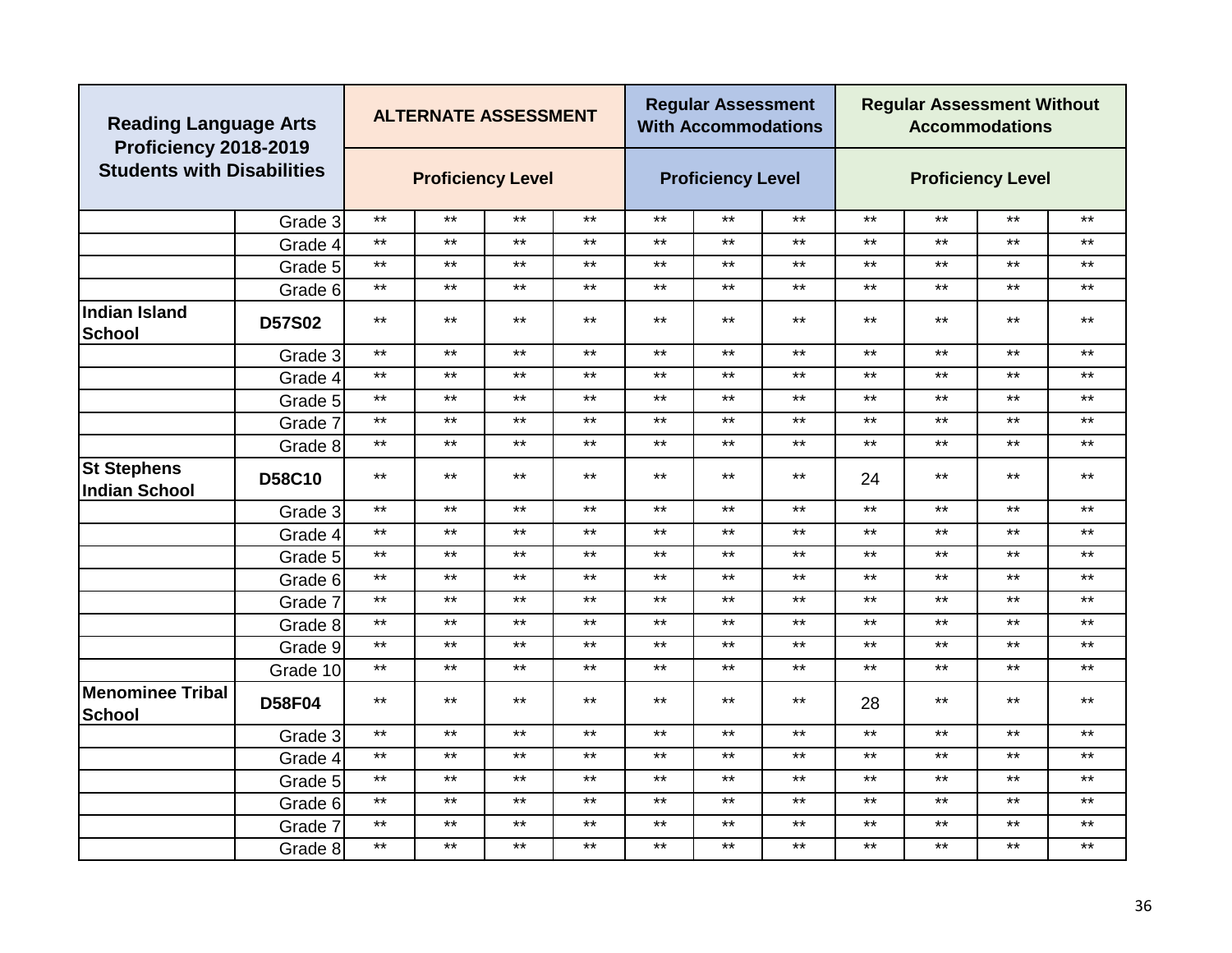| <b>Reading Language Arts</b><br>Proficiency 2018-2019               |               |              | <b>ALTERNATE ASSESSMENT</b> |       |              |       | <b>Regular Assessment</b><br><b>With Accommodations</b> |       | <b>Regular Assessment Without</b><br><b>Accommodations</b> |                          |       |       |  |
|---------------------------------------------------------------------|---------------|--------------|-----------------------------|-------|--------------|-------|---------------------------------------------------------|-------|------------------------------------------------------------|--------------------------|-------|-------|--|
| <b>Students with Disabilities</b>                                   |               |              | <b>Proficiency Level</b>    |       |              |       | <b>Proficiency Level</b>                                |       |                                                            | <b>Proficiency Level</b> |       |       |  |
| Joseph K.<br>Lumsden<br><b>Bahweting</b><br><b>Anishnabe School</b> | <b>D60F02</b> | $***$        | $***$                       | $***$ | $\star\star$ | $***$ | $***$                                                   | $***$ | 16                                                         | $\star\star$             | $***$ | $***$ |  |
|                                                                     | Grade 3       | $***$        | $***$                       | $***$ | $***$        | $***$ | $***$                                                   | $***$ | $***$                                                      | $***$                    | $***$ | $***$ |  |
|                                                                     | Grade 4       | $***$        | $***$                       | $***$ | $\star\star$ | $***$ | $***$                                                   | $***$ | $***$                                                      | $***$                    | $***$ | $***$ |  |
|                                                                     | Grade 5       | $***$        | $***$                       | $***$ | $***$        | $***$ | $***$                                                   | $***$ | $***$                                                      | $***$                    | $***$ | $***$ |  |
|                                                                     | Grade 6       | $***$        | $***$                       | $***$ | $\star\star$ | $***$ | $***$                                                   | $***$ | $***$                                                      | $***$                    | $***$ | $***$ |  |
|                                                                     | Grade 7       | $***$        | $\star\star$                | $***$ | $***$        | $***$ | $***$                                                   | $***$ | $***$                                                      | $***$                    | $***$ | $***$ |  |
|                                                                     | Grade 8       | $***$        | $***$                       | $***$ | $\star\star$ | $***$ | $***$                                                   | $***$ | $***$                                                      | $***$                    | $***$ | $***$ |  |
| <b>Hannahville</b><br><b>Indian School</b>                          | <b>D60F07</b> | $***$        | $***$                       | $***$ | $***$        | $***$ | $***$                                                   | $***$ | $***$                                                      | $***$                    | $***$ | $***$ |  |
|                                                                     | Grade 3       | $\star\star$ | $\star\star$                | $***$ | $***$        | $***$ | $***$                                                   | $***$ | $***$                                                      | $\star\star$             | $***$ | $***$ |  |
|                                                                     | Grade 4       | $***$        | $***$                       | $***$ | $\star\star$ | $***$ | $***$                                                   | $***$ | $***$                                                      | $***$                    | $***$ | $***$ |  |
|                                                                     | Grade 5       | $***$        | $***$                       | $***$ | $***$        | $***$ | $***$                                                   | $***$ | $***$                                                      | $\star\star$             | $***$ | $***$ |  |
|                                                                     | Grade 6       | $***$        | $***$                       | $***$ | $***$        | $***$ | $***$                                                   | $***$ | $***$                                                      | $***$                    | $***$ | $***$ |  |
|                                                                     | Grade 7       | $***$        | $***$                       | $***$ | $***$        | $***$ | $***$                                                   | $***$ | $***$                                                      | $\star\star$             | $***$ | $***$ |  |
|                                                                     | Grade 8       | $***$        | $***$                       | $***$ | $\star\star$ | $***$ | $***$                                                   | $***$ | $***$                                                      | $***$                    | $***$ | $***$ |  |
| <b>Sherman Indian</b><br><b>High School</b>                         | <b>D60J02</b> | $***$        | $***$                       | $***$ | $***$        | $***$ | $***$                                                   | $***$ | $***$                                                      | $\star\star$             | $***$ | $***$ |  |
|                                                                     | Grade 11      | $***$        | $***$                       | $***$ | $***$        | $***$ | $***$                                                   | $***$ | $***$                                                      | $***$                    | $***$ | $***$ |  |
| <b>Duckwater</b><br>Shoshone<br><b>Elementary</b><br><b>School</b>  | D61J03        | $***$        | $***$                       | $***$ | $***$        | $***$ | $***$                                                   | $***$ | $***$                                                      | $***$                    | $***$ | $***$ |  |
|                                                                     | Grade 4       | $***$        | $***$                       | $***$ | $\star\star$ | $***$ | $***$                                                   | $***$ | $***$                                                      | $\star\star$             | $***$ | $***$ |  |
|                                                                     | Grade 8       | $***$        | $***$                       | $***$ | $***$        | $***$ | $***$                                                   | $***$ | $***$                                                      | $\star\star$             | $***$ | $***$ |  |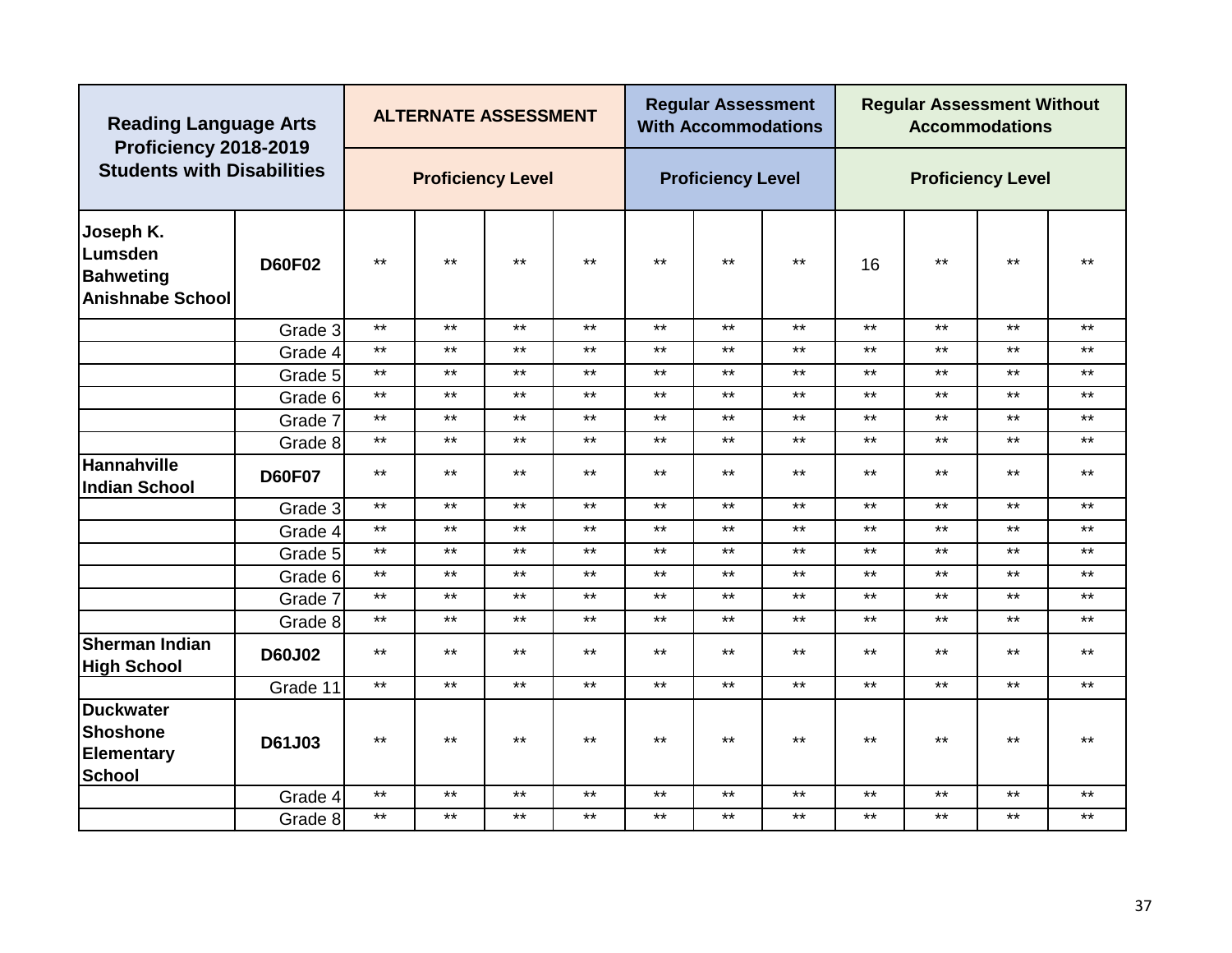| <b>Reading Language Arts</b><br>Proficiency 2018-2019   |               |              | <b>ALTERNATE ASSESSMENT</b> |       |              |       | <b>Regular Assessment</b><br><b>With Accommodations</b> |       | <b>Regular Assessment Without</b><br><b>Accommodations</b> |              |              |              |
|---------------------------------------------------------|---------------|--------------|-----------------------------|-------|--------------|-------|---------------------------------------------------------|-------|------------------------------------------------------------|--------------|--------------|--------------|
| <b>Students with Disabilities</b>                       |               |              | <b>Proficiency Level</b>    |       |              |       | <b>Proficiency Level</b>                                |       | <b>Proficiency Level</b>                                   |              |              |              |
| <b>First Mesa</b><br><b>Elementary</b><br><b>School</b> | D65H11        | $***$        | $***$                       | $***$ | $***$        | $***$ | $***$                                                   | $***$ | 11                                                         | $***$        | $***$        | $***$        |
|                                                         | Grade 3       | $\star\star$ | $***$                       | $***$ | $***$        | $***$ | $***$                                                   | $***$ | $***$                                                      | $***$        | $***$        | $***$        |
|                                                         | Grade 4       | $***$        | $***$                       | $***$ | $***$        | $***$ | $***$                                                   | $***$ | $***$                                                      | $***$        | $***$        | $***$        |
|                                                         | Grade 6       | $***$        | $***$                       | $***$ | $***$        | $***$ | $***$                                                   | $***$ | $***$                                                      | $***$        | $***$        | $***$        |
| <b>Second Mesa Day</b><br><b>School</b>                 | D65H12        | $***$        | $***$                       | $***$ | $***$        | $***$ | $***$                                                   | $***$ | 20                                                         | **           | $***$        | **           |
|                                                         | Grade 3       | $***$        | $***$                       | $***$ | $***$        | $***$ | $***$                                                   | $***$ | $***$                                                      | $***$        | $***$        | $***$        |
|                                                         | Grade 4       | $***$        | $***$                       | $***$ | $***$        | $***$ | $***$                                                   | $***$ | $***$                                                      | $***$        | $***$        | $***$        |
|                                                         | Grade 5       | $***$        | $***$                       | $***$ | $\star\star$ | $***$ | $***$                                                   | $***$ | $***$                                                      | $\star\star$ | $***$        | $***$        |
|                                                         | Grade 6       | $***$        | $***$                       | $***$ | $\star\star$ | $***$ | $***$                                                   | $***$ | $***$                                                      | $***$        | $***$        | $***$        |
| <b>Hopi Day School</b>                                  | D65H13        | $***$        | $***$                       | $***$ | $***$        | $***$ | $***$                                                   | $***$ | 18                                                         | $***$        | $***$        | $***$        |
|                                                         | Grade 3       | $***$        | $***$                       | $***$ | $***$        | $***$ | $***$                                                   | $***$ | $***$                                                      | $***$        | $***$        | $***$        |
|                                                         | Grade 4       | $***$        | $***$                       | $***$ | $***$        | $***$ | $***$                                                   | $***$ | $***$                                                      | $***$        | $***$        | $***$        |
|                                                         | Grade 5       | $***$        | $***$                       | $***$ | $\star\star$ | $***$ | $***$                                                   | $***$ | $***$                                                      | $***$        | $\star\star$ | $\star\star$ |
|                                                         | Grade 6       | $***$        | $***$                       | $***$ | $***$        | $***$ | $***$                                                   | $***$ | $***$                                                      | $***$        | $***$        | $***$        |
| <b>Hotevilla Bacavi</b><br><b>Community</b><br>School   | <b>D65H14</b> | $***$        | $***$                       | $***$ | $***$        | $***$ | $***$                                                   | $***$ | 18                                                         | $***$        | $***$        | $***$        |
|                                                         | Grade 4       | $***$        | $***$                       | $***$ | $***$        | $***$ | $***$                                                   | $***$ | $***$                                                      | $***$        | $***$        | $***$        |
|                                                         | Grade 5       | $***$        | $***$                       | $***$ | $***$        | $***$ | $***$                                                   | $***$ | $***$                                                      | $***$        | $***$        | $***$        |
|                                                         | Grade 6       | $***$        | $***$                       | $***$ | $\star\star$ | $***$ | $***$                                                   | $***$ | $***$                                                      | $***$        | $***$        | $\star\star$ |
|                                                         | Grade 7       | $***$        | $***$                       | $***$ | $***$        | $***$ | $\star\star$                                            | $***$ | $\star\star$                                               | $***$        | $***$        | $***$        |
|                                                         | Grade 8       | $***$        | $***$                       | $***$ | $***$        | $***$ | $***$                                                   | $***$ | $***$                                                      | $***$        | $***$        | $***$        |
| <b>Moencopi Day</b><br><b>School</b>                    | <b>D65H15</b> | $***$        | $***$                       | $***$ | $***$        | $***$ | $***$                                                   | $***$ | $***$                                                      | **           | $***$        | $***$        |
|                                                         | Grade 3       | $***$        | $***$                       | $***$ | $***$        | $***$ | $***$                                                   | $***$ | $***$                                                      | $***$        | $***$        | $***$        |
|                                                         | Grade 4       | $***$        | $***$                       | $***$ | $***$        | $***$ | $***$                                                   | $***$ | $***$                                                      | $***$        | $***$        | $***$        |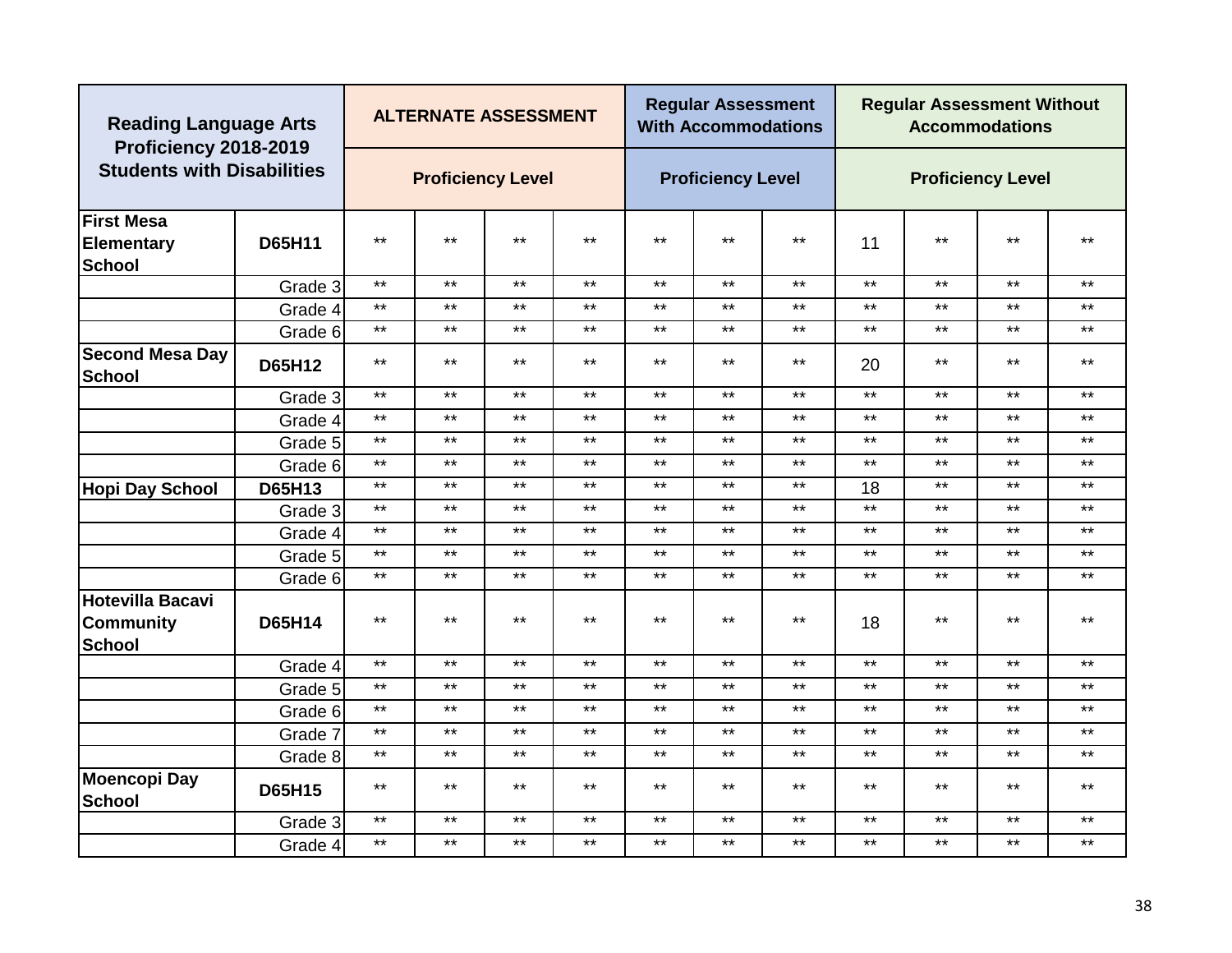| <b>Reading Language Arts</b><br>Proficiency 2018-2019     |               |       | <b>ALTERNATE ASSESSMENT</b> |       |              |       | <b>Regular Assessment</b><br><b>With Accommodations</b> |              | <b>Regular Assessment Without</b><br><b>Accommodations</b> |                          |       |              |
|-----------------------------------------------------------|---------------|-------|-----------------------------|-------|--------------|-------|---------------------------------------------------------|--------------|------------------------------------------------------------|--------------------------|-------|--------------|
| <b>Students with Disabilities</b>                         |               |       | <b>Proficiency Level</b>    |       |              |       | <b>Proficiency Level</b>                                |              |                                                            | <b>Proficiency Level</b> |       |              |
|                                                           | Grade 5       | $***$ | $***$                       | $***$ | $***$        | $***$ | $***$                                                   | $***$        | $***$                                                      | $***$                    | $***$ | $***$        |
|                                                           | Grade 6       | $***$ | $\star\star$                | $***$ | $***$        | $***$ | $***$                                                   | $\star\star$ | $***$                                                      | $***$                    | $***$ | $***$        |
| <b>Keams Canyon</b><br><b>Elementary</b><br><b>School</b> | D65H21        | $***$ | $***$                       | $***$ | $***$        | $***$ | $***$                                                   | $***$        | 17                                                         | $***$                    | $***$ | $***$        |
|                                                           | Grade 3       | $***$ | $***$                       | $***$ | $***$        | $***$ | $***$                                                   | $***$        | $***$                                                      | $***$                    | $***$ | $***$        |
|                                                           | Grade 4       | $***$ | $***$                       | $***$ | $***$        | $***$ | $***$                                                   | $***$        | $***$                                                      | $***$                    | $***$ | $***$        |
|                                                           | Grade 5       | $***$ | $***$                       | $***$ | $***$        | $***$ | $***$                                                   | $***$        | $***$                                                      | $***$                    | $***$ | $***$        |
|                                                           | Grade 6       | $***$ | $***$                       | $***$ | $\star\star$ | $***$ | $***$                                                   | $***$        | $***$                                                      | $***$                    | $***$ | $\star\star$ |
| Hopi Junior-<br><b>Senior High</b><br><b>School</b>       | <b>D65H22</b> | $***$ | $***$                       | $***$ | $***$        | $***$ | $***$                                                   | $***$        | 32                                                         | $***$                    | $***$ | $***$        |
|                                                           | Grade 7       | $***$ | $***$                       | $***$ | $***$        | $***$ | $***$                                                   | $***$        | $***$                                                      | $***$                    | $***$ | $***$        |
|                                                           | Grade 8       | $***$ | $***$                       | $***$ | $***$        | $***$ | $***$                                                   | $***$        | 18                                                         | $***$                    | $***$ | $***$        |
|                                                           | Grade 11      | $***$ | $***$                       | $***$ | $***$        | $***$ | $***$                                                   | $***$        | $***$                                                      | $***$                    | $***$ | $***$        |
| Havasupai<br><b>Elementary</b><br><b>School</b>           | <b>D65H23</b> | $***$ | $***$                       | $***$ | $\star\star$ | $***$ | $***$                                                   | $***$        | $\star\star$                                               | $***$                    | $***$ | $***$        |
|                                                           | Grade 3       | $***$ | $***$                       | $***$ | $***$        | $***$ | $***$                                                   | $***$        | $***$                                                      | $***$                    | $***$ | $***$        |
|                                                           | Grade 5       | $***$ | $***$                       | $***$ | $***$        | $***$ | $***$                                                   | $***$        | $***$                                                      | $***$                    | $***$ | $***$        |
|                                                           | Grade 6       | $***$ | $***$                       | $***$ | $\star\star$ | $***$ | $***$                                                   | $***$        | $***$                                                      | $***$                    | $***$ | $***$        |
|                                                           | Grade 7       | $***$ | $***$                       | $***$ | $***$        | $***$ | $***$                                                   | $***$        | $***$                                                      | $***$                    | $***$ | $***$        |
|                                                           | Grade 8       | $***$ | $***$                       | $***$ | $***$        | $***$ | $***$                                                   | $***$        | $***$                                                      | $***$                    | $***$ | $***$        |
| Flandreau Indian<br><b>School</b>                         | <b>D70A02</b> | $***$ | $***$                       | $***$ | $***$        | $***$ | $***$                                                   | $***$        | $***$                                                      | $***$                    | $***$ | $***$        |
|                                                           | Grade 11      | $***$ | $***$                       | $***$ | $***$        | $***$ | $***$                                                   | $***$        | $***$                                                      | $***$                    | $***$ | $***$        |
| <b>Red Water</b><br><b>Elementary</b><br>School           | D78S13        | $***$ | $***$                       | $***$ | $***$        | $***$ | $***$                                                   | $***$        | 17                                                         | $***$                    | $***$ | $***$        |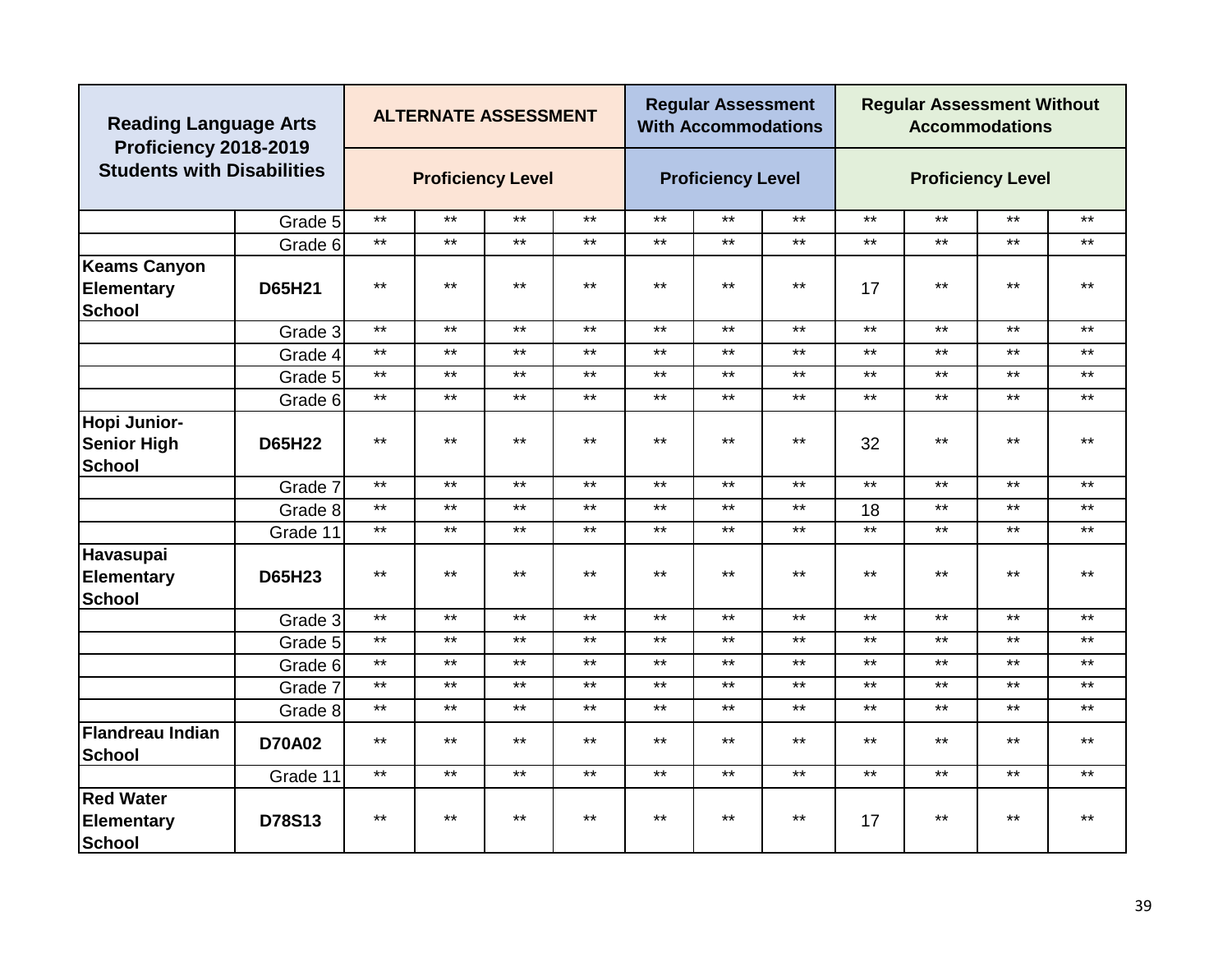| <b>Reading Language Arts</b><br>Proficiency 2018-2019 |                          |       | <b>ALTERNATE ASSESSMENT</b> |       |              |                          | <b>Regular Assessment</b><br><b>With Accommodations</b> |                          | <b>Regular Assessment Without</b><br><b>Accommodations</b> |              |       |              |  |
|-------------------------------------------------------|--------------------------|-------|-----------------------------|-------|--------------|--------------------------|---------------------------------------------------------|--------------------------|------------------------------------------------------------|--------------|-------|--------------|--|
| <b>Students with Disabilities</b>                     | <b>Proficiency Level</b> |       |                             |       |              | <b>Proficiency Level</b> |                                                         | <b>Proficiency Level</b> |                                                            |              |       |              |  |
|                                                       | Grade 3                  | $***$ | $\star\star$                | $***$ | $***$        | $***$                    | $***$                                                   | $***$                    | $\star\star$                                               | $\star\star$ | $***$ | $***$        |  |
|                                                       | Grade 4                  | $***$ | $\star\star$                | $***$ | $***$        | $***$                    | $***$                                                   | $***$                    | $\star\star$                                               | $***$        | $***$ | $***$        |  |
|                                                       | Grade 5                  | $***$ | $***$                       | $***$ | $***$        | $***$                    | $***$                                                   | $***$                    | $\star\star$                                               | $***$        | $***$ | $\star\star$ |  |
|                                                       | Grade 7                  | $***$ | $***$                       | $***$ | $***$        | $***$                    | $***$                                                   | $***$                    | $***$                                                      | $***$        | $***$ | $***$        |  |
|                                                       | Grade 8                  | $***$ | $***$                       | $***$ | $***$        | $***$                    | $***$                                                   | $***$                    | $***$                                                      | $***$        | $***$ | $***$        |  |
| <b>Standing Pine</b><br><b>Elementary</b><br>School   | D78S14                   | $***$ | $***$                       | $***$ | $***$        | $***$                    | $***$                                                   | $***$                    | $***$                                                      | $***$        | $***$ | $***$        |  |
|                                                       | Grade 3                  | $***$ | $***$                       | $***$ | $***$        | $***$                    | $***$                                                   | $***$                    | $***$                                                      | $***$        | $***$ | $***$        |  |
|                                                       | Grade 4                  | $***$ | $***$                       | $***$ | $***$        | $***$                    | $***$                                                   | $***$                    | $***$                                                      | $***$        | $***$ | $***$        |  |
|                                                       | Grade 5                  | $***$ | $***$                       | $***$ | $\star\star$ | $***$                    | $***$                                                   | $***$                    | $\star\star$                                               | $***$        | $***$ | $\star\star$ |  |
|                                                       | Grade 6                  | $***$ | $\star\star$                | $***$ | $***$        | $***$                    | $***$                                                   | $***$                    | $\star\star$                                               | $***$        | $***$ | $\star\star$ |  |
| <b>Tucker</b><br><b>Elementary</b><br>School          | D78S15                   | $***$ | $***$                       | $***$ | $***$        | $***$                    | $***$                                                   | $***$                    | $***$                                                      | $***$        | $***$ | $***$        |  |
|                                                       | Grade 3                  | $***$ | $***$                       | $***$ | $***$        | $***$                    | $***$                                                   | $***$                    | $***$                                                      | $***$        | $***$ | $***$        |  |
|                                                       | Grade 4                  | $***$ | $***$                       | $***$ | $***$        | $***$                    | $***$                                                   | $***$                    | $\star\star$                                               | $***$        | $***$ | $\star\star$ |  |
|                                                       | Grade 5                  | $***$ | $***$                       | $***$ | $***$        | $***$                    | $***$                                                   | $***$                    | $***$                                                      | $***$        | $***$ | $***$        |  |
|                                                       | Grade 6                  | $***$ | $***$                       | $***$ | $***$        | $***$                    | $***$                                                   | $***$                    | $***$                                                      | $***$        | $***$ | $***$        |  |
|                                                       | Grade 8                  | $***$ | $***$                       | $***$ | $***$        | $***$                    | $***$                                                   | $***$                    | $***$                                                      | $***$        | $***$ | $***$        |  |
| <b>Bogue Chitto</b><br><b>Elementary</b><br>School    | D78S21                   | $***$ | $***$                       | $***$ | $***$        | $***$                    | $***$                                                   | $***$                    | 14                                                         | $***$        | $***$ | $***$        |  |
|                                                       | Grade 3                  | $***$ | $\star\star$                | $***$ | $***$        | $***$                    | $***$                                                   | $***$                    | $\star\star$                                               | $***$        | $***$ | $\star\star$ |  |
|                                                       | Grade 4                  | $***$ | $\star\star$                | $***$ | $***$        | $***$                    | $***$                                                   | $***$                    | $\star\star$                                               | $***$        | $***$ | $\star\star$ |  |
|                                                       | Grade 5                  | $***$ | $***$                       | $***$ | $***$        | $***$                    | $***$                                                   | $***$                    | $***$                                                      | $\star\star$ | $***$ | $***$        |  |
|                                                       | Grade 6                  | $***$ | $\star\star$                | $***$ | $***$        | $***$                    | $***$                                                   | $***$                    | $\star\star$                                               | $***$        | $***$ | $***$        |  |
|                                                       | Grade 7                  | $***$ | $***$                       | $***$ | $***$        | $***$                    | $***$                                                   | $***$                    | $***$                                                      | $***$        | $***$ | $***$        |  |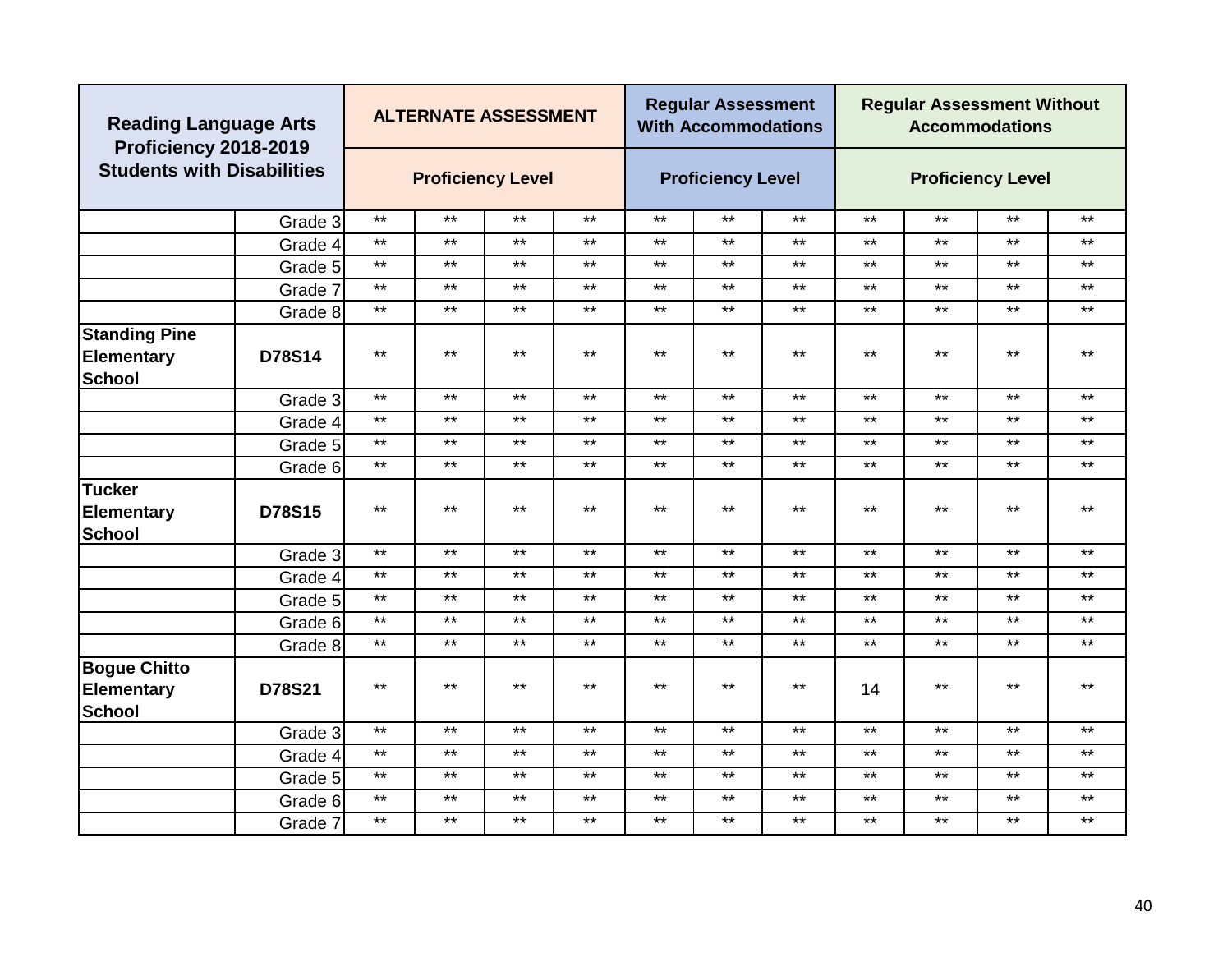| <b>Reading Language Arts</b><br>Proficiency 2018-2019    |               |       | <b>ALTERNATE ASSESSMENT</b> |              |              |       | <b>Regular Assessment</b><br><b>With Accommodations</b> |              | <b>Regular Assessment Without</b><br><b>Accommodations</b> |                          |              |       |
|----------------------------------------------------------|---------------|-------|-----------------------------|--------------|--------------|-------|---------------------------------------------------------|--------------|------------------------------------------------------------|--------------------------|--------------|-------|
| <b>Students with Disabilities</b>                        |               |       | <b>Proficiency Level</b>    |              |              |       | <b>Proficiency Level</b>                                |              |                                                            | <b>Proficiency Level</b> |              |       |
| <b>Conehatta</b><br><b>Elementary</b><br><b>School</b>   | D78S22        | $***$ | $***$                       | $***$        | $***$        | $***$ | $***$                                                   | $***$        | 13                                                         | $***$                    | $\star\star$ | $***$ |
|                                                          | Grade 3       | $***$ | $***$                       | $***$        | $***$        | $***$ | $***$                                                   | $***$        | $\star\star$                                               | $***$                    | $***$        | $***$ |
|                                                          | Grade 4       | $***$ | $***$                       | $***$        | $***$        | $***$ | $\star\star$                                            | $***$        | $***$                                                      | $***$                    | $***$        | $***$ |
|                                                          | Grade 5       | $***$ | $***$                       | $***$        | $***$        | $***$ | $\star\star$                                            | $***$        | $\star\star$                                               | $***$                    | $***$        | $***$ |
|                                                          | Grade 6       | $***$ | $***$                       | $***$        | $***$        | $***$ | $***$                                                   | $***$        | $***$                                                      | $***$                    | $***$        | $***$ |
|                                                          | Grade 7       | $***$ | $***$                       | $***$        | $***$        | $***$ | $***$                                                   | $***$        | $***$                                                      | $***$                    | $***$        | $***$ |
|                                                          | Grade 8       | $***$ | $\star\star$                | $\star\star$ | $\star\star$ | $***$ | $***$                                                   | $***$        | $***$                                                      | $***$                    | $***$        | $***$ |
| <b>Choctaw Central</b><br><b>High School</b>             | <b>D78S23</b> | $***$ | $***$                       | $***$        | $***$        | $***$ | $\star\star$                                            | $***$        | $***$                                                      | $***$                    | $***$        | $***$ |
|                                                          | Grade 9       | $***$ | $***$                       | $***$        | $***$        | $***$ | $***$                                                   | $***$        | $***$                                                      | $***$                    | $***$        | $***$ |
|                                                          | Grade 10      | $***$ | $***$                       | $***$        | $***$        | $***$ | $***$                                                   | $***$        | $***$                                                      | $***$                    | $***$        | $***$ |
|                                                          | Grade 11      | $***$ | $***$                       | $***$        | $\star\star$ | $***$ | $***$                                                   | $***$        | $***$                                                      | $***$                    | $***$        | $***$ |
|                                                          | Grade 12      | $***$ | $***$                       | $***$        | $***$        | $***$ | $***$                                                   | $***$        | $***$                                                      | $***$                    | $***$        | $***$ |
| <b>Choctaw Central</b><br><b>Middle School</b>           | <b>D78S24</b> | $***$ | $***$                       | $***$        | $***$        | $***$ | $***$                                                   | $***$        | 23                                                         | $***$                    | $***$        | $***$ |
|                                                          | Grade 7       | $***$ | $***$                       | $***$        | $***$        | $***$ | $***$                                                   | $***$        | 14                                                         | $***$                    | $***$        | $***$ |
|                                                          | Grade 8       | $***$ | $***$                       | $***$        | $***$        | $***$ | $***$                                                   | $***$        | $***$                                                      | $***$                    | $***$        | $***$ |
| <b>Pearl River</b><br><b>Elementary</b><br><b>School</b> | <b>D78S25</b> | $***$ | $***$                       | $***$        | $***$        | 16    | $***$                                                   | $***$        | 36                                                         | $***$                    | $***$        | $***$ |
|                                                          | Grade 3       | $***$ | $***$                       | $***$        | $***$        | 12    | $\star\star$                                            | $***$        | $***$                                                      | $***$                    | $\star\star$ | $***$ |
|                                                          | Grade 4       | $***$ | $***$                       | $\star\star$ | $***$        | $***$ | $\star\star$                                            | $\star\star$ | 12                                                         | $***$                    | $***$        | $***$ |
|                                                          | Grade 5       | $***$ | $***$                       | $***$        | $***$        | $***$ | $***$                                                   | $***$        | $***$                                                      | $***$                    | $***$        | $***$ |
|                                                          | Grade 6       | $***$ | $***$                       | $***$        | $***$        | $***$ | $***$                                                   | $***$        | $***$                                                      | $***$                    | $***$        | $***$ |
| <b>Circle of Nations</b><br><b>School</b>                | <b>D80F02</b> | $***$ | $***$                       | $***$        | $***$        | $***$ | $***$                                                   | $***$        | 21                                                         | $***$                    | $***$        | $***$ |
|                                                          | Grade 5       | $***$ | $\star\star$                | $***$        | $***$        | $***$ | $\star\star$                                            | $***$        | $***$                                                      | $***$                    | $\star\star$ | $***$ |